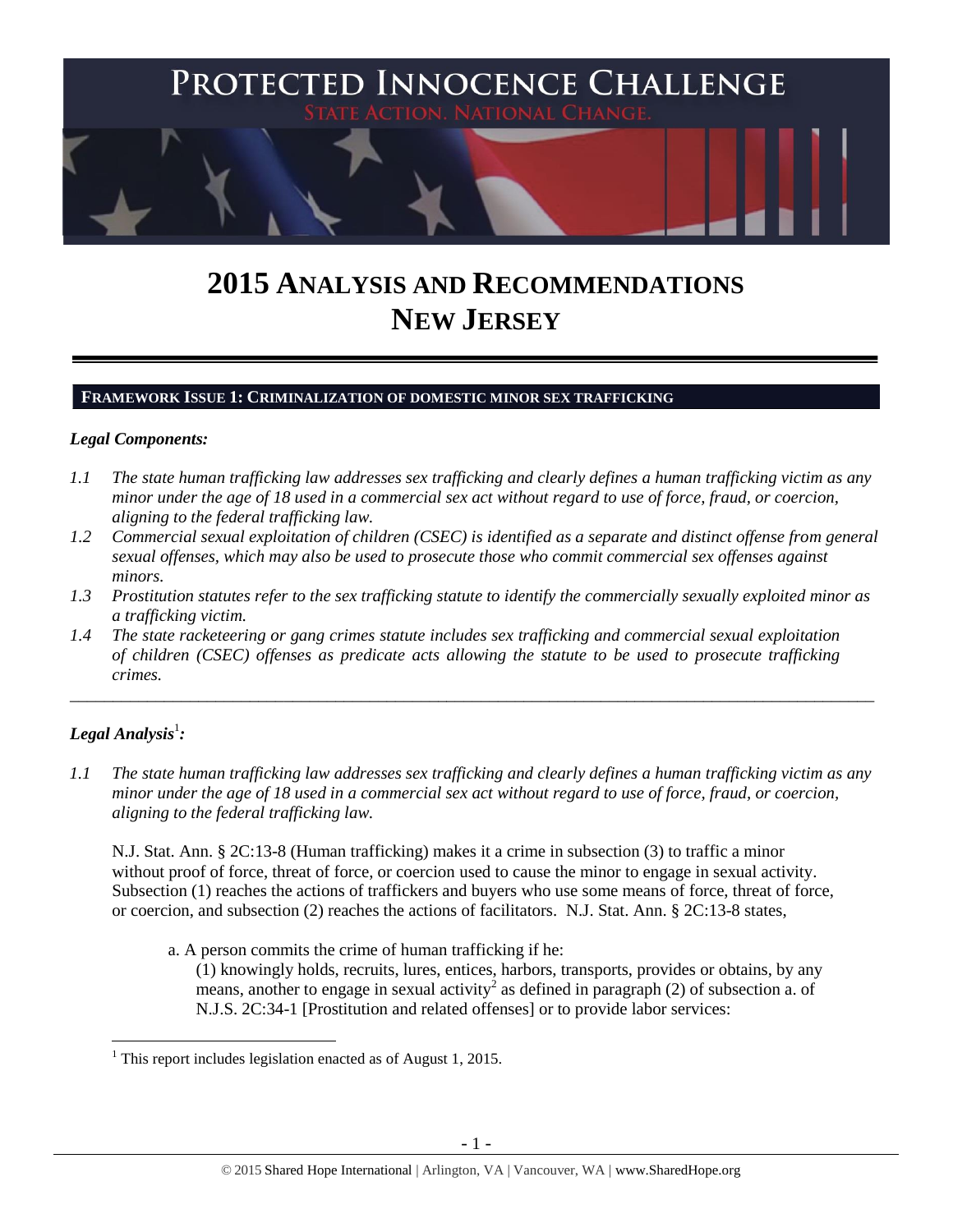(a) by causing of threatening to cause serious bodily harm or physical restraint against the person or any other person;

(b) by means of any scheme, plan or pattern intended to cause the person to believe that the person or any other person would suffer serious bodily harm or physical restraint; (c) by committing a violation of N.J.S.2C:13-5 [Criminal coercion] against the person; (d) by destroying, concealing, removing, confiscating, or possessing any passport, immigration-related document as defined in section 1 of P.L. 1997, c. 1 (C. 2C:21- 31[Unauthorized practice of immigration law; penalties]), or other document issued by a governmental agency to any person which could be used as a means of verifying the person's identity or age or any other personal identifying information; (e) by means of the abuse or threatened abuse of the law or legal process;

(f) by means of fraud, deceit, or misrepresentation against the person; or

(g) by facilitating access to a controlled dangerous substance or controlled substance analog as set forth in chapter 35 of Title 2C of the New Jersey Statutes; or

<span id="page-1-0"></span>(2) receives anything of value from participation as an organizer, supervisor, financier or manager in a scheme or course of conduct which violates paragraph (1) of this subsection; or (3) knowingly holds, recruits, lures, entices, harbors, transports, provides or obtains, by any means, a child under 18 years of age, to engage in sexual activity as defined in paragraph (2) of subsection a. of N.J.S.2C:34–1, whether or not the actor mistakenly believed that the child was 18 years of age or older, even if that mistaken belief was reasonable.

A conviction under N.J. Stat. Ann. § 2C:13-8 is punishable as a first degree crime by imprisonment for 10–20 years and a possible fine up to \$200,000.<sup>3</sup> N.J. Stat. Ann. §§ 2C:13-8(b), 2C:43-6(a)(1), 2C:43-  $3(a)(1)$ . If, however, an offender convicted under N.J. Stat. Ann. § 2C:13-8(a)(2) or (a)(3) faces imprisonment for 20 years to life, and is not eligible for parole until 20 years have been served. N.J. Stat. Ann. § 2C:13-8(d). Lastly, an additional fine of no less than \$25,000 is imposed on violators of N.J. Stat. Ann. § 2C:13-8(a) which is to be deposited in the "Human Trafficking Survivor's Assistance Fund." N.J. Stat. Ann. § 2C:13-8(d).

. . . .

 $\overline{a}$ 

A person who has been convicted of an offense may be sentenced to pay a fine, to make restitution, or both, such fine not to exceed:

<sup>&</sup>lt;sup>2</sup> Pursuant to N.J. Stat. Ann. § 2C:34-1(a)(2), "Sexual activity' includes, but is not limited to, sexual intercourse, including genital-genital, oral-genital, anal-genital, and oral-anal contact, whether between persons of the same or opposite sex; masturbation; touching of the genitals, buttocks, or female breasts; sadistic or masochistic abuse and other deviate sexual relations."

 $3$  Under N.J. Stat. Ann. § 2C:43-3(e),

e. Any higher amount equal to double the pecuniary gain to the offender or loss to the victim caused by the conduct constituting the offense by the offender. In such case the court shall make a finding as to the amount of the gain or loss, and if the record does not contain sufficient evidence to support such a finding the court may conduct a hearing upon the issue. For purposes of this section the term "gain" means the amount of money or the value of property derived by the offender and "loss" means the amount of value separated from the victim or the amount of any payment owed to the victim and avoided or evaded and includes any reasonable and necessary expense incurred by the owner in recovering or replacing lost, stolen or damaged property, or recovering any payment avoided or evaded, and, with respect to property of a research facility, includes the cost of repeating an interrupted or invalidated experiment or loss of profits. The term "victim" shall mean a person who suffers a personal physical or psychological injury or death or incurs loss of or injury to personal or real property as a result of a crime committed against that person, or in the case of a homicide, the nearest relative of the victim. . . .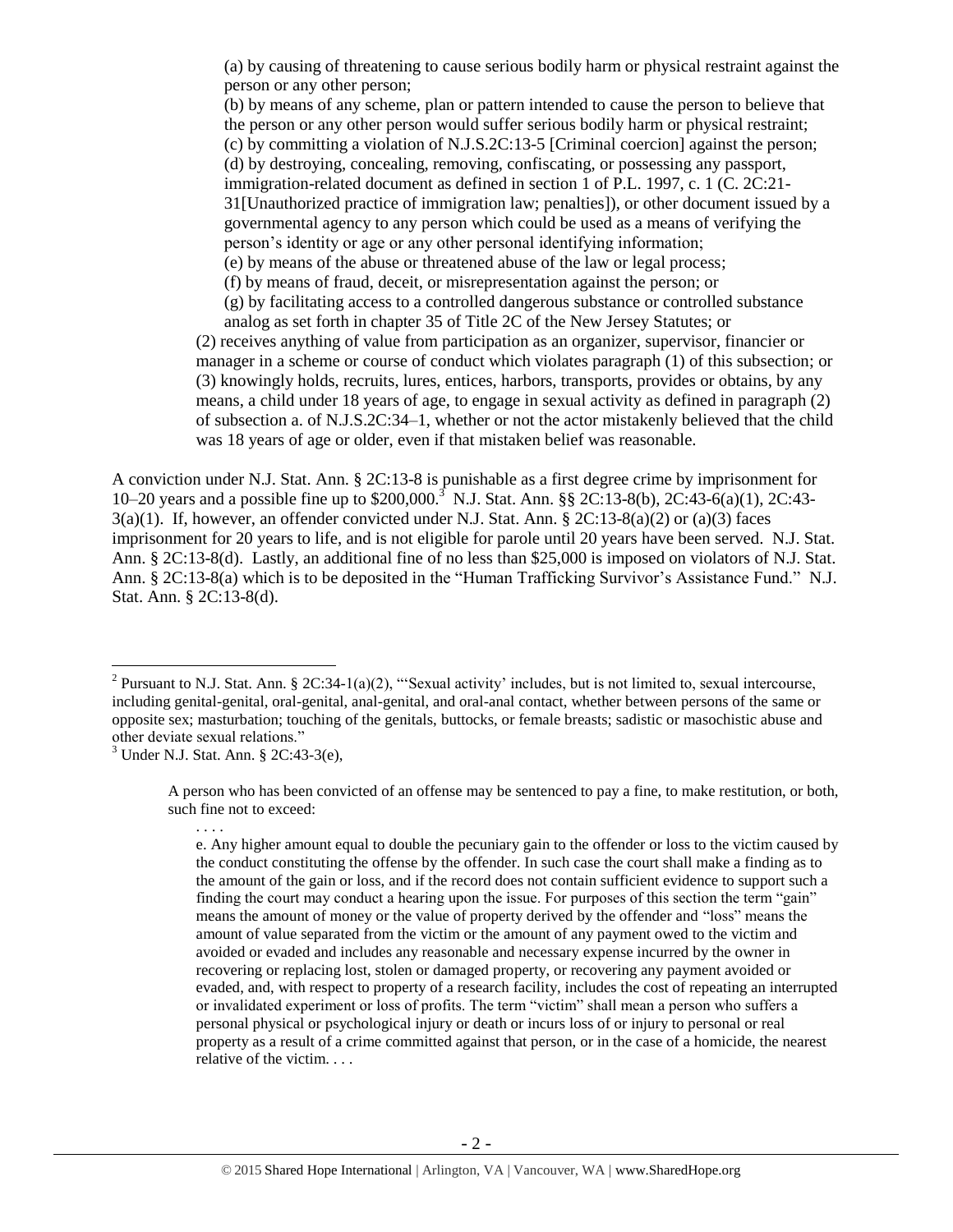Additionally, N.J. Stat. Ann. § 2C:13-9 (Human trafficking in the second degree) states that a person commits human trafficking in the second degree if he:

<span id="page-2-1"></span>(1) provides services, resources, or assistance<sup>4</sup> with the knowledge that the services, resources, or assistance are intended to be used in furtherance of the commission of the crime of human trafficking in violation of section 1 of P.L.2005, c. 77 (C.2C:13–8) [Human trafficking].

. . . .

 $\overline{a}$ 

<span id="page-2-0"></span>(2) procures or attempts to procure a person to engage in sexual activity as defined in paragraph (2) of subsection a. of N.J.S.2C:34–1 [Prostitution and related offenses], or to provide labor or services, whether for himself or another person, knowing that the person provided or to be provided was a victim of human trafficking, or under circumstances in which a reasonable person would conclude that there was a substantial likelihood that the person was a victim of human trafficking.<sup>5</sup>

A conviction under N.J. Stat. Ann. § 2C:13-9 is punishable as a second degree crime by imprisonment for 5–10 years and a possible fine not to exceed \$150,000. N.J. Stat. Ann. §§ 2C:13-9(c)(1), 2C:43-6(a)(2), 2C:43-3(a)(2). An additional fine of no less than \$15,000 is imposed on violators of N.J. Stat. Ann. § 2C:13-9 which is to be deposited in the "Human Trafficking Survivor's Assistance Fund." N.J. Stat. Ann. § 2C:13-9(c)(1).

(a) For purposes of this paragraph, "services, resources, or assistance" shall include financial support, business services, lodging, transportation, the provision of false documentation or identification, equipment, facilities, or any other service or property with a pecuniary value that exceeds \$200, whether or not a person is compensated for the services, resources, or assistance, but shall not include humanitarian or charitable aid or services provided directly to a victim of human trafficking.

(b) For purposes of this paragraph, the requisite knowledge that services, resources, or assistance are intended to be used in furtherance of the commission of the crime of human trafficking may be inferred if the defendant was aware that a person to whom the defendant was providing services, resources, or assistance: (i) was subject to or subjected another to restrictions on the person's freedom of movement, so that the person could not leave without accompaniment of another person or was otherwise subjected to obvious restrictions on mobility; or (ii) did not possess or have access to any means of communication, including but not limited to a cellular or other wireless telephone or other electronic communication device, and was not permitted or was otherwise unable to communicate with another person without supervision or permission.

 $5$  Under N.J. Stat. Ann. § 2C:13-9(2),

(a) For purposes of this paragraph, there shall be a rebuttable presumption that the defendant knew, and that a reasonable person would conclude there was a substantial likelihood, that a person was a victim of human trafficking if the person: (i) could not leave the premises where the person provided labor or services without accompaniment of another person or was otherwise subjected to significant restrictions on the person's freedom of movement; or (ii) did not possess or have access to any means of communication, including but not limited to a cellular or other wireless telephone or other electronic communication device, and was not permitted or was otherwise unable to communicate with another person without supervision or permission.

(b) For the purposes of this paragraph, there shall be a rebuttable presumption that: (i) a person knew that a child under the age of 18 years of age procured to engage in sexual activity or for whom attempts were made to procure for that activity was a victim of human trafficking; and (ii) a reasonable person would conclude that there was a substantial likelihood that a child under the age of 18 years of age procured to engage in sexual activity or for whom attempts were made to procure for that activity was a victim of human trafficking.

 $4$  Under N.J. Stat. Ann. § 2C:13-9(a)(1),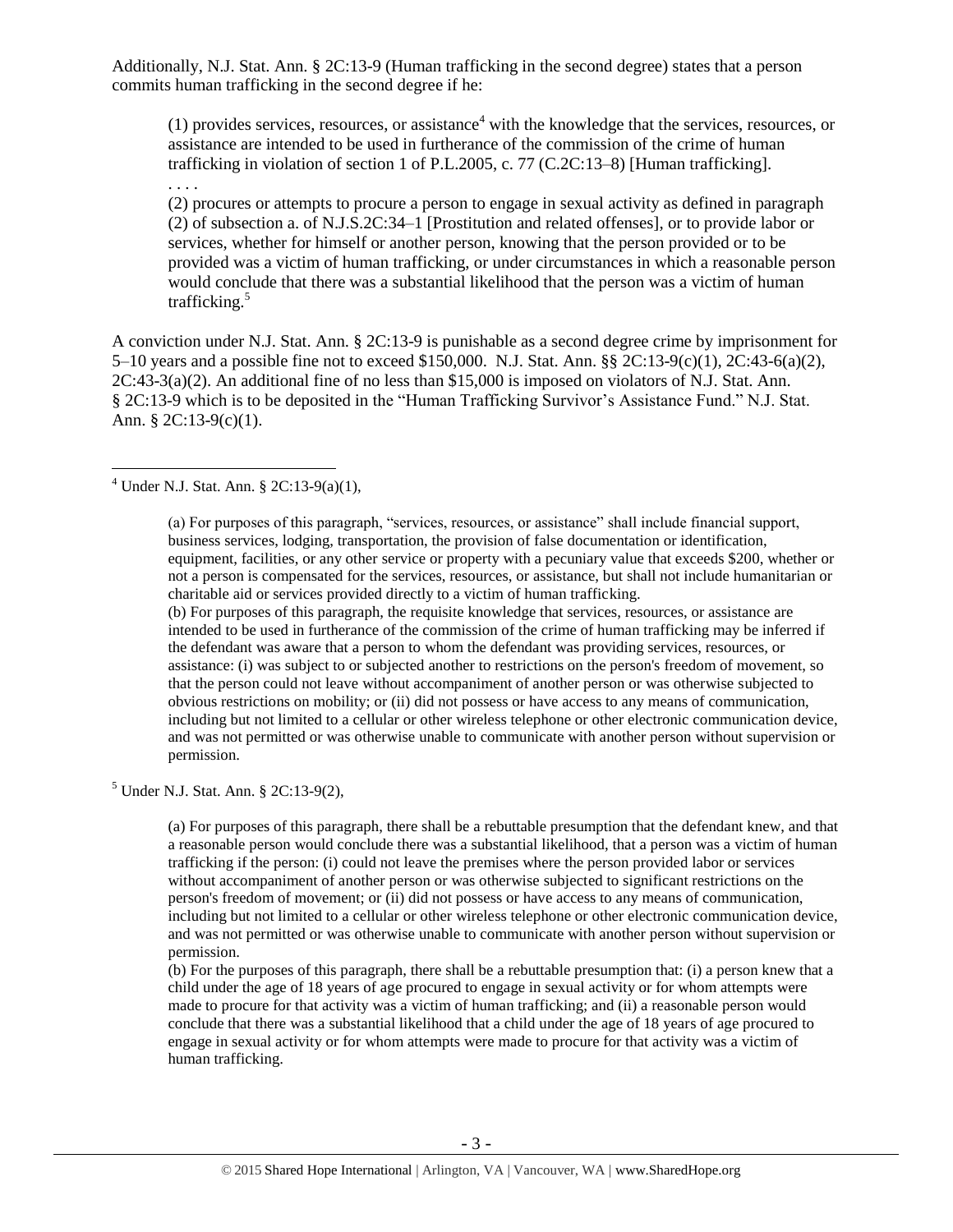*1.2 Commercial sexual exploitation of children (CSEC) is identified as a separate and distinct offense from general sexual offenses, which may also be used to prosecute those who commit commercial sex offenses against minors.*

The following laws criminalize CSEC in New Jersey:

1. N.J. Stat. Ann. § 2C:34-1(b)(3), (4) (Prostitution and related offenses) states,

A person commits an offense if:

. . . . (3) The actor knowingly promotes prostitution<sup>6</sup> of a child under 18 whether or not the actor mistakenly believed that the child was 18 years of age or older, even if such mistaken belief was reasonable;

(4) The actor knowingly promotes prostitution of the actor's child, ward, or any other person for whose care the actor is responsible;

A conviction under either of these subsections is punishable as a first degree crime by imprisonment for 10–20 years, a possible fine up to \$200,000, and a mandatory fine of at least \$25,000 to be deposited in the "Human Trafficking Survivor's Assistance Fund." <sup>7</sup> N.J. Stat. Ann. §§ 2C:34-1(c),  $(f)(2)$ , 2C:43-6(a)(1), 2C:43-3(a)(1).

<sup>6</sup> Pursuant to N.J. Stat. Ann. § 2C:34-1(a)(4), "promoting prostitution" is defined as,

(a) Owning, controlling, managing, supervising or otherwise keeping, alone or in association with another, a house of prostitution or a prostitution business;

(b) Procuring an inmate for a house of prostitution or place in a house of prostitution for one who would be an inmate;

(c) Encouraging, inducing, or otherwise purposely causing another to become or remain a prostitute;

(d) Soliciting a person to patronize a prostitute;

(e) Procuring a prostitute for a patron;

(f) Transporting a person into or within this State with purpose to promote that person's engaging in prostitution, or procuring or paying for transportation with that purpose; or

(g) Knowingly leasing or otherwise permitting a place controlled by the actor, alone or in association with others, to be regularly used for prostitution or promotion of prostitution, or failure to make a reasonable effort to abate such use by ejecting the tenant, notifying law enforcement authorities, or other legally available means.

 $^7$  Under N.J. Stat. Ann. § 2C:43-3(e),

A person who has been convicted of an offense may be sentenced to pay a fine, to make restitution, or both, such fine not to exceed:

. . .

 $\overline{a}$ 

e. Any higher amount equal to double the pecuniary gain to the offender or loss to the victim caused by the conduct constituting the offense by the offender. In such case the court shall make a finding as to the amount of the gain or loss, and if the record does not contain sufficient evidence to support such a finding the court may conduct a hearing upon the issue. For purposes of this section the term "gain" means the amount of money or the value of property derived by the offender and "loss" means the amount of value separated from the victim or the amount of any payment owed to the victim and avoided or evaded and includes any reasonable and necessary expense incurred by the owner in recovering or replacing lost, stolen or damaged property, or recovering any payment avoided or evaded, and, with respect to property of a research facility, includes the cost of repeating an interrupted or invalidated experiment or loss of profits. The term "victim" shall mean a person who suffers a personal physical or psychological injury or death or incurs loss of or injury to personal or real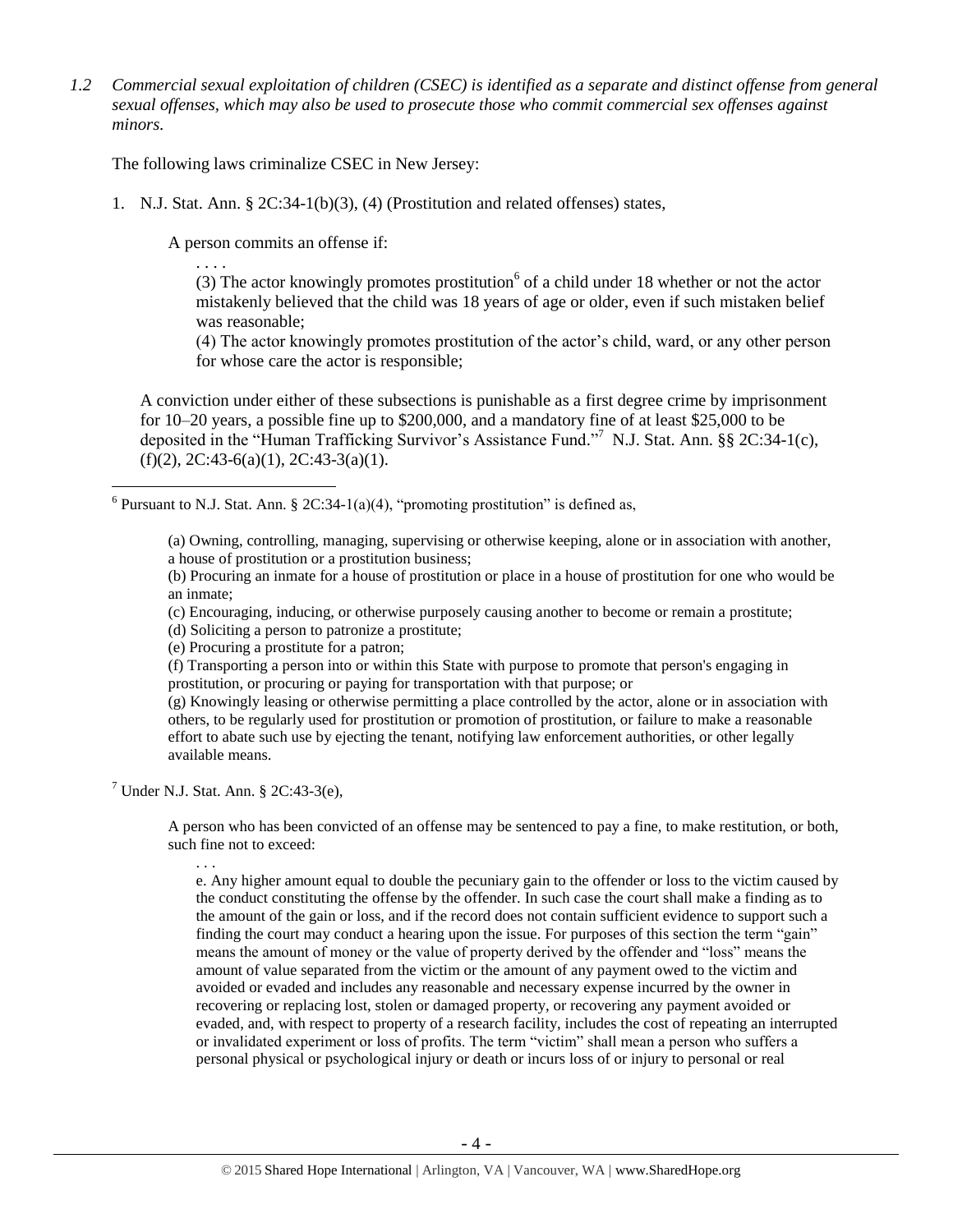2. Also, under N. J. Stat. Ann. § 2C:34-1(b) (Prostitution and related offenses),

A person commits an offense if:

. . . .

(7) The actor knowingly engages in prostitution<sup>8</sup> with a person under the age of 18, or if the actor enters into or remains in a house of prostitution for the purpose of engaging in sexual activity<sup>9</sup> with a child under the age of 18, or if the actor solicits or requests a child under the age of 18 to engage in sexual activity. It shall be no defense to a prosecution under this paragraph that the actor mistakenly believed that the child was 18 years of age or older, even if such mistaken belief was reasonable.

A conviction under this section is punishable as a second degree crime by imprisonment for 5–10 years, a possible fine not to exceed \$150,000, and a mandatory fine of at least \$25,000 to be deposited in the "Human Trafficking Survivor's Assistance Fund." N.J. Stat. Ann. §§ 2C:34-1(c)(1), (f)(2), 2C:43-6(a)(2), 2C:43-3(a)(2).

3. N.J. Stat. Ann. § 2C:24-4(b)(3), (4) (Endangering welfare of children) states,

<span id="page-4-1"></span><span id="page-4-0"></span>(3) A person commits a crime of the first degree if he causes or permits a child<sup>10</sup> to engage in a prohibited sexual act<sup>11</sup> or in the simulation of such an act if the person knows, has reason to know or intends that the prohibited act may be photographed, filmed, reproduced, or reconstructed in any manner, including on the Internet, or may be part of an exhibition or performance. (4) A person commits a crime of the second degree if he photographs or films a child in a prohibited sexual act or in the simulation of such an act or who uses any device, including a computer, to reproduce or reconstruct the image of a child in a prohibited sexual act or in the simulation of such an act.

Generally, a conviction under N.J. Stat. Ann. § 2C:24-4(b)(3), (4) is punishable as a second degree crime by imprisonment for 5–10 years and a possible fine not to exceed \$150,000. N.J. Stat. Ann. §§ 2C:24-

 $\overline{a}$ 

<sup>10</sup> For the purposes of N.J. Stat. Ann. § 2C:24-4, "child" is defined as "any person under 18 years of age." N.J. Stat. Ann. § 2C:24-4(b)(1).

<sup>11</sup> Pursuant to N.J. Stat. Ann. § 2C:24-4(b)(1), "prohibited sexual act" is defined as

(a) Sexual intercourse; or (b) Anal intercourse; or (c) Masturbation; or (d) Bestiality; or (e) Sadism; or (f) Masochism; or (g) Fellatio; or (h) Cunnilingus; or (i) Nudity, if depicted for the purpose of sexual stimulation or gratification of any person who may view such depiction; or

(j) Any act of sexual penetration or sexual contact as defined in N.J.S. 2C:14-1.

property as a result of a crime committed against that person, or in the case of a homicide, the nearest relative of the victim. . . .

<sup>&</sup>lt;sup>8</sup> Under N.J. Stat. Ann. § 2C:34-1(a)(1), "prostitution" is defined as "sexual activity with another person in exchange for something of economic value, or the offer or acceptance of an offer to engage in sexual activity in exchange for something of economic value."

<sup>9</sup> *See supra* note [2.](#page-0-0)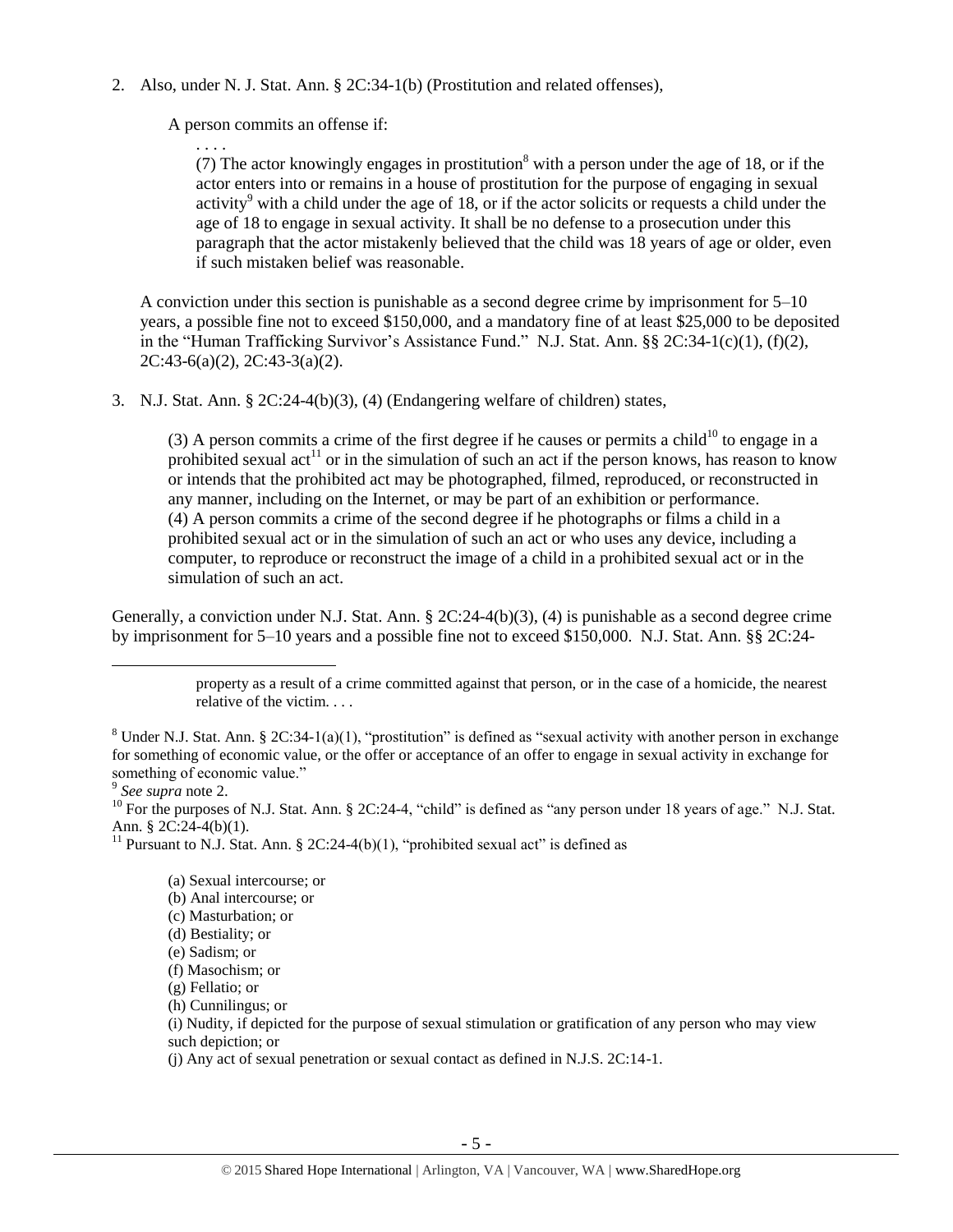4(a)(1), (2), (4), 2C:43-6(a)(2), 2C:43-3(a)(2). However, a conviction under N.J. Stat. Ann. §§ 2C:24- 4(b)(3) is punishable as a first degree crime by imprisonment for 10–20 years and a possible fine not to exceed \$200,000. N.J. Stat. Ann. §§ 2C:24-4(b)(3), 2C:43-6(a)(1), 2C:43-3(a)(1).

Sexual offense laws that may apply in cases of commercial sexual exploitation of a child include the following:

1. Pursuant to N.J. Stat. Ann. § 2C:14-2(a)(1) (Sexual assault),

An actor is guilty of aggravated sexual assault if he commits an act of sexual penetration<sup>12</sup> with another person under any one of the following circumstances:

<span id="page-5-1"></span>(1) The victim is less than 13 years old;

A conviction for aggravated sexual assault is punishable as a first degree crime by imprisonment for 10–20 years and a possible fine not to exceed \$200,000. N.J. Stat. Ann. §§ 2C:14-2(a), 2C:43-  $6(a)(1), 2C:43-3(a)(1).$ 

Additionally, pursuant to N.J. Stat. Ann. § 2C:14-2(b), (c),

b. An actor is guilty of sexual assault if he commits an act of sexual contact<sup>13</sup> with a victim who is less than 13 years old and the actor is at least four years older than the victim.

c. An actor is guilty of sexual assault if he commits an act of sexual penetration with another person under any one of the following circumstances: . . . .

<span id="page-5-2"></span>(4) The victim is at least 13 but less than 16 years old and the actor is at least four years older than the victim.

<span id="page-5-0"></span>A conviction for sexual assault is punishable as a second degree crime by imprisonment for 5–10 years and a possible fine not to exceed \$150,000. N.J. Stat. Ann. §§ 2C:14-2(b), (c), 2C:43-6(a)(2),  $2C:43-3(a)(2)$ <sup>14</sup>

an intentional touching by the victim or actor, either directly or through clothing, of the victim's or actor's intimate parts for the purpose of degrading or humiliating the victim or sexually arousing or sexually gratifying the actor. Sexual contact of the actor with himself must be in view of the victim whom the actor knows to be present.

<sup>14</sup> Pursuant to N.J. Stat. Ann. § 2C:14-6 (Sentencing),

 $\overline{a}$ 

If a person is convicted of a second or subsequent offense under sections 2C:14-2 [Sexual assault] or 2C:14-3 a. [Aggravated criminal sexual contact; criminal sexual contact], the sentence imposed under those sections for the second or subsequent offense shall, unless the person is sentenced pursuant to the provisions of 2C:43-7 [Sentence of imprisonment for crime; extended terms], include a fixed minimum sentence of not less than 5 years during which the defendant shall not be eligible for parole. The court may not suspend or make any other non-custodial disposition of any person sentenced as a second or subsequent offender pursuant to this section. For the purpose of this section an offense is considered a second or subsequent offense, if the actor has at any time been convicted under sections 2C:14-2 or 2C:14-3 a. or

<sup>&</sup>lt;sup>12</sup> Pursuant to N.J. Stat. Ann. § 2C:14-1(c) (Definitions), "sexual penetration" is defined as "vaginal intercourse, cunnilingus, fellatio or anal intercourse between persons or insertion of the hand, finger or object into the anus or vagina either by the actor or upon the actor's instruction. The depth of insertion shall not be relevant as to the question of commission of the crime."

 $1^3$  Pursuant to N.J. Stat. Ann. § 2C:14-1(d), "sexual contact" is defined as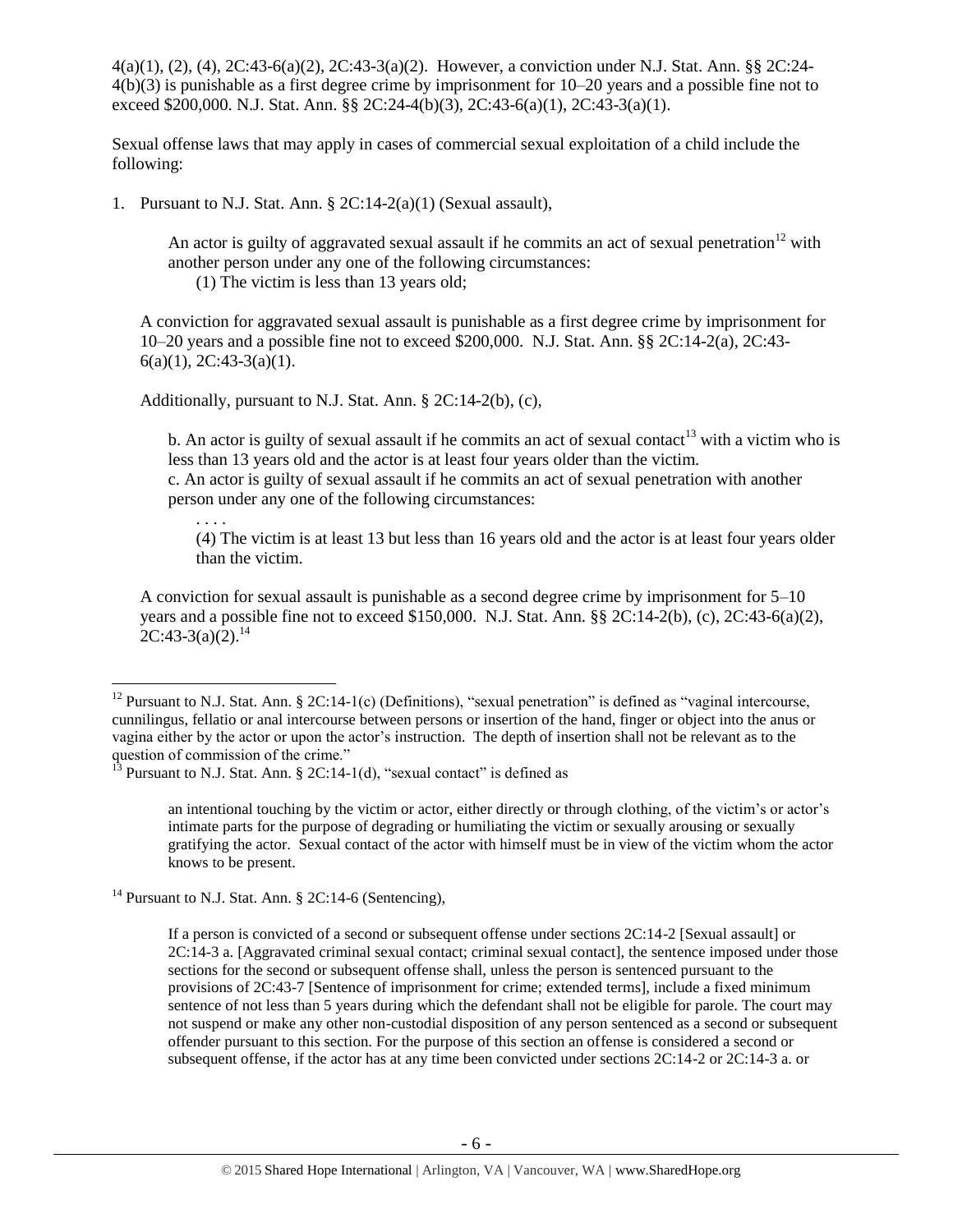2. Pursuant to N.J. Stat. Ann. § 2C:14-3(b) (Aggravated criminal sexual contact; criminal sexual contact), "An actor is guilty of criminal sexual contact if he commits an act of sexual contact with the victim under any of the circumstances set forth in section 2C:14-2c.(1) through (4)."

A conviction of criminal sexual conduct is punishable as a fourth degree crime by imprisonment not to exceed 18 months and a possible fine not to exceed \$10,000. N.J. Stat. Ann. §§ 2C:14-3(b),  $2C:43-6(a)(4)$ ,  $2C:43-3(b)(2)$ .<sup>15</sup>

3. N.J. Stat. Ann. § 2C:24-4(a)(1) (Endangering welfare of children) states,

Any person having a legal duty for the care of a child or who has assumed responsibility for the care of a child who engages in sexual conduct which would impair or debauch the morals of the child is guilty of a crime of the second degree. Any other person who engages in conduct or who causes harm as described in this paragraph to a child is guilty of a crime of the third degree.

When the defendant has legal or assumed care over the child, a conviction is punishable as a second degree crime by imprisonment for 5–10 years and a possible fine not to exceed \$150,000. N.J. Stat. Ann. §§  $2C:24-4(a)(1)$ ,  $(2)$ ,  $2C:43-6(a)(2)$ ,  $2C:43-3(a)(2)$ . A conviction for any other person is punishable as a third degree crime by imprisonment for 3–5 years and a possible fine not to exceed \$15,000. N.J. Stat. Ann. §§ 2C:24-4(a), 2C:43-6(a)(3), 2C: 43-3(b)(1).

*1.3 Prostitution statutes refer to the sex trafficking statute to identify the commercially sexually exploited minor as a trafficking victim.* 

N.J. Stat. Ann. § 2C:34-1(e) (Prostitution and related offenses) refers to New Jersey's human trafficking law by creating an affirmative defense to prosecutions under the section for human trafficking victims. N.J. Stat. Ann. § 2C:34-1(e) states,

It is an affirmative defense to prosecution for a violation of this section that, during the time of the alleged commission of the offense, the defendant was a victim of human trafficking pursuant to section 1 of P.L.2005, c.77 (C.2C:13-8) [Human trafficking] or compelled by another to engage in sexual activity, regardless of the defendant's age.

However, N.J. Stat. Ann. § 2C:34-1 does not specify that a child under 18 involved in prostitution is a victim of human trafficking. Although N.J. Stat. Ann. § 2C:13-8(3) (Human Trafficking) does not require force, fraud, or coercion for children to be considered human trafficking victims, New Jersey's other CSEC offenses do not refer to the human trafficking law to identify victims of those offenses as victims of trafficking.

*1.4 The state racketeering or gang crimes statute includes sex trafficking and commercial sexual exploitation of children (CSEC) offenses as predicate acts allowing the statute to be used to prosecute trafficking crimes.* 

Under N.J. Stat. Ann. § 2C:41-2 (Prohibited Activities),

under any similar statute of the United States, this state, or any other state for an offense that is substantially equivalent to sections 2C:14-2 or 2C:14-3a.

<sup>&</sup>lt;sup>15</sup> See supra note [14](#page-5-0) for enhanced sentencing provisions for convictions under N.J. Stat. Ann. § 2C:14-3 (Aggravated criminal sexual contact; criminal sexual contact).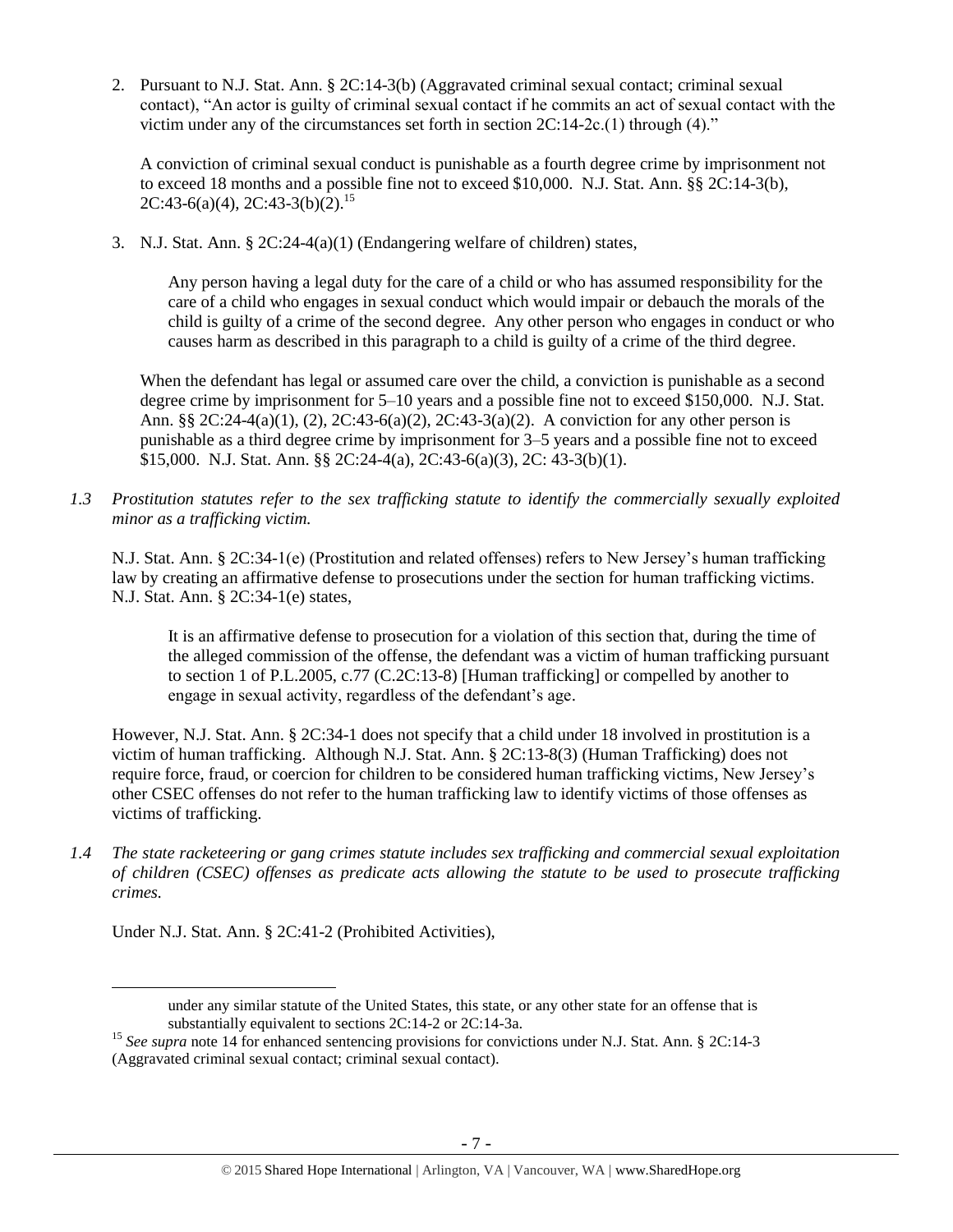a. It shall be unlawful for any person who has received any income derived, directly or indirectly, from a pattern of racketeering activity or through collection of an unlawful debt in which he has participated as a principal within the meaning of N.J.S. 2C:2-6 to use or invest, directly or indirectly, any part of the income, or the proceeds of the income, in acquisition of any interest in, or the establishment or operation of any enterprise which is engaged in or the activities of which affect trade or commerce. . . .

b. It shall be unlawful for any person through a pattern of racketeering activity or through collection of an unlawful debt to acquire or maintain, directly or indirectly, any interest in or control of any enterprise which is engaged in or activities of which affect trade or commerce. c. It shall be unlawful for any person employed by or associated with any enterprise engaged in or activities of which affect trade or commerce to conduct or participate, directly or indirectly, in the conduct of the enterprise's affairs through a pattern of racketeering activity or collection of unlawful debt.

d. It shall be unlawful for any person to conspire as defined by N.J.S. 2C:5-2, to violate any of the provisions of this section.

Pursuant to N.J. Stat. Ann.  $\S 2C:41-1(a)$  (Definitions), "racketeering activity" includes promoting prostitution, obscenity, endangering welfare of children under  $\S 2C:24-4(b)(3)$ , (4) and human trafficking under § 2C:13-8. N.J. Stat. Ann. § 2C:41-1(d), (e), (z). Under N.J. Stat. Ann. § 2C:41-1(d),

#### "Pattern of racketeering activity" requires:

(1) Engaging in at least two incidents of racketeering conduct one of which shall have occurred after the effective date of this act and the last of which shall have occurred within 10 years (excluding any period of imprisonment) after a prior incident of racketeering activity; and (2) A showing that the incidents of racketeering activity embrace criminal conduct that has either the same or similar purposes, results, participants or victims or methods of commission or are otherwise interrelated by distinguishing characteristics and are not isolated incidents.

Pursuant to N.J. Stat. Ann. § 2C:41-3(a), "Any person who violates any provision of N.J.S.2C:41-2 in connection with a pattern of racketeering activity which involves a crime of violence, a crime of the first degree [which includes human trafficking,] or the use of firearms shall be guilty of a crime of the first degree. All other violations of N.J.S.2C:41-2 shall be crimes of the second degree."

A first degree crime is punishable by imprisonment for 10–20 years and a possible fine not to exceed \$200,000. N.J. Stat. Ann. §§ 2C:43-6(a)(1), 2C:43-3(a)(1). A second degree crime is punishable by imprisonment for 5–10 years and a possible fine not to exceed \$150,000. N.J. Stat. Ann. §§ 2C:43- 6(a)(2), 2C:43-3(a)(2).

If convicted of racketeering under N.J. Stat. Ann. §2C:41-2, a second degree crime, a defendant is subject to a fine of up to \$150,000, as well as a potential restitution order. N.J. Stat. Ann. §§ 2C: 41-3(a), 2C: 43- 3(a)(2). If convicted of racketeering involving human trafficking, a first degree crime, a defendant is subject to a possible fine not to exceed \$200,000 and a possible sentence to pay restitution to the victim. N.J. Stat. Ann. §§ 2C:13-8(b), 2C:41-3(a), 2C:43-3(a)(1). Additionally, a defendant shall forfeit "[a]ny interest including money or anything of value he has acquired or maintained" through racketeering activity and may face civil penalties including restitution and civil monetary penalties. N.J. Stat. Ann. §§ 2C:41-3(b), 2C:41-4.

Where the alleged enterprise is a criminal gang, a defendant may also be charged with crime gang activity for committing, attempting to commit, or conspiring to commit certain crimes including N.J. Stat. Ann. § 2C:13-8 (Human trafficking) or § 2C:34-1 (Prostitution and related offenses) as part of a criminal street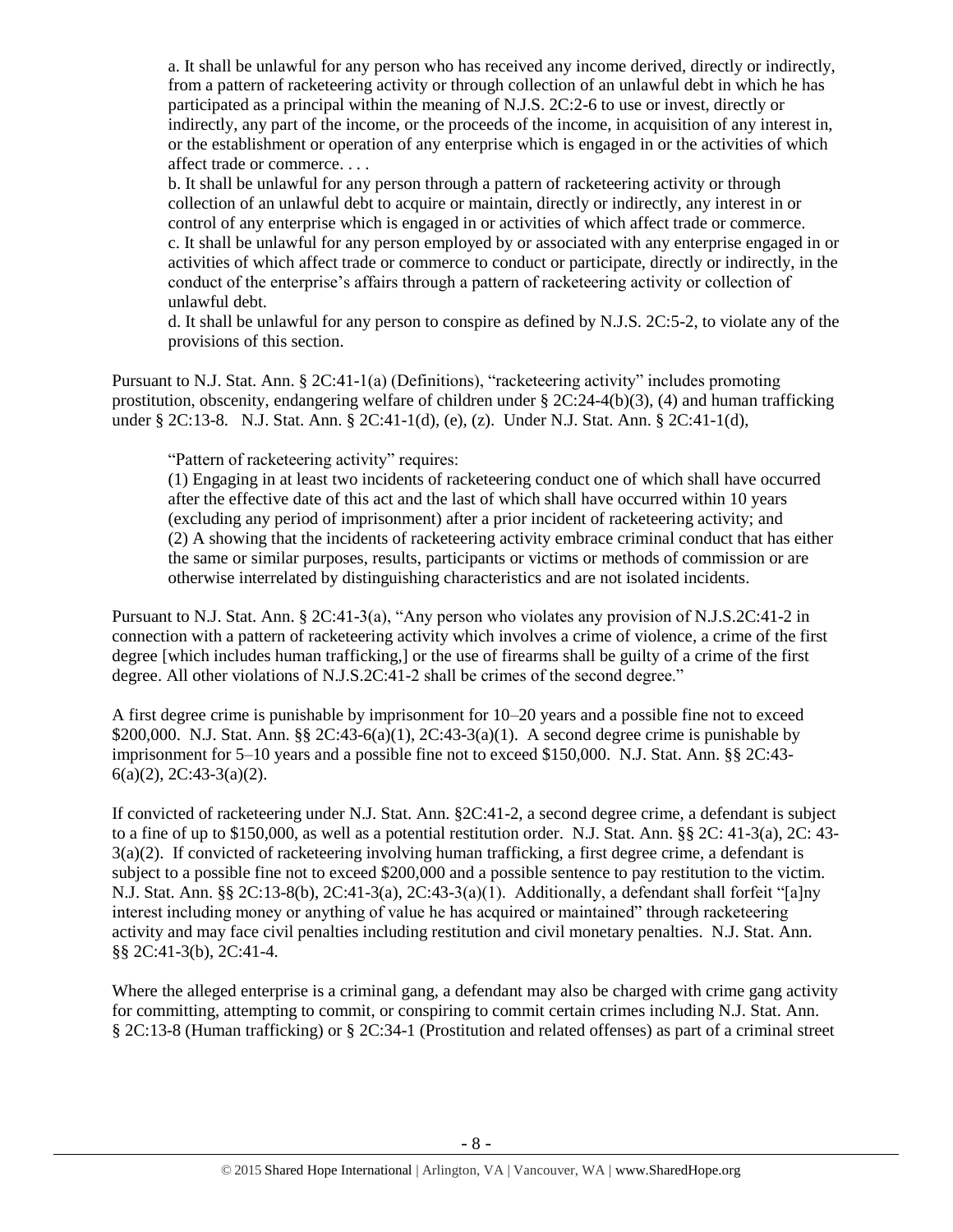gang, defined as "three or more persons associated in fact."<sup>16</sup> N.J. Stat. Ann. § 2C:33-29(a). Pursuant to N.J. Stat. Ann. 2C:33-29(b) (Crime of gang criminality; "criminal street gang" defined; grading of offense),

Grading. Gang criminality is a crime of one degree higher than the most serious underlying crime referred to in subsection a. of this section, except that where the underlying crime is a crime of the first degree, gang criminality is a first degree crime and the defendant, upon conviction, and notwithstanding the provisions of paragraph (1) of subsection a. of N.J.S.2C:43-6, shall be sentenced to an ordinary term of imprisonment between 15 and 30 years. A sentence imposed upon conviction of the crime of gang criminality shall be ordered to be served consecutively to the sentence imposed upon conviction of any underlying offense referred to in subsection a. of this section.

This means that a defendant who violates N.J. Stat. Ann. § 2C:13-8 (Human trafficking), a first degree crime, as part of a criminal street gang may be punished by "an ordinary term of imprisonment between 15 and 30 years." N.J. Stat. Ann. § 2C:33-29(b). If a defendant knowingly promotes child prostitution in violation of N.J. Stat. Ann. § 2C:34-1(b)(3), (4), a first degree crime, a violation is punishable by imprisonment for 10–20 years, a possible fine not to exceed \$200,000, and a mandatory fine of at least \$25,000 to be deposited in the "Human Trafficking Survivor's Assistance Fund." N.J. Stat. Ann. §§ 2C:33-29(b), 2C:34-1(b)(3), (4), (f)(2), 2C:43-6(a)(1), 2C:43-3(a)(1).

<sup>&</sup>lt;sup>16</sup> Pursuant to N.J. Stat. Ann. § 2C:33-29(a),

Individuals are associated in fact if: (1) two of the following seven criteria that indicate criminal street gang membership apply: (a) self-proclamation; (b) witness testimony or official statement; (c) written or electronic correspondence; (d) paraphernalia or photographs; (e) tattoos; (f) clothing or colors; (g) any other indicia of street gang activity; and (2) individually or in combination with other members of a criminal street gang, while engaging in gang related activity, have committed or conspired or attempted to commit, within the preceding five years from the date of the present offense, excluding any period of imprisonment, one or more offenses on separate occasions of robbery, carjacking, aggravated assault, assault, aggravated sexual assault, sexual assault, arson, burglary, kidnapping, extortion, tampering with witnesses and informants or a violation of chapter 11, section 3, 4, 5, 6, or 7 of chapter 35 or chapter 39 of Title 2C of the New Jersey Statutes.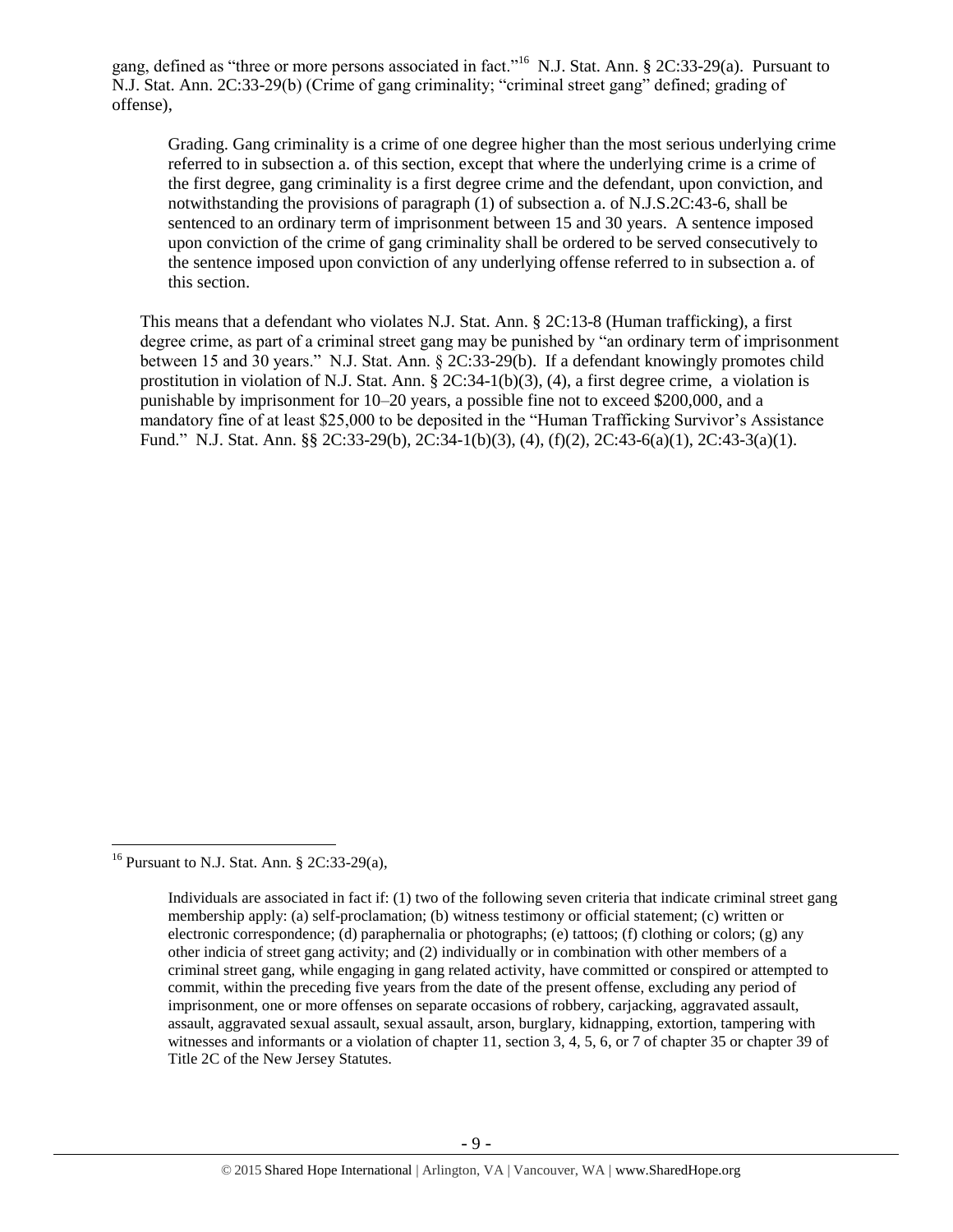#### **FRAMEWORK ISSUE 2: CRIMINAL PROVISIONS FOR DEMAND**

#### *Legal Components:*

- *2.1 The state sex trafficking law can be applied to the buyers of commercial sex acts with a victim of domestic minor sex trafficking.*
- *2.2 Buyers of commercial sex acts with a minor can be prosecuted under commercial sexual exploitation of children (CSEC) laws.*
- *2.3 Solicitation laws differentiate buying sex acts with an adult and buying sex acts with a minor under 18.*
- *2.4 Penalties for buyers of commercial sex acts with minors are as high as federal penalties.*
- *2.5 Using the Internet or electronic communications to lure, entice, or purchase, or attempt to lure, entice, or purchase commercial sex acts with a minor is a separate crime or results in an enhanced penalty for buyers.*
- *2.6 No age mistake defense is permitted for a buyer of commercial sex acts with any minor under 18.*
- *2.7 Base penalties for buying sex acts with a minor under 18 are sufficiently high and not reduced for older minors.*
- *2.8 Financial penalties for buyers of commercial sex acts with minors are sufficiently high to make it difficult for buyers to hide the crime.*

\_\_\_\_\_\_\_\_\_\_\_\_\_\_\_\_\_\_\_\_\_\_\_\_\_\_\_\_\_\_\_\_\_\_\_\_\_\_\_\_\_\_\_\_\_\_\_\_\_\_\_\_\_\_\_\_\_\_\_\_\_\_\_\_\_\_\_\_\_\_\_\_\_\_\_\_\_\_\_\_\_\_\_\_\_\_\_\_\_\_\_\_\_\_

- *2.9 Buying and possessing child pornography carries penalties as high as similar federal offenses.*
- *2.10 Convicted buyers of commercial sex acts with minors and child pornography are required to register as sex offenders.*

#### *Legal Analysis:*

 $\overline{a}$ 

*2.1 The state sex trafficking law can be applied to the buyers of commercial sex acts with a victim of domestic minor sex trafficking.*

N.J. Stat. Ann. § 2C:13-8 (Human trafficking) may apply to buyers. N.J. Stat. Ann. § 2C:13-8(3) provides, a person commits human trafficking if he or she " knowingly holds, recruits, lures, entices, harbors, transports, provides or obtains,<sup>17</sup> by any means, a child under 18 years of age, to engage in sexual activity<sup>18</sup> as defined in paragraph (2) of subsection a. of N.J.S.2C:34–1 [Prostitution and related activities]. . . ."

<sup>17</sup> *See United States v. Jungers*, 702 F.3d 1066 (8th Cir. 2013). In this case, the Eighth Circuit held that the federal sex trafficking law, 18 U.S.C. § 1591 (Sex trafficking of children or by force, fraud, or coercion) applies to buyers of sex with minors. Reversing a District of South Dakota ruling that Congress did not intend the string of verbs constituting criminal conduct under 18 U.S.C. § 1591(a)(1) ("recruits, entices, harbors, transports, provides, obtains, or maintains") to reach the conduct of buyers (United States v. Jungers, 834 F. Supp. 2d 930, 931 (D.S.D. 2011)), the Eighth Circuit concluded that 18 U.S.C. § 1591 does not contain "a latent exemption for purchasers" because buyers can "engage in at least some of the prohibited conduct." Jungers, 702 F. 3d 1066, 1072. Congress codified Jungers clarifying that the federal sex trafficking law is intended to apply to buyers in the Justice for Victims of Trafficking Act (JVTA) of 2015 Pub. L. No. 114-22, 129 Stat 227), enacted on May 29, 2015. The JVTA adds the terms "patronize" and "solicit" to the list of prohibited conduct and expressly states, "section 108 of this title amends section 1591 of title 18, United States Code, to add the words 'solicits or patronizes' to the sex trafficking statute making absolutely clear for judges, juries, prosecutors, and law enforcement officials that criminals who purchase sexual acts from human trafficking victims may be arrested, prosecuted, and convicted as sex trafficking offenders when this is merited by the facts of a particular case." Id. at Sec. 109. The Eighth Circuit decision in United States v. Jungers and the federal sex trafficking law as amended by the Justice for Victims of Trafficking Act establish persuasive authority when state courts interpret the string of verbs constituting prohibited conduct in state sex trafficking laws (in particular the term "obtains") to the extent such interpretation does not conflict with state case law.

<sup>&</sup>lt;sup>18</sup> *See supra* note [2](#page-0-0) for the definition of "sexual activity."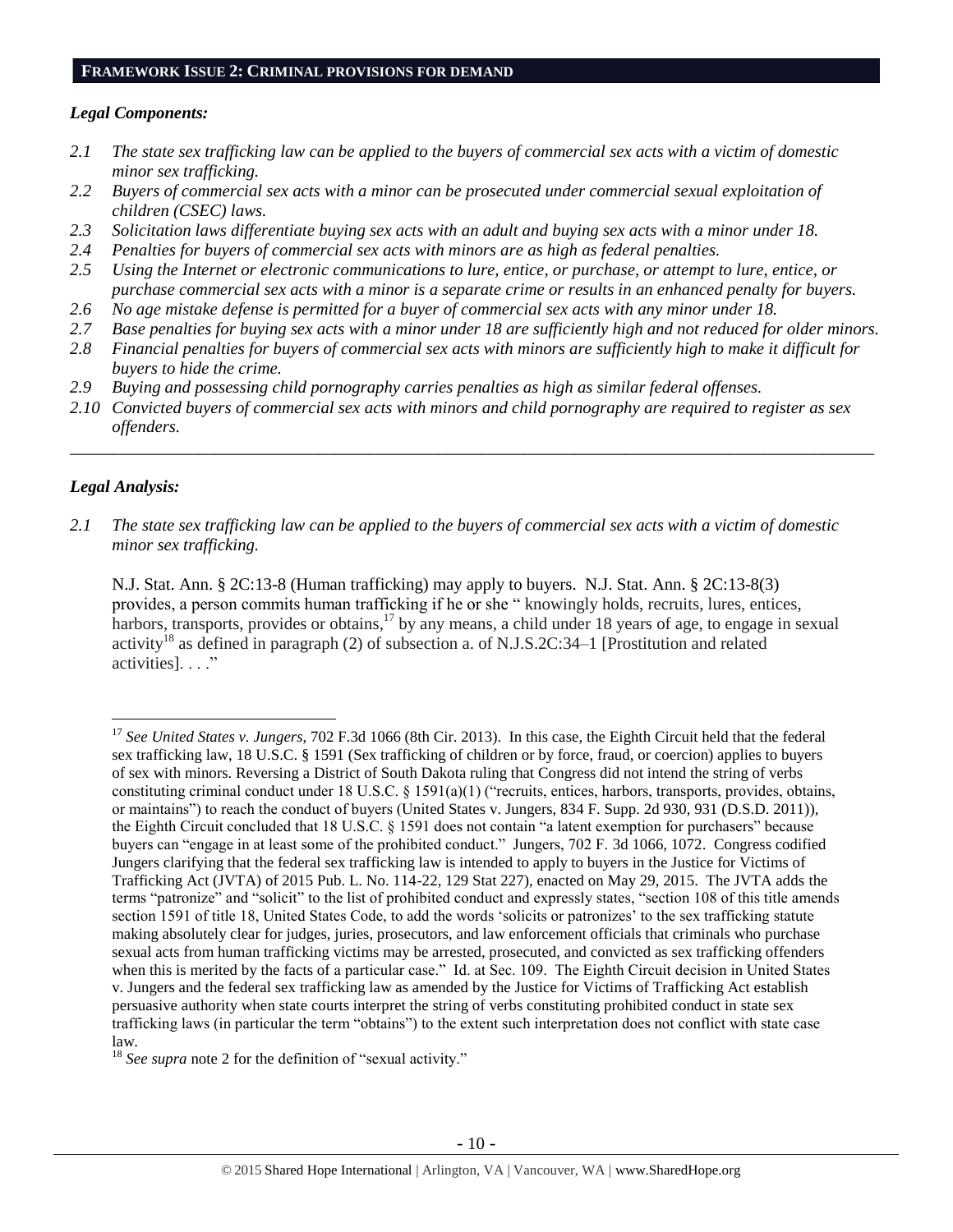Additionally, a buyer may be prosecuted under N.J. Stat. Ann. § 2C:13-9(a) (Human trafficking in the second degree), which states that a person commits the crime if he

. . . .

. . . .

 $\overline{a}$ 

(2) procures or attempts to procure a person to engage in sexual activity as defined in paragraph (2) of subsection a. of N.J.S.2C:34–1 [Prostitution and related offenses], . . . whether for himself or another person, knowing that the person provided or to be provided was a victim of human trafficking, or under circumstances in which a reasonable person would conclude that there was a substantial likelihood that the person was a victim of human trafficking.<sup>19</sup>

(b) For the purposes of this paragraph, there shall be a rebuttable presumption that: (i) a person knew that a child under the age of 18 years of age procured to engage in sexual activity or for whom attempts were made to procure for that activity was a victim of human

trafficking; and (ii) a reasonable person would conclude that there was a substantial likelihood that a child under the age of 18 years of age procured to engage in sexual activity

or for whom attempts were made to procure for that activity was a victim of human trafficking.

c. (1) Notwithstanding any provision of law to the contrary, a person convicted for a violation of this section shall be sentenced to a term of imprisonment, which shall include a period of parole ineligibility of one-third to one-half of the term of imprisonment imposed or three years, whichever is greater. Notwithstanding the provisions of N.J.S.2C:43-3, the sentence for a conviction under this section shall include a fine in an amount of not less than \$15,000, which shall be collected as provided for the collection of fines and restitutions in section 3 of P.L.1979, c.396 (C.2C:46-4) and forwarded to the Department of the Treasury to be deposited in the "Human Trafficking Survivor's Assistance Fund" established by section 2 of P.L.2013, c.51 (C.52:17B-238).

(2) Additionally, upon a finding of guilt or entry of a guilty plea for a crime described under this section, the court shall direct any issuing State, county, or municipal governmental agency to revoke any license, permit, certificate, approval, registration, charter, or similar form of business or professional authorization required by law concerning the operation of that person's business or profession, if that business or profession was used in the course of the crime.

- 2.1.1 Recommendation: Amend N.J. Stat. Ann. § 2C:13-8 (Human trafficking) to clarify that buyer conduct is included as a violation of N.J. Stat. Ann. § 2C:13-8 (Human trafficking).<sup>20</sup>
- *2.2 Buyers of commercial sex acts with a minor can be prosecuted under commercial sexual exploitation of children (CSEC) laws.*

N.J. Stat. Ann. § 2C:34-1(b)(7) (Prostitution and related offenses) specifically makes it a crime to buy sex with a child. Pursuant to N.J. Stat. Ann.  $\S 2C:34-1(b)(7)$ ,

<sup>19</sup> *See supra* note [5](#page-2-0) for a full discussion of the *mens rea* required for a violation of N.J. Stat. Ann. § 2C:13-9. <sup>20</sup> See generally SHARED HOPE INTERNATIONAL, "Eliminating the Third Party Control Barrier to Identifying Juvenile Sex Trafficking Victims," JuST Response Policy Paper (2015), [http://sharedhope.org/wp](http://sharedhope.org/wp-content/uploads/2015/08/Policy-Paper_Eliminating-Third-Party-Control_Final1.pdf)[content/uploads/2015/08/Policy-Paper\\_Eliminating-Third-Party-Control\\_Final1.pdf](http://sharedhope.org/wp-content/uploads/2015/08/Policy-Paper_Eliminating-Third-Party-Control_Final1.pdf) (discussing need to include buyer conduct in core sex trafficking offense regardless of whether victim is under control of a third party and explaining negative impact on victims and victim-identification when buyers are excluded as sex trafficking offenders).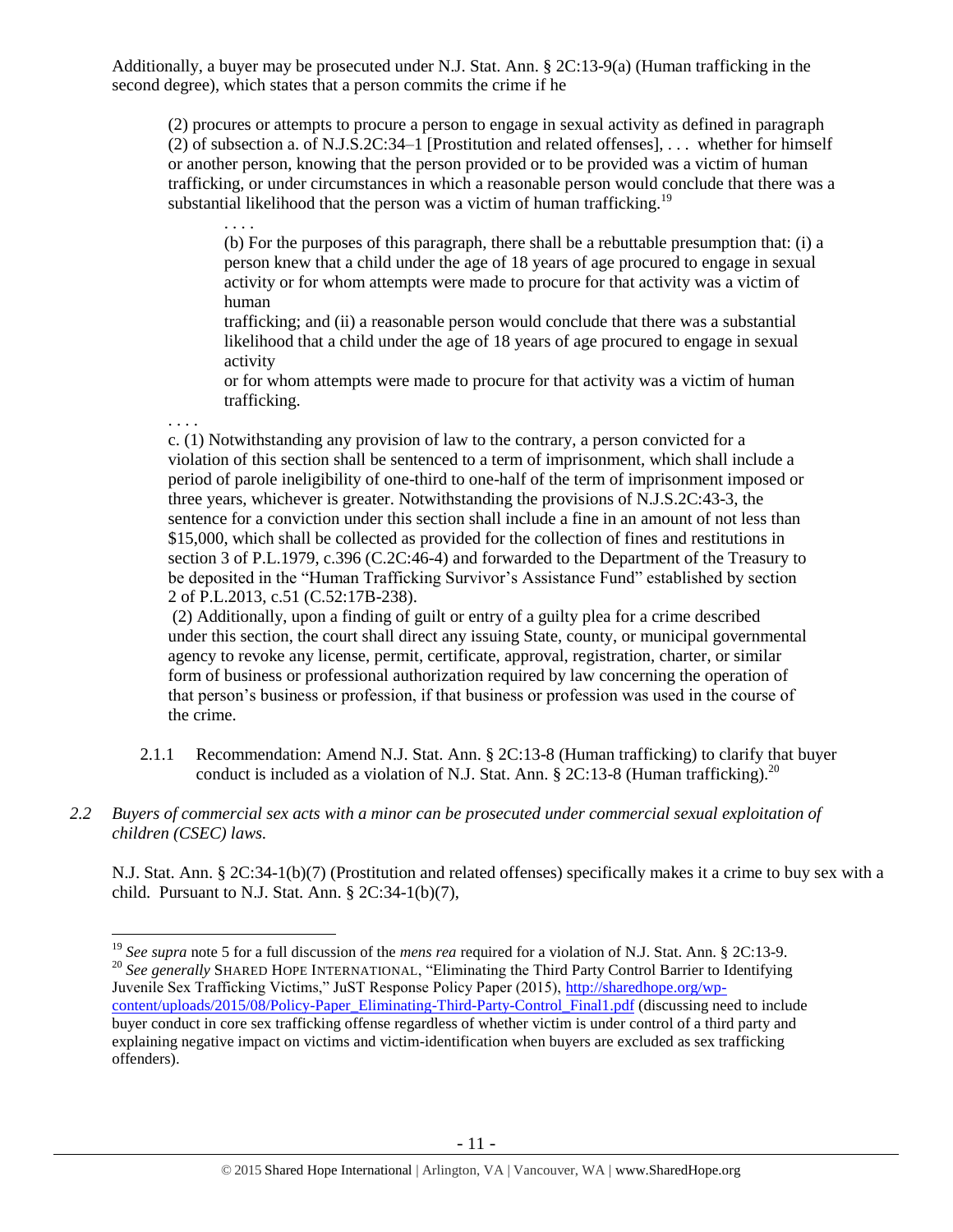A person commits an offense if:

. . . .

(7) The actor knowingly engages in prostitution with a person under the age of 18, or if the actor enters into or remains in a house of prostitution for the purpose of engaging in sexual activity with a child under the age of 18, or if the actor solicits or requests a child under the age of 18 to engage in sexual activity. . . .

A conviction under this section is punishable as a second degree crime by imprisonment for 5–10 years, a possible fine not to exceed \$150,000, and a mandatory fine of at least \$25,000 to be deposited in the "Human Trafficking Survivor's Assistance Fund."<sup>21</sup> N.J. Stat. Ann. §§ 2C:34-1(c)(1), (f)(2), 2C:43-6(a)(2), 2C:43-3(a)(2).

Several sexual offenses also could be used to prosecute certain buyers of commercial sex acts with a child.<sup>22</sup> These statutes, however, do not specifically criminalize the commercial sexual exploitation of a child and do not refer to N.J. Stat. Ann. § 2C:13-8 (Human trafficking).

# *2.3 Solicitation laws differentiate buying sex acts with an adult and buying sex acts with a minor under 18.*

New Jersey's solicitation laws differentiate between buying sex with adults and children. Under N.J. Stat. Ann. § 2C:34-1 (Prostitution and related offenses), a first conviction for engaging in prostitution as a patron, pursuant to subsection (b)(1) is punishable as a disorderly persons offense by imprisonment up to 6 months, a temporary loss of driver's license and a possible fine not to exceed \$1,000, with heightened penalties for second and subsequent convictions. N.J. Stat. Ann. §§ 2C:34-1(c)(5), 2C:43-8, 2C:43-3(c). In contrast, under N.J. Stat. Ann. § 2C:34-1(b)(7), a conviction for buying sex with an individual under 18 or soliciting an individual under 18 is punishable as a second degree crime by imprisonment for 5–10 years, a possible fine not to exceed \$150,000, and a mandatory fine of at least \$25,000 to be deposited in the "Human Trafficking Survivor's Assistance Fund." N.J. Stat. Ann. §§ 2C:34-1(c)(1), (f)(2), 2C:43- 6(a)(2), 2C:43-3(a)(2).

# *2.4 Penalties for buyers of commercial sex acts with minors are as high as federal penalties.*

If N.J. Stat. Ann. § 2C:13-8(a) (Human trafficking) applies to buyers, a conviction under N.J. Stat. Ann. § 2C:13-8(1) is punishable as a first degree crime by imprisonment for 10–20 years and a possible fine up to \$200,000.<sup>23</sup> N.J. Stat. Ann. §§ 2C:13-8(b), 2C:43-6(a)(1), 2C:43-3(a)(1). If, however, the buyer is convicted under N.J. Stat. Ann. § 2C:13-8(a)(2) or (a)(3), the buyer shall be sentenced to imprisonment for 20 years to life, and shall not be eligible for parole until 20 years have been served. N.J. Stat. Ann. § 2C:13-8(d). A buyer convicted under N.J. Stat. Ann. § 2C:13-8 is subject to a possible fine up to \$200,000 and a mandatory fine of not less than \$25,000 which is to be deposited in the "Human Trafficking Survivor's Assistance Fund."<sup>24</sup> N.J. Stat. Ann. §§ 2C:13-8(b), (d).

If N.J. Stat. Ann. § 2C:13-9 (Human trafficking in the second degree) applies to buyers, a conviction under N.J. Stat. Ann. §  $2C:13-9(a)(2)$  is punishable as a second degree crime by imprisonment for  $5-10$ 

<sup>&</sup>lt;sup>21</sup> Under N.J. Stat. Ann. § 2C:43-3, "A person who has been convicted of an offense may be sentenced to pay a fine, to make restitution, or both . . . ."

<sup>&</sup>lt;sup>22</sup> See supra Section 1.2 for a full description of the sexual offense laws that may be used to prosecute certain buyers.

<sup>23</sup> *See supra* note [3.](#page-1-0)

<sup>&</sup>lt;sup>24</sup> See supra section 1.1 for a full description of fines and penalties applicable to convictions under N.J. Stat. Ann.

<sup>§</sup> 2C:13-8(a) (Human trafficking).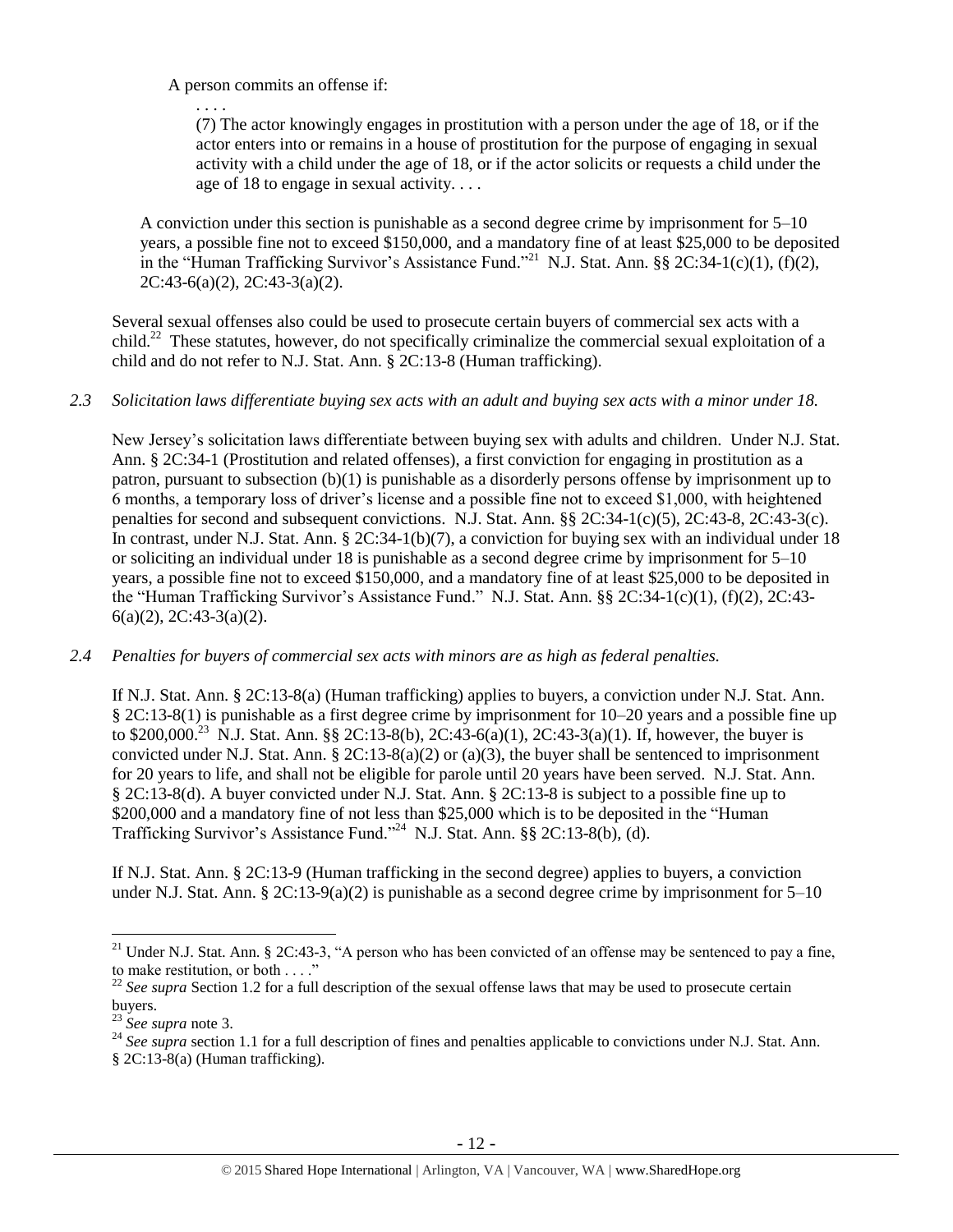years and a possible fine not to exceed \$150,000. N.J. Stat. Ann. §§ 2C:13-9(c)(1), 2C:43-6(a)(2), 2C:43- 3(a)(2). An additional fine of no less than \$15,000 is imposed on violators of N.J. Stat. Ann. § 2C:13-9 which is to be deposited in the "Human Trafficking Survivor's Assistance Fund." N.J. Stat. Ann.  $$2C:13-9(c)(1).$ 

A conviction for buying sex with a child under N.J. Stat. Ann. § 2C:34-1(b)(7) (Prostitution and related offenses) is punishable as a second degree crime by imprisonment for 5–10 years, a possible fine not to exceed \$150,000, and a mandatory fine of at least \$25,000 to be deposited in the "Human Trafficking Survivor's Assistance Fund." N.J. Stat. Ann. §§ 2C:34-1(c)(1), (f)(2), 2C:43-6(a)(2), 2C:43-3(a)(2).

Several sexual offenses could be used to prosecute certain buyers of commercial sex acts with a child but do not specifically criminalize the commercial sexual exploitation of a child, and do not refer to the human trafficking statute to bring these criminal offenses within the ambit of N.J. Stat. Ann. § 2C:13-  $8(a)(3)$  (Human trafficking).<sup>25</sup>

<span id="page-12-1"></span><span id="page-12-0"></span>In comparison, if the victim is under the age of 14, a conviction under the Trafficking Victims Protection Act  $(TVPA)^{26}$  for child sex trafficking is punishable by 15 years to life imprisonment and a fine not to exceed \$250,000. 18 U.S.C. §§ 1591(b)(1),  $3559(a)(1)$ ,  $3571(b)(3)$ . If the victim is between the ages of 14–17, a conviction is punishable by 10 years to life imprisonment and a fine not to exceed \$250,000. 18 U.S.C. §§ 1591(b)(2),  $3559(a)(1)$ ,  $3571(b)(3)$ . A conviction is punishable by mandatory life imprisonment, however, if the buyer has a prior conviction for a federal sex offense<sup>27</sup> against a minor. 18 U.S.C. § 3559(e)(1). To the extent buyers can be prosecuted under other federal CSEC laws,<sup>28</sup> a conviction is punishable by penalties ranging from a fine not to exceed \$250,000 to life imprisonment and a fine not to exceed  $$250,000.<sup>29</sup>$ 

<sup>&</sup>lt;sup>25</sup> See supra Section 1.2 for a full description of the sexual offense laws that may be used to prosecute certain buyers.

<sup>&</sup>lt;sup>26</sup> Trafficking Victims Protection Act (TVPA) of 2000, Pub. L. No. 106-386, 114 Stat. 1464, 1466 (codified in scattered sections of 18 and 22 U.S.C.).

<sup>&</sup>lt;sup>27</sup> Pursuant to 18 U.S.C. § 3559 $(e)(2)$ , "federal sex offense" is defined as

an offense under section 1591 [18 USCS § 1591] (relating to sex trafficking of children), 2241 [18 USCS § 2241] (relating to aggravated sexual abuse), 2242 [18 USCS § 2242] (relating to sexual abuse),  $2244(a)(1)$  [18 USCS §  $2244(a)(1)$ ] (relating to abusive sexual contact),  $2245$  [18 USCS § 2245] (relating to sexual abuse resulting in death), 2251 [18 USCS § 2251] (relating to sexual exploitation of children), 2251A [18 USCS  $\S$  2251A] (relating to selling or buying of children), 2422(b) [18 USCS  $\S$  2422(b)] (relating to coercion and enticement of a minor into prostitution), or 2423(a) [18 USCS § 2423(a)] (relating to transportation of minors).

<sup>&</sup>lt;sup>28</sup> 18 U.S.C. §§ 2251A(b) (Selling or buying of children), 2251(a) (Sexual exploitation of children), 2423(a) (Transportation of a minor with intent for minor to engage in criminal sexual activity), 2422(a) (Coercion and enticement), 2252(a)(2), (a)(4) (Certain activities relating to material involving the sexual exploitation of minors). <sup>29</sup> 18 U.S.C. §§ 2251A(b) (conviction punishable by imprisonment for 30 years to life and a fine), 2251(e) (conviction punishable by imprisonment for 15–30 years and a fine), 2423(a) (conviction punishable by imprisonment for 10 years to life and a fine), 2422(a) (conviction punishable by a fine, imprisonment up to 20 years, or both),  $2252(a)(2)$ , (4) (stating that a conviction under subsection (a)(2) is punishable by imprisonment for 5–20 years and a fine, while a conviction under subsection (a)(4) is punishable by imprisonment up to 10 years, a fine, or both); *see also* 18 U.S.C. §§ 3559(a)(1) (classifying all of the above listed offenses as felonies), 3571(b)(3) (providing a fine up to \$250,000 for any felony conviction).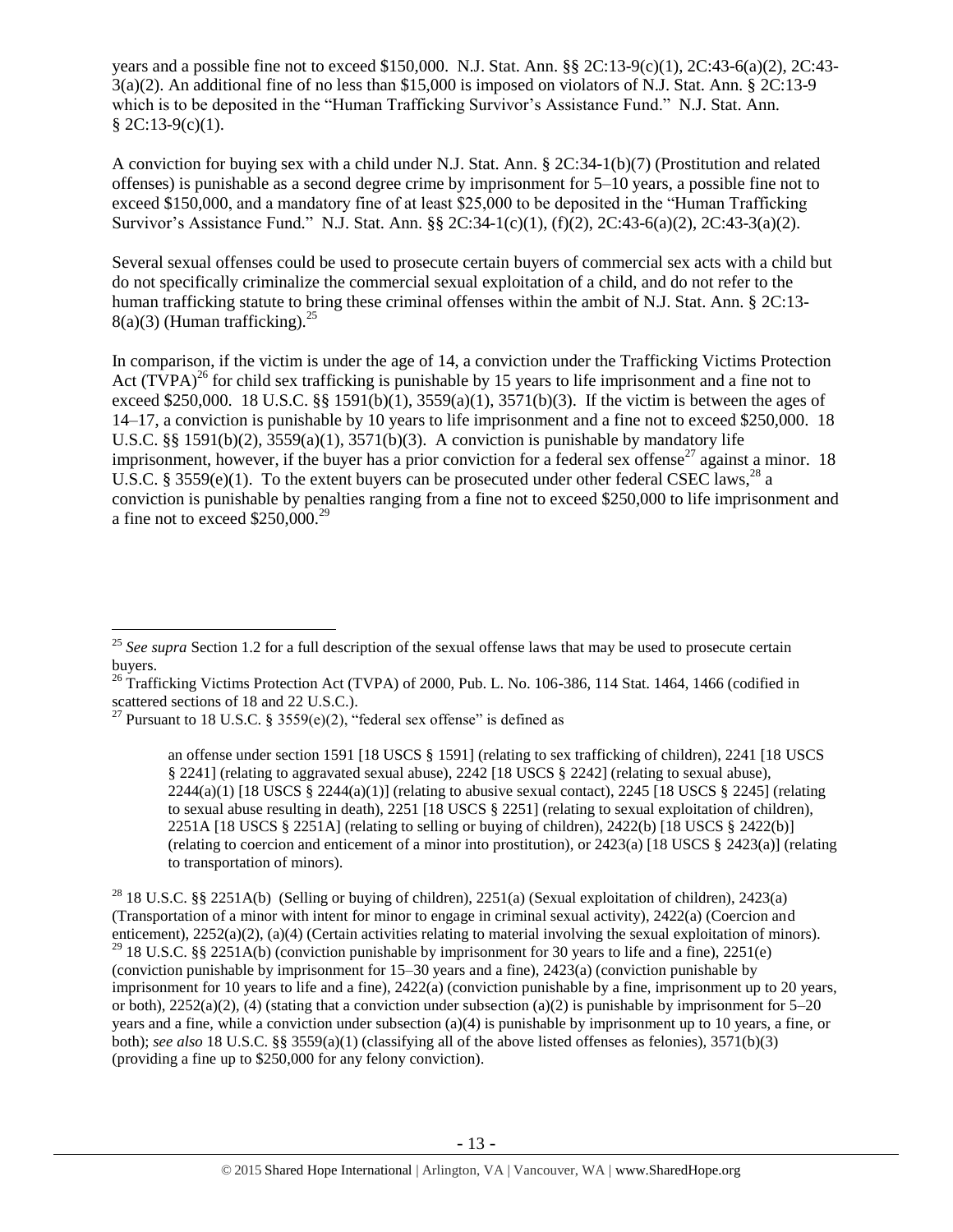*2.5 Using the Internet or electronic communications to lure, entice, or purchase, or attempt to lure, entice, or purchase commercial sex acts with a minor is a separate crime or results in an enhanced penalty for buyers.*

Pursuant to N.J. Stat. Ann. § 2C:13-6(a) (Luring, enticing child by various means, attempts; crime of second degree; subsequent offense; mandatory imprisonment; definitions),

A person commits a crime of the second degree if he attempts, via electronic<sup>30</sup> or any other means, to lure or entice a child<sup>31</sup> or one who he reasonably believes to be a child into a motor vehicle, structure<sup>32</sup> or isolated area, or to meet or appear at any other place, with a purpose to commit a criminal offense with or against the child.

<span id="page-13-0"></span>A conviction under N.J. Stat. Ann. § 2C:13-6(a) is punishable as a second degree crime by imprisonment for 5–10 years and a possible fine not to exceed \$150,000. N.J. Stat. Ann. §§ 2C:13-6(a), 2C:43-6(a)(2),  $2C:43-3(a)(2).^{33}$  Additionally, under N.J. Stat. Ann. § 2C:13-6(f), "The court may not suspend or make any other non-custodial disposition of any person sentenced pursuant to this section."

#### *2.6 No age mistake defense is permitted for a buyer of commercial sex acts with any minor under 18.*

N.J. Stat. Ann. § 2C:13-8 (Human trafficking) prohibits a buyer from asserting a mistake of age defense for "engag[ing] in sexual activity" with a minor. N.J. Stat. Ann. § 2C:13-8(3) specifies that a person commits the crime of human trafficking when that person "knowingly . . . obtains, by any means, a child under 18 years of age, to engage in sexual activity<sup>34</sup> . . . ,whether or not the actor mistakenly believed that the child was 18 years of age or older, even if that mistaken belief was reasonable.

<sup>33</sup> Additional penalties may be imposed for second or subsequent convictions. Under N.J. Stat. Ann. § 2C:13-6,

d. A person convicted of a second or subsequent offense under this section shall be sentenced to a term of imprisonment. Notwithstanding the provisions of subsection a. of N.J.S.2C:43-6 [Sentence of imprisonment for crime; ordinary terms; mandatory terms], the term of imprisonment shall include, unless the person is sentenced pursuant to the provisions of N.J.S.2C:43-7 [Sentence of imprisonment for crime; extended terms], a mandatory minimum term of one-third to one-half of the sentence imposed, or three years, whichever is greater, during which time the defendant shall not be eligible for parole. If the person is sentenced pursuant to N.J.S.2C:43-7, the court shall impose a minimum term of one-third to one-half of the sentence imposed, or five years, whichever is greater. The court may not suspend or make any other non-custodial disposition of any person sentenced as a second or subsequent offender pursuant to this section.

e. A person convicted of an offense under this section who has previously been convicted of a violation of N.J.S.2C:14-2 [Sexual assault], subsection a. of N.J.S.2C:14-3 [Aggravated criminal sexual contact; criminal sexual contact] or N.J.S.2C:24-4 [Endangering welfare of children] shall be sentenced to a term of imprisonment. Notwithstanding the provisions of subsection a. of N.J.S.2C:43-6, the term of imprisonment shall include, unless the person is sentenced pursuant to the provisions of N.J.S.2C:43-7, a mandatory minimum term of five years, during which time the defendant shall not be eligible for parole. The court may not suspend or make any other non-custodial disposition of any person sentenced pursuant to this section.

 $\overline{a}$ 

. . . .

. . . .

 $30$  N.J. Stat. Ann. § 2C: 13-6(b) states, "'Electronic means' includes, but is not limited to, the Internet."

 $31$  Pursuant to N.J. Stat. Ann. § 2C:13-6(b), a "child" is "a person less than 18 years old."

<sup>&</sup>lt;sup>32</sup> Pursuant to N.J. Stat. Ann. § 2C:13-6(b), "structure" is defined as "any building, room, ship, vessel or airplane and also means any place adapted for overnight accommodation of persons, or for carrying on business therein, whether or not a person is actually present."

<sup>&</sup>lt;sup>34</sup> See supra note [2](#page-0-0) for the definition of "sexual activity".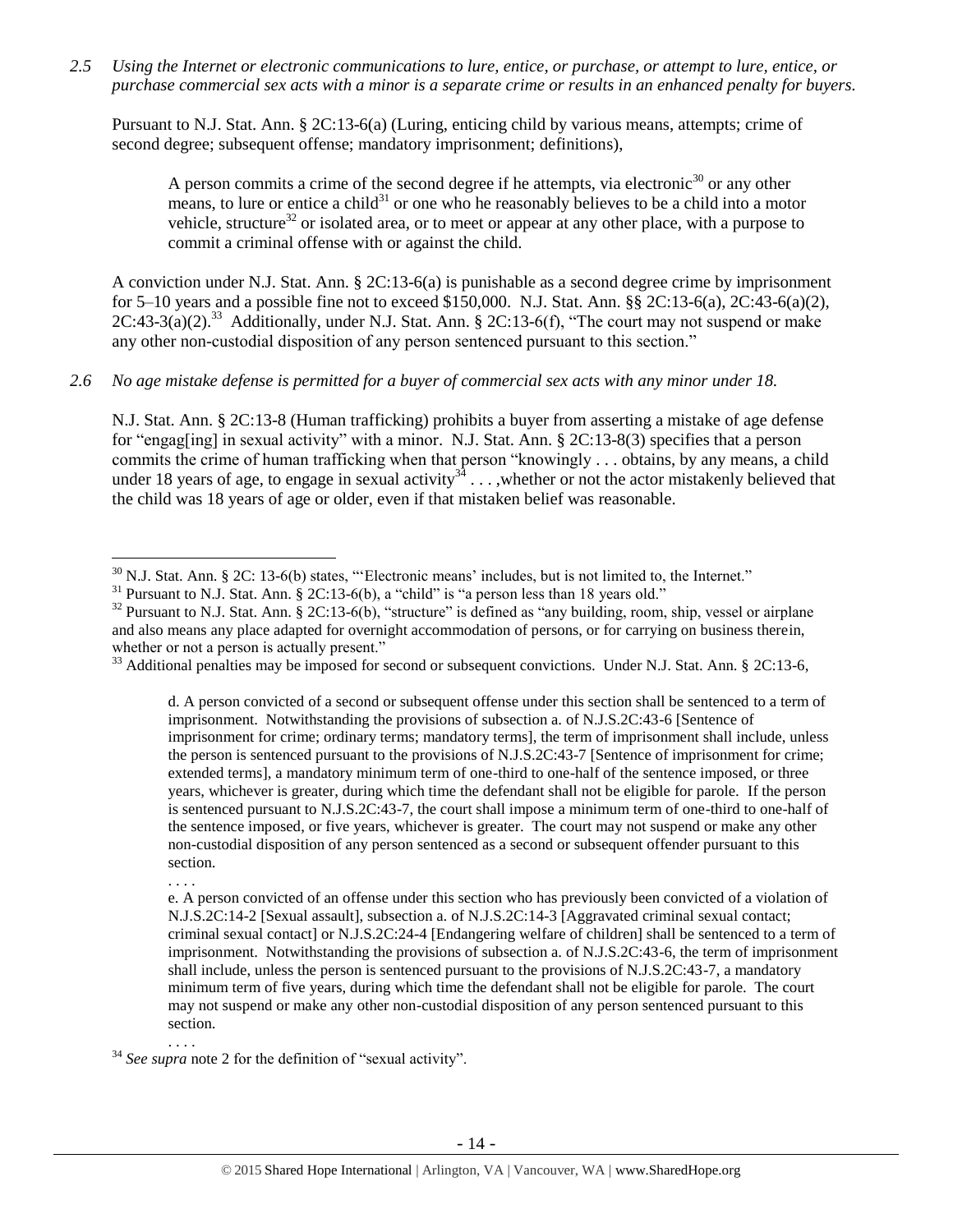However, N.J. Stat. Ann. § 2C:13-9(a)(2)(b) (Human trafficking in the second degree) establishes a rebuttable presumption that:

(i) a person knew that a child under the age of 18 years of age procured to engage in sexual activity or for whom attempts were made to procure for that activity was a victim of human trafficking; and

(ii) a reasonable person would conclude that there was a substantial likelihood that a child under the age of 18 years of age procured to engage in sexual activity or for whom attempts were made to procure for that activity was a victim of human trafficking.<sup>3</sup>

New Jersey does not allow a buyer of commercial sex to assert a mistake of age defense for the crime of prostitution. N.J. Stat. Ann. § 2C:34-1(b)(7) (Prostitution and related offenses) states, in part, "It shall be no defense to a prosecution under this paragraph that the actor mistakenly believed that the child was 18 years of age or older, even if such mistaken belief was reasonable."

*2.7 Base penalties for buying sex acts with a minor under 18 are sufficiently high and not reduced for older minors.*

The penalty for buying sex with a child does not change based on the age of the victim. A conviction for buying sex with a child under 18 years of age under N.J. Stat. Ann. § 2C:34-1(b)(7) (Prostitution and related offenses) is punishable as a second degree crime by imprisonment for 5–10 years, a possible fine not to exceed \$150,000, and a mandatory fine of at least \$25,000 to be deposited in the "Human Trafficking Survivor's Assistance Fund." N.J. Stat. Ann. §§ 2C:34-1(c)(1), (f)(2), 2C:43-6(a)(2), 2C:43-  $3(a)(2)$ .

*2.8 Financial penalties for buyers of commercial sex acts with minors are sufficiently high to make it difficult for buyers to hide the crime.* 

Buyers of commercial sex with children are subject to fines, restitution, and asset forfeiture. A buyer convicted under N.J. Stat. Ann. § 2C:13-8 (Human trafficking) is subject to a possible fine up to \$200,000 and a mandatory fine of not less than \$25,000 which is to be deposited in the "Human Trafficking Survivor's Assistance Fund."<sup>36</sup> N.J. Stat. Ann. §§ 2C:13-8(b), (d), 2C:43-3(a)(2).

Additionally, the buyer shall be ordered to make restitution to any victim. Pursuant to N.J. Stat. Ann. § 2C:13-8(e), the court shall award the greater of

(1) the gross income or value to the defendant of the victim's labor or services; or (2) the value of the victim's labor or services as determined by the "New Jersey Prevailing Wage Act," P.L.1963, c. 150 (C.34:11–56.25 et seq.), the "New Jersey State Wage and Hour Law," P.L.1966, c. 113 (C.34:11–56a et seq.), the Seasonal Farm Labor Act, P.L.1945, c. 71 (C.34:9A–1 et seq.), the laws concerning the regulation of child labor in chapter 2 of Title 34 of the Revised Statutes, or any other applicable State law, and the "Fair Labor Standards Act of 1938," 29 U.S.C. s.201 et seq., or any other applicable federal law.

A conviction under N.J. Stat. Ann. § 2C:13-9 (Human trafficking in the second degree) is punishable as a second degree crime by a possible fine not to exceed \$150,000. N.J. Stat. Ann. §§ 2C:13-9(c)(1), 2C:43-3(a)(2). An additional fine of no less than \$15,000 is imposed on violators of N.J. Stat. Ann. § 2C:13-9

 $\overline{a}$ <sup>35</sup> *See supra* note [5](#page-2-0) for a full discussion of the *mens rea* required for a conviction under N.J. Stat. Ann. § 2C:13-  $9(a)(2)$ .

<sup>36</sup> *See supra* section 1.1 for a full description of fines and penalties applicable to convictions under N.J. Stat. Ann. § 2C:13-8(a) (Human trafficking).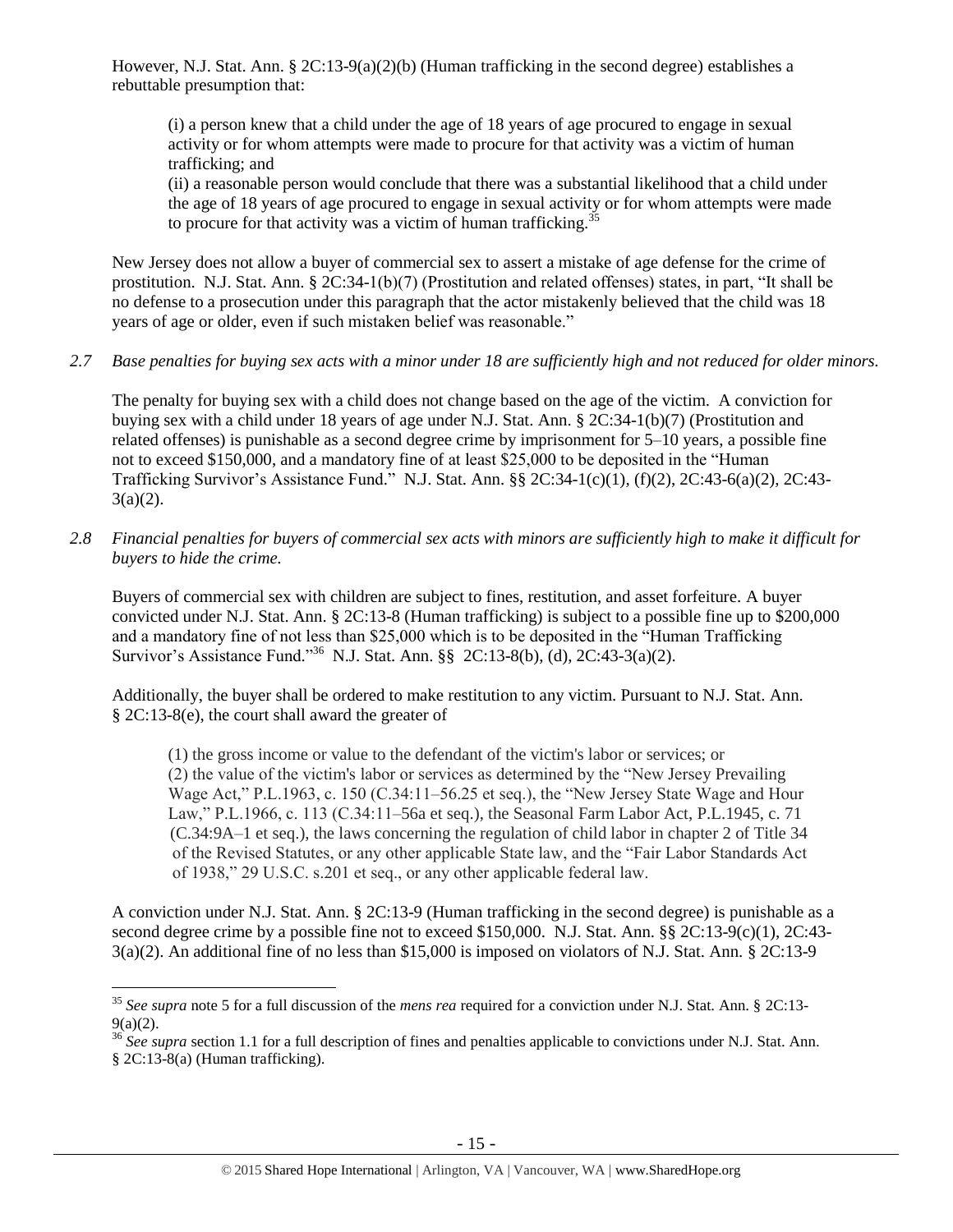which is to be deposited in the "Human Trafficking Survivor's Assistance Fund." N.J. Stat. Ann.  $$2C:13-9(c)(1).$ 

Under N.J. Stat. Ann. § 2C:34-1(b)(7) (Prostitution and related offenses), a second degree crime, a buyer may face a fine up to \$150,000, a possible fine of \$150,000, and a mandatory fine of at least \$25,000 to be deposited in the "Human Trafficking Survivor's Assistance Fund." N.J. Stat. Ann. §§ 2C:34-1(c)(2),  $(f)(2)$ ,  $2C:43-3(a)(2)$ . For a violation of N.J. Stat. Ann. §  $2C:13-6(a)$  (Luring, enticing child by various means, attempts; crime of second degree; subsequent offense; mandatory imprisonment; definitions) a buyer may face a fine up to \$150,000 and a sentence to pay restitution to the victim, or both. N.J. Stat. Ann. §§ 2C:13-6(a), 2C:43-3(a)(2).

Additionally, buyers face mandatory asset forfeiture pursuant to N.J. Stat. Ann. § 2C:64-1(a) (Property subject to forfeiture), including

(2)All property which has been, or is intended to be, utilized in furtherance of an unlawful activity, including, but not limited to, conveyances intended to facilitate the perpetration of illegal acts, or buildings or premises maintained for the purposes of committing offenses against the State. (3) Property which has become or is intended to become an integral part of illegal activity, including, but not limited to, money which is earmarked for use as financing for an illegal gambling enterprise. (4) Proceeds of illegal activities, including, but not limited to, property or money obtained as a result of the sale of prima facie contraband as defined by subsection a. (1), proceeds of illegal gambling, prostitution, bribery and extortion.

Property subject to forfeiture "may be seized by the State or any law enforcement officer as evidence pending a criminal prosecution pursuant to section 2C:64-4 or, when no criminal proceeding is instituted, upon process issued by any court of competent jurisdiction over the property, except that seizure without such process may be made when not inconsistent with the Constitution of this State or the United States, and when (1) The article is prima facie contraband; or, (2) The property subject to seizure poses an immediate threat to the public health, safety or welfare." N.J. Stat. Ann. §2C:64-1(b). With the exception of *prima facie* contraband, forfeiture proceedings are civil in nature. N. J. Stat. An.. §2C: 64-3. Disposal of forfeited property is governed by N.J. Stat. Ann. §2C: 64-6, which states, in part,

The prosecutor or the Attorney General, whichever is prosecuting the case, shall divide the forfeited property, any proceeds resulting from the forfeiture or any money seized pursuant to this chapter with any other entity where the other entity's law enforcement agency participated in the surveillance, investigation, arrest or prosecution resulting in the forfeiture, in proportion to the other entity's contribution to the surveillance, investigation, arrest or prosecution resulting in the forfeiture, as determined in the discretion of the prosecutor or the Attorney General, whichever is prosecuting the case. Notwithstanding any other provision of law, such forfeited property and proceeds shall be used solely for law enforcement purposes, and shall be designated for the exclusive use of the law enforcement agency which contributed to the surveillance, investigation, arrest or prosecution resulting in the forfeiture.

A buyer may also have to pay a \$500 fee for a court ordered "Prostitution Offender Program."<sup>37</sup> Pursuant to N.J. Stat. Ann. § 2C:13-9(b),

 $37$  Pursuant to N.J. Stat. Ann. § 2C:13-9(d)(2), the program shall include information intended to increase the person's awareness of:

<sup>(</sup>a) the causes of prostitution and its relationship to human trafficking;

<sup>(</sup>b) the health risks connected with prostitution, including the risk of transmittable diseases;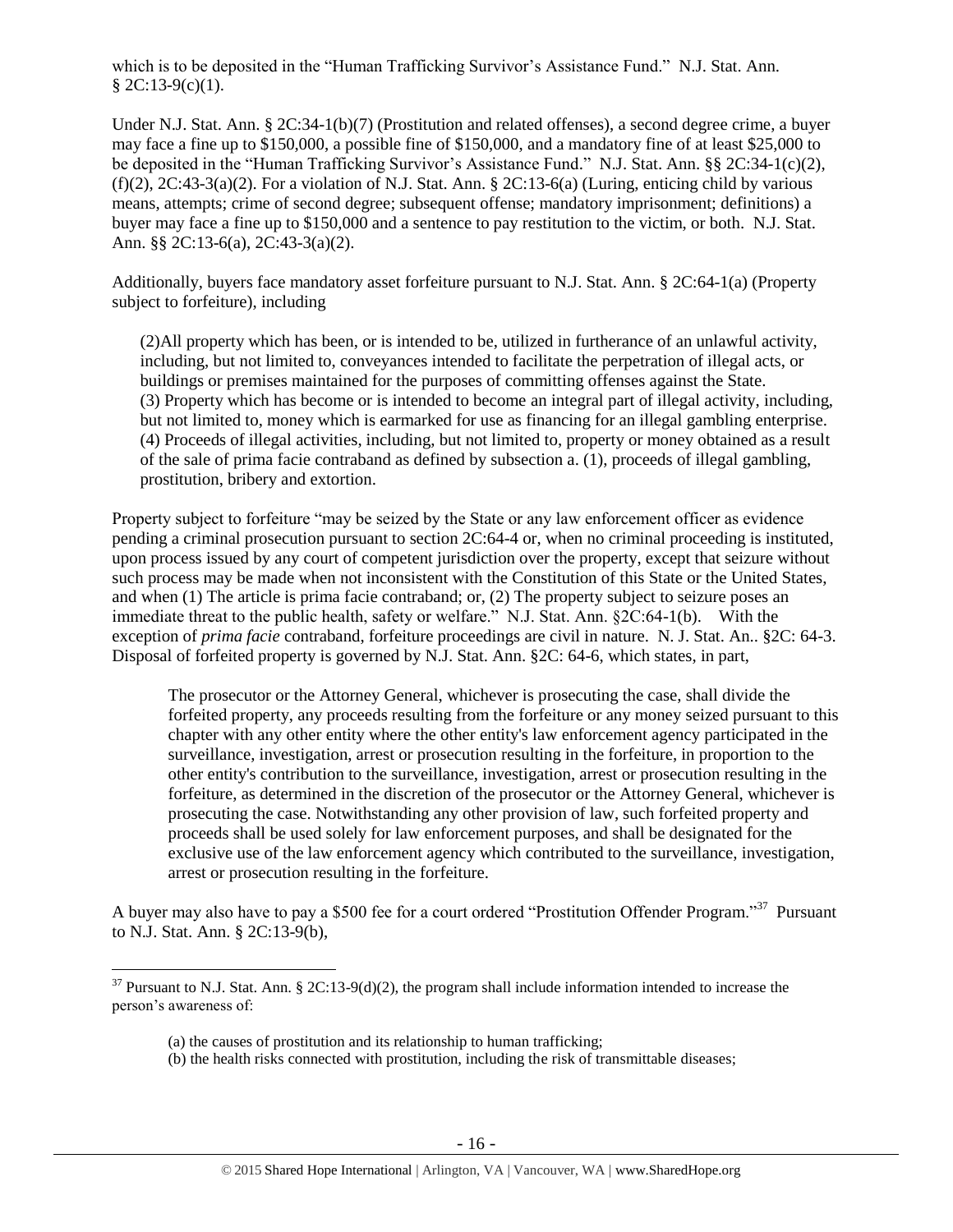In addition to any fine, fee, assessment, or penalty authorized under the provisions of Title 2C of the New Jersey Statutes, a person convicted of an offense of engaging in prostitution as a patron pursuant to paragraph (1) of subsection b. of N.J.S.2C:34–1 [Prostitution and related offenses] shall be assessed, if ordered to participate in the "Prostitution Offender Program," a fee of \$500.

Lastly, a buyer is subject to forfeiture of business or professional licenses used in the commission of the crime if convicted under N.J. Stat. Ann. § 2C:13-9 (Human trafficking in the second degree). N.J. Stat. Ann. § 2C:13-9(c)(2) provides,

the court shall direct any issuing State, county, or municipal governmental agency to revoke any license, permit, certificate, approval, registration, charter, or similar form of business or professional authorization required by law concerning the operation of that person's business or profession, if that business or profession was used in the course of the crime.

#### *2.9 Buying and possessing child pornography carries penalties as high as similar federal offenses.*

Possessing pornography of a child under 18 is a crime, pursuant to N.J. Stat. Ann. § 2C:24-4(b)(5) (Endangering welfare of children), which states,

(a)A person commits a crime of the second degree if, by any means, including but not limited to the Internet, he:

(i) knowingly distributes an item depicting the sexual exploitation or abuse of a child; (ii) knowingly possesses an item depicting the sexual exploitation or abuse of a child with the intent to distribute that item; or

(iii) knowingly stores or maintains an item depicting the sexual exploitation or abuse of a child using a file-sharing program which is designated as available for searching by or copying to one or more other computers.

. . . .

 $\overline{a}$ 

(b) A person commits a crime of the third degree if he knowingly possesses, knowingly views, or knowingly has under his control, through any means, including the Internet, an item depicting the sexual exploitation of a child.<sup>38</sup>

Distributing, possessing with intent to distribute, or storing child pornography is punishable as a second degree crime by imprisonment for 5–10 years and a possible fine not to exceed \$150,000. N.J. Stat. Ann.  $\S 2C:24-4(b)(5)(a)$ ,  $2C:43-6(a)(2)$ ,  $2C:43-3(a)(2)$ . Possessing child pornography is punishable as a third degree crime by imprisonment for 3–5 years and a possible fine not to exceed \$15,000. N.J. Stat. Ann. §§ 2C:24-4(b)(5)(b), 2C:43-6(a)(3), 2C: 43-3(b)(1).

In comparison, a federal conviction for possession of child pornography<sup>39</sup> is generally punishable by imprisonment for 5–20 years and a fine not to exceed \$250,000.<sup>40</sup> Subsequent convictions, however, are punishable by imprisonment up to 40 years and a fine not to exceed  $$250,000.<sup>41</sup>$ 

a photograph, film, video, an electronic, electromagnetic or digital recording, an image stored or maintained in a computer program or file or in a portion of a file, or any other reproduction or reconstruction which depicts a child engaging in a prohibited sexual act or in the simulation of such an act.

<sup>(</sup>c) the consequences of convictions for prostitution or human trafficking, including penalties for subsequent convictions; and

<sup>(</sup>d) the pervasiveness of human trafficking and the effects of human trafficking on its victims.  $38$  Pursuant to N.J. Stat. Ann. § 2C:24-4(b)(1), "item depicting the sexual exploitation of a child" means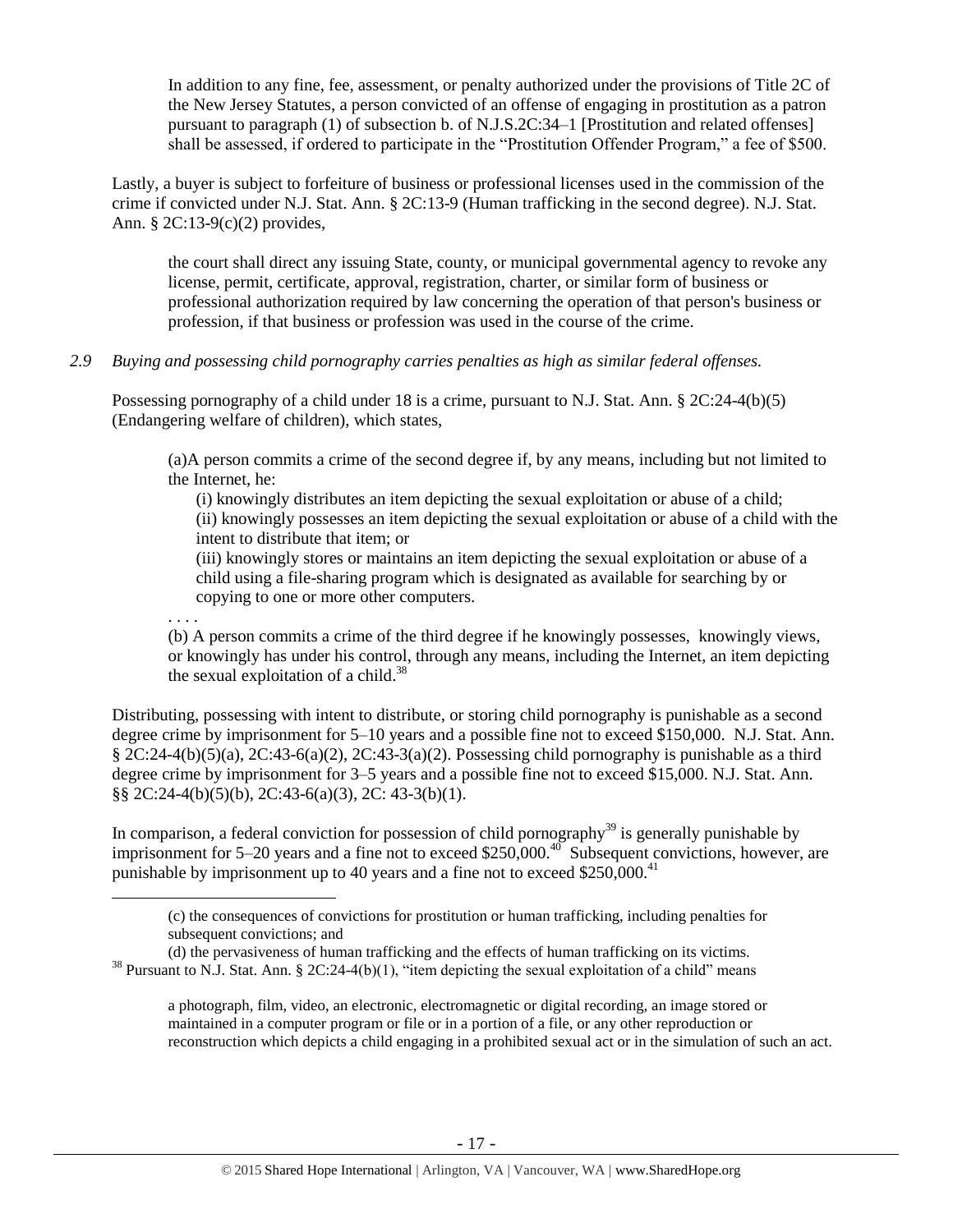- 2.9.1 Recommendation: Raise the penalties for violating N.J. Stat. Ann.  $\S 2C:24-4(b)(5)(b)$  to reflect the seriousness of the offenses.
- *2.10 Convicted buyers of commercial sex acts with minors and child pornography are required to register as sex offenders.*

Those convicted of buying sex with a child under N.J. Stat. Ann. § 2C:34-1(a)(7) (Prostitution and related offenses) are not required to register as convicted sex offenders under the sex offender registration laws. N.J. Stat. Ann. § 2C:7-2. However, other crimes applicable to buyers require registration. Pursuant to N.J. Stat. Ann. § 2C:7-2(a), (b) (Registration of sex offenders; definition; requirements; penalties),

a. (1) A person who has been convicted, adjudicated delinquent or found not guilty by reason of insanity for commission of a sex offense as defined in subsection b. of this section shall register as provided in subsections c. and d. of this section.

. . . .

 $\overline{a}$ 

b. For the purposes of this act a sex offense shall include the following:

(1) Aggravated sexual assault, sexual assault, aggravated criminal sexual contact . . . or an attempt to commit any of these crimes if the court found that the offender's conduct was characterized by a pattern of repetitive, compulsive behavior, regardless of the date of the commission of the offense or the date of conviction;

(2) A conviction, adjudication of delinquency, or acquittal by reason of insanity for aggravated sexual assault; sexual assault; aggravated criminal sexual contact; . . . ; endangering the welfare of a child pursuant to paragraph (3) or (4) or subparagraph (a) of paragraph (5) of subsection b. of N.J.S.2C:24-4; luring or enticing pursuant to section 1 of P.L.1993, c.291 (C.2C:13-6); criminal sexual contact pursuant to N.J.S.2C:14-3 b. if the victim is a minor; . . . or an attempt to commit any of these enumerated offenses if the conviction, adjudication of delinquency or acquittal by reason of insanity is entered on or after the effective date [Oct. 31, 1994] of this act or the offender is serving a sentence of incarceration, probation, parole or other form of community supervision as a result of the offense or is confined following acquittal by reason of insanity or as a result of civil commitment on the effective date [Oct. 31, 1994] of this act;

(3) A conviction, adjudication of delinquency or acquittal by reason of insanity for an offense similar to any offense enumerated in paragraph (2) or a sentence on the basis of criteria

 $39$  18 U.S.C. §§ 2252(a)(2), (a)(4) (Certain activities relating to material involving the sexual exploitation of minors),  $2252A(a)(2)$ –(3) (Certain activities relating to material constituting or containing child pornography), 1466A(a), (b) (Obscene visual representations of the sexual abuse of children).

<sup>&</sup>lt;sup>40</sup> 18 U.S.C. §§ 2252(b) (stating that a conviction under subsection (a)(2) is punishable by imprisonment for 5–20 years and a fine, while a conviction under subsection (a)(4) is punishable by imprisonment up to 10 years, a fine, or both),  $2252A(b)(1)$  (a conviction is punishable by imprisonment for  $5-20$  years and a fine),  $1466A(a)$ , (b) (stating that a conviction under subsection (a) is "subject to the penalties provided in section  $2252A(b)(1)$ ," imprisonment for 5–20 years and a fine, while a conviction under subsection (b) is "subject to the penalties provided in section 2252A(b)(2)," imprisonment up to 10 years, a fine, or both); *see also* 18 U.S.C. §§ 3559(a)(1) (classifying all of the above listed offenses as felonies), 3571(b)(3) (providing a fine up to \$250,000 for any felony conviction).

<sup>&</sup>lt;sup>41</sup> 18 U.S.C. §§ 2252(b) (stating if a person has a prior conviction under subsection (a)(2), or a list of other statutes, a conviction is punishable by a fine and imprisonment for 15–40 years, but if a person has a prior conviction under subsection (a)(4), or a list of other statutes, a conviction is punishable by a fine and imprisonment for  $10-20$  years),  $2252A(b)(1)$  (stating if a person has a prior conviction under subsection (a)(2), (a)(3), or a list of other statutes, a conviction is punishable by a fine and imprisonment for  $15-40$  years),  $1466A(a)$ , (b) (stating that the penalty scheme for section 2252A(b) applies); *see also* 18 U.S.C. §§ 3559(a)(1) (classifying all of the above listed offenses as felonies), 3571(b)(3) (providing a fine up to \$250,000 for any felony conviction).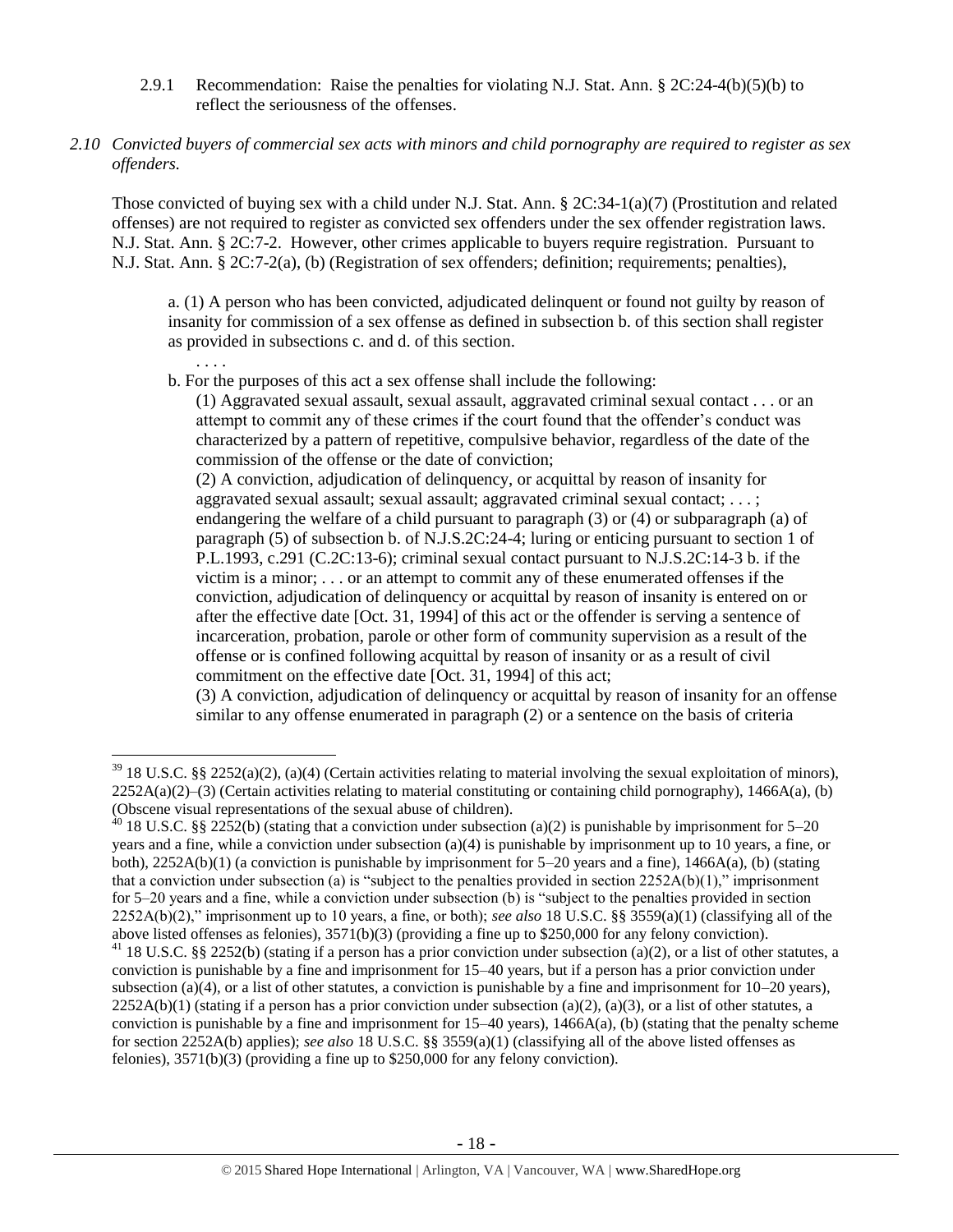similar to the criteria set forth in paragraph (1) of this subsection entered or imposed under the laws of the United States, this State or another state.

2.10.1 Recommendation: Amend N.J. Stat. Ann. § 2C:7-2(b) (Registration of sex offenders; definition; requirements; penalties) to include N.J. Stat. Ann. § 2C:34-1(b)(7) (Prostitution and related offenses) and § 2C:13-8 (Human trafficking) as sex offenses for which a person convicted or pleading guilty to the crime would be required to register if the victim is a child.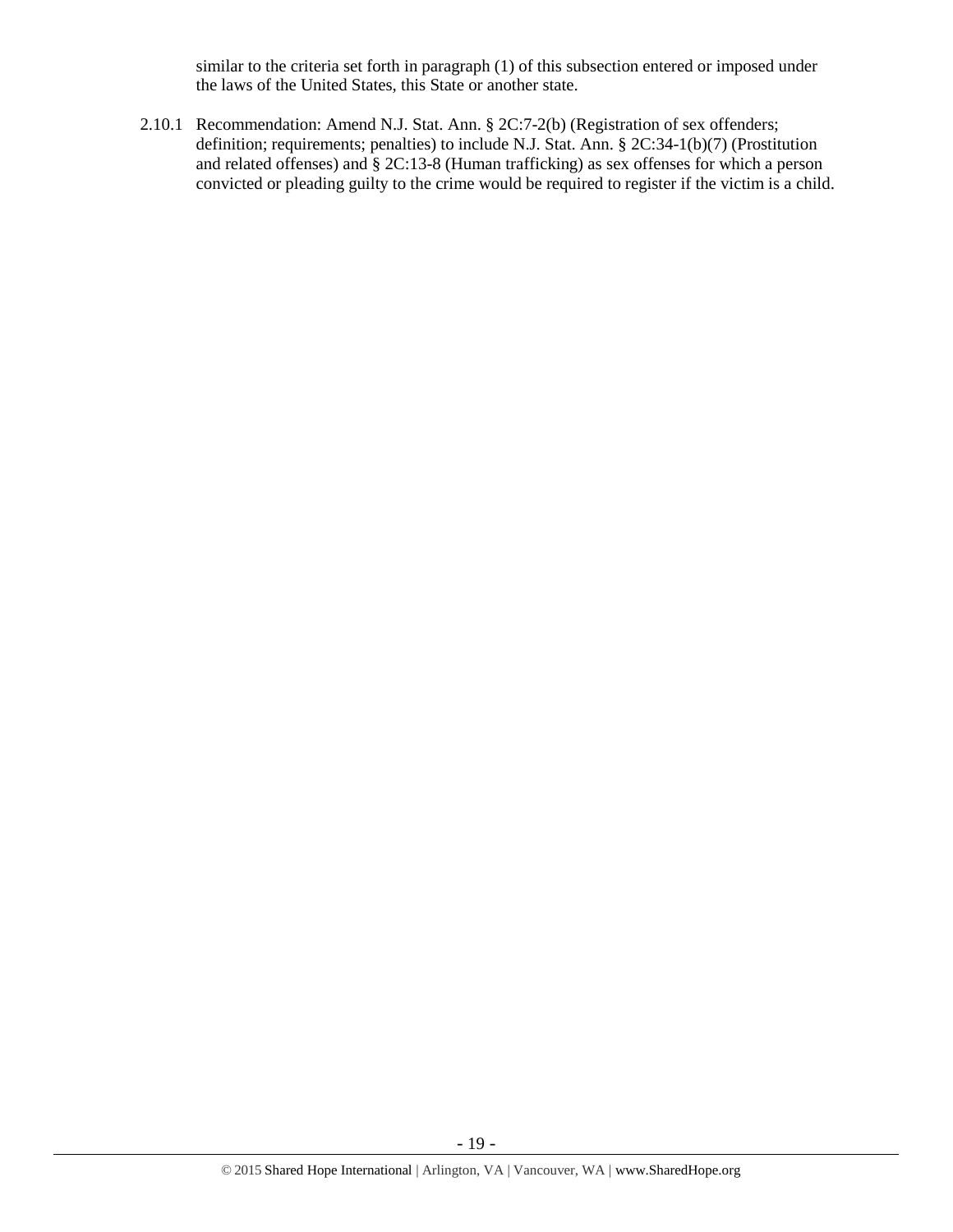#### **FRAMEWORK ISSUE 3: CRIMINAL PROVISIONS FOR TRAFFICKERS**

#### *Legal Components:*

- *3.1 Penalties for trafficking a child for sexual exploitation are as high as federal penalties.*
- *3.2 Creating and distributing child pornography carries penalties as high as similar federal offenses.*
- *3.3 Using the Internet or electronic communications to lure, entice, recruit or sell commercial sex acts with a minor is a separate crime or results in an enhanced penalty for traffickers.*
- *3.4 Financial penalties for traffickers, including asset forfeiture, are sufficiently high.*
- *3.5 Convicted traffickers are required to register as sex offenders.*
- *3.6 Laws relating to termination of parental rights for certain offenses include sex trafficking or commercial sexual exploitation of children (CSEC) offenses in order to remove the children of traffickers from their control and potential exploitation.*

*\_\_\_\_\_\_\_\_\_\_\_\_\_\_\_\_\_\_\_\_\_\_\_\_\_\_\_\_\_\_\_\_\_\_\_\_\_\_\_\_\_\_\_\_\_\_\_\_\_\_\_\_\_\_\_\_\_\_\_\_\_\_\_\_\_\_\_\_\_\_\_\_\_\_\_\_\_\_\_\_\_\_\_\_\_\_\_\_\_\_\_\_\_\_*

# *Legal Analysis:*

*3.1 Penalties for trafficking a child for sexual exploitation are as high as federal penalties.* 

N.J. Stat. Ann. § 2C:13-8 (Human trafficking) is punishable as a first degree crime by imprisonment for 10–20 years and a possible fine not to exceed \$200,000.<sup>42</sup> N.J. Stat. Ann. §§ 2C:13-8(b), 2C:43-6(a)(1), 2C:43-3(a)(1). If, however, the trafficker is convicted under N.J. Stat. Ann.  $\S 2C:13-8(a)(2)$  or (a)(3), the trafficker shall be sentenced to imprisonment for 20 years to life, and shall not be eligible for parole until 20 years have been served. N.J. Stat. Ann. § 2C:13-8(d). An additional fine of no less than \$25,000 is imposed on violators of N.J. Stat. Ann. § 2C:13-8 which is to be deposited in the "Human Trafficking Survivor's Assistance Fund." N.J. Stat. Ann.  $$2C:13-8(d).$ 

N.J. Stat. Ann. § 2C:13-9 (Human trafficking in the second degree) is punishable as a second degree crime by imprisonment for 5–10 years and a possible fine not to exceed \$150,000. N.J. Stat. Ann. §§ 2C:13-9(c)(1), 2C:43-6(a)(2), 2C:43-3(a)(2). An additional fine of no less than \$15,000 is imposed on violators of N.J. Stat. Ann. § 2C:13-9 which is to be deposited in the "Human Trafficking Survivor's Assistance Fund." N.J. Stat. Ann. § 2C:13-9(c)(1).

Under N.J. Stat. Ann. § 2C:34-1 (Prostitution and related offenses), promoting the prostitution of a child under 18 is punishable as a first degree crime by imprisonment for 10–20 years, a possible fine not to exceed \$200,000, and a mandatory fine of at least \$25,000 to be deposited in the "Human Trafficking Survivor's Assistance Fund." N.J. Stat. Ann. §§ 2C:34-1(b)(3)–(4), (c)(1), (f)(2), 2C:43-6(a)(1), 2C:43-3(a)(1).

In comparison, if the victim is under the age of 14, a conviction under the Trafficking Victims Protection Act  $(TVPA)<sup>43</sup>$  for child sex trafficking is punishable by 15 years to life imprisonment and a fine not to exceed \$250,000. 18 U.S.C. §§ 1591(b)(1),  $3559(a)(1)$ ,  $3571(b)(3)$ . If the victim is between the ages of 14–17, a conviction is punishable by 10 years to life imprisonment and a fine not to exceed \$250,000. 18 U.S.C. §§ 1591(b)(2), 3559(a)(1), 3571(b)(3). A conviction is punishable by mandatory life imprisonment, however, if the trafficker has a prior conviction for a federal sex offense<sup>44</sup> against a minor.

 $42$  *See supra* section 1.1 about the additional fines applicable to human traffickers under N.J. Stat. Ann. § 2C:13-8(d).

<sup>43</sup> *See supra* note [26.](#page-12-0)

<sup>44</sup> *See supra* note [27](#page-12-1) for the definition of "federal sex offense."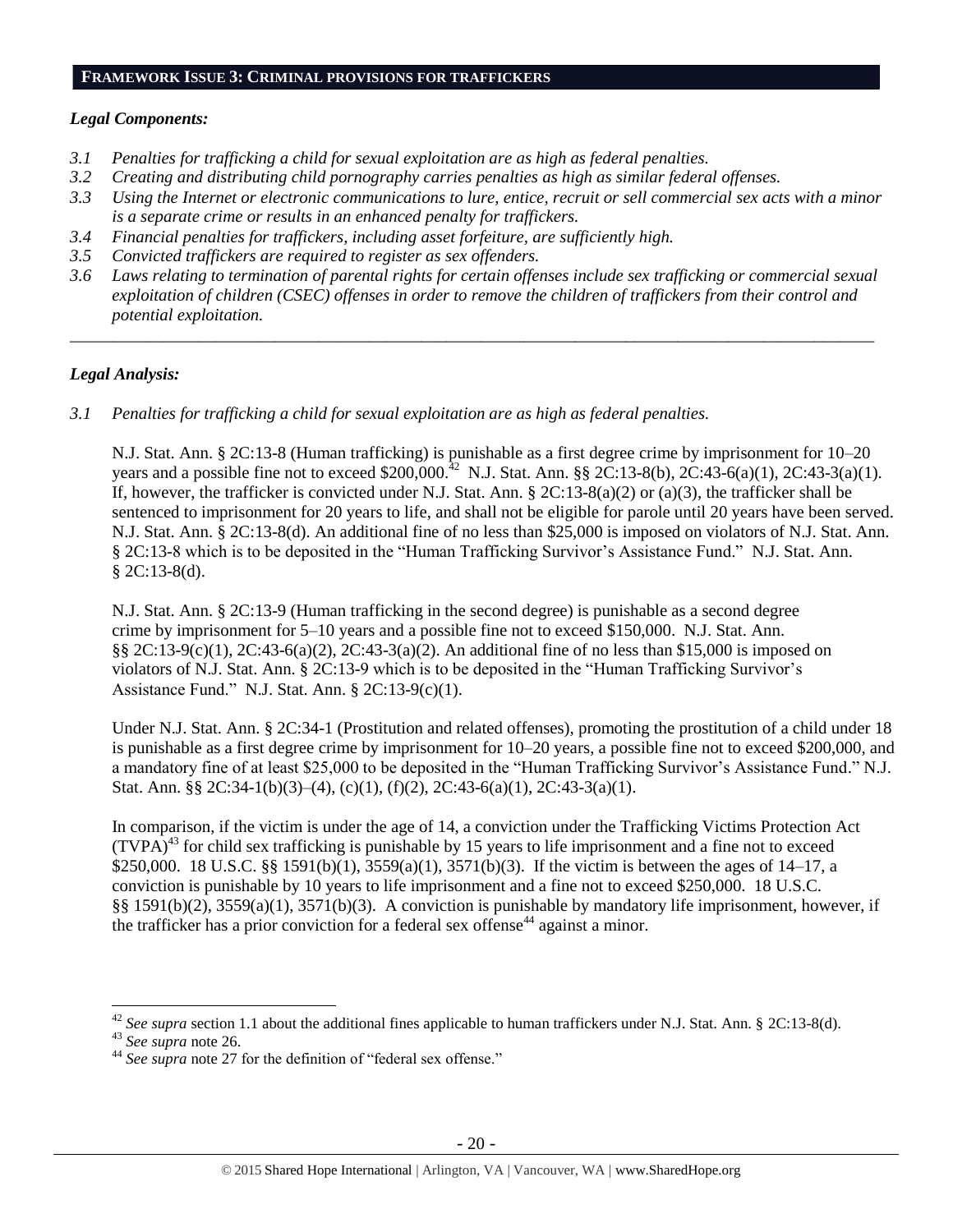### *3.2 Creating and distributing child pornography carries penalties as high as similar federal offenses.*

N.J. Stat. Ann. § 2C:24-4(3), (4) (Endangering welfare of children) states, in part,

(3) A person commits a crime of the first degree if he causes or permits a child<sup>45</sup> to engage in a prohibited sexual act<sup>46</sup> or in the simulation of such an act if the person knows, has reason to know or intends that the prohibited act may be photographed, filmed, reproduced, or reconstructed in any manner, including on the Internet, or may be part of an exhibition or performance. (4) A person commits a crime of the second degree if he photographs or films a child in a prohibited sexual act or in the simulation of such an act or who uses any device, including a computer, to reproduce or reconstruct the image of a child in a prohibited sexual act or in the simulation of such an act.

A first degree crime is punishable by imprisonment for 10–20 years and a possible fine not to exceed \$200,000. N.J. Stat. Ann. §§ 2C:43-6(a)(1), 2C:43-3(a)(1). A second degree crime is punishable by imprisonment for  $5-10$ years and a possible fine not to exceed \$150,000. N.J. Stat. Ann. §§ 2C:43-6(a)(2), 2C:43-3(a)(2).

In comparison, if the victim is under the age of 14, a conviction under the TVPA for child sex trafficking is punishable by 15 years to life imprisonment and a fine not to exceed \$250,000. 18 U.S.C. §§ 1591(b)(1),  $3559(a)(1)$ ,  $3571(b)(3)$ . If the victim is between the ages of  $14-17$ , a conviction is punishable by 10 years to life imprisonment and a fine not to exceed \$250,000. 18 U.S.C. §§ 1591(b)(2), 3559(a)(1), 3571(b)(3). A conviction is punishable by mandatory life imprisonment, however, if the trafficker has a prior conviction for a federal sex offense<sup>47</sup> against a minor. Additionally, a federal conviction for distribution of child pornography<sup>48</sup> is generally punishable by imprisonment for  $5-20$  years and a fine not to exceed \$250,000.<sup>49</sup> Subsequent convictions, however, are punishable by imprisonment up to 40 years and a fine not to exceed \$250,000.<sup>50</sup>

*3.3 Using the Internet or electronic communications to lure, entice, recruit or sell commercial sex acts with a minor is a separate crime or results in an enhanced penalty for traffickers.*

Pursuant to N.J. Stat. Ann. § 2C:13-6(a) (Luring, enticing child by various means, attempts; crime of second degree; subsequent offense; mandatory imprisonment; definitions),

<sup>45</sup> *See supra* note [10.](#page-4-0)

<sup>46</sup> *See supra* note [11.](#page-4-1)

<sup>47</sup> *See supra* note [27](#page-12-1) for the definition of "federal sex offense."

<sup>&</sup>lt;sup>48</sup> 18 U.S.C. §§ 2252(a)(1), (a)(2), (a)(3) (Certain activities relating to material involving the sexual exploitation of minors),  $2252A(a)(2)$ , (a)(3) (Certain activities relating to material constituting or containing child pornography), 1466A(a) (Obscene visual representations of the sexual abuse of children).

<sup>&</sup>lt;sup>49</sup> 18 U.S.C. §§ 2252(b) (stating that a conviction under subsection (a)(1), (a)(2), or (a)(3) is punishable by imprisonment for 5–20 years and a fine), 2252A(b)(1) (a conviction is punishable by imprisonment for 5–20 years and a fine), 1466A(a), (b) (stating that a conviction under subsection (a) is "subject to the penalties provided in section 2252A(b)(1)," imprisonment for 5–20 years and a fine, while a conviction under subsection (b) is "subject to the penalties provided in section 2252A(b)(2)," imprisonment up to 10 years, a fine, or both); *see also* 18 U.S.C. §§ 3559(a)(1) (classifying all of the above listed offenses as felonies),  $3571(b)(3)$  (providing a fine up to \$250,000 for any felony conviction).

<sup>&</sup>lt;sup>50</sup> 18 U.S.C. §§ 2252(b) (stating if a person has a prior conviction under subsection (a)(1), (a)(2), or (a)(3) or a list of other statutes, a conviction is punishable by a fine and imprisonment for  $15-40$  years),  $2252A(b)(1)$  (stating if a person has a prior conviction under subsection (a)(2), (a)(3), or a list of other statutes, a conviction is punishable by a fine and imprisonment for 15–40 years), 1466A(a), (b) (stating that the penalty scheme for section 2252A(b) applies); *see also* 18 U.S.C. §§ 3559(a)(1) (classifying all of the above listed offenses as felonies), 3571(b)(3) (providing a fine up to \$250,000 for any felony conviction).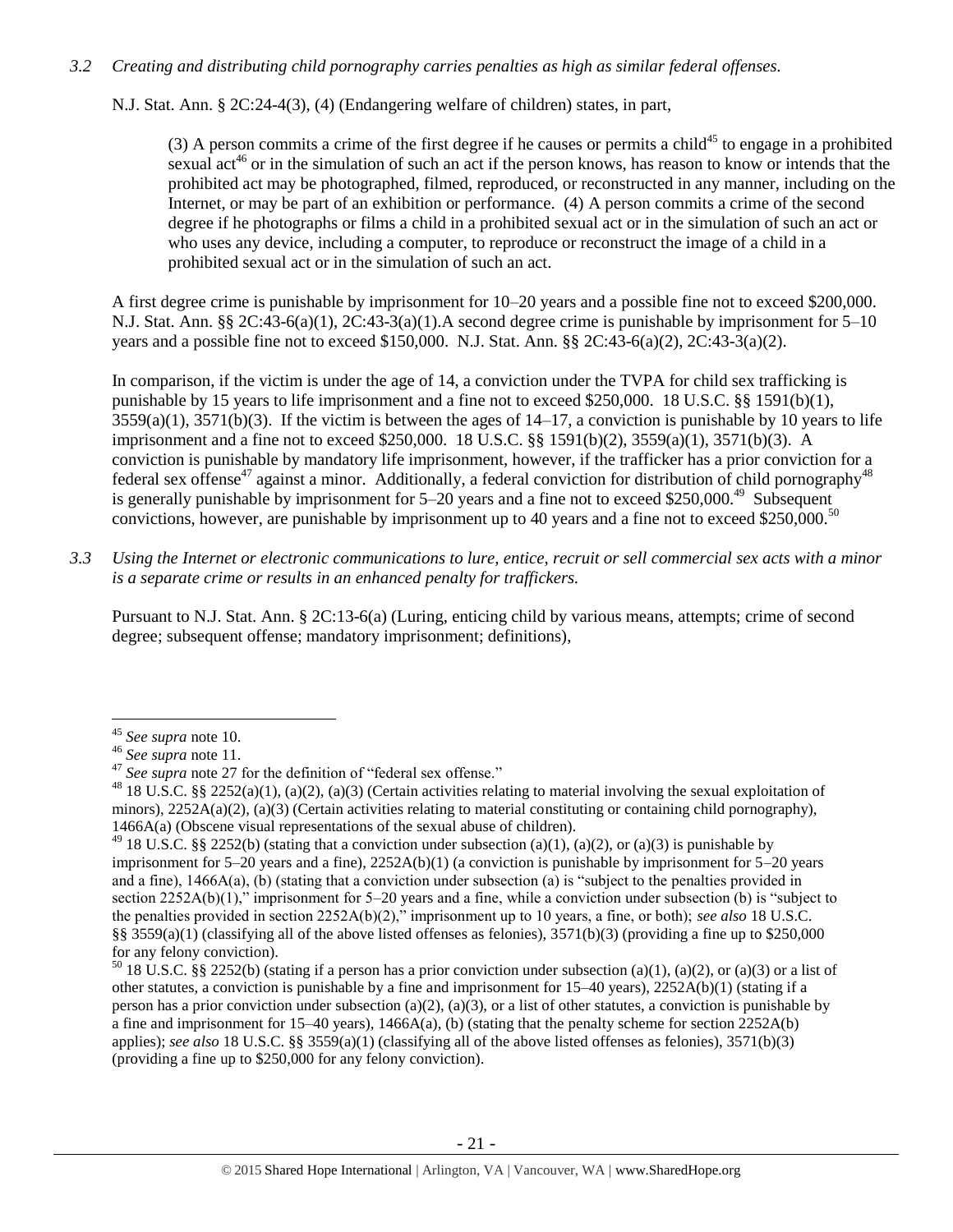A person commits a crime of the second degree if he attempts, via electronic<sup>51</sup> or any other means, to lure or entice a child<sup>52</sup> or one who he reasonably believes to be a child into a motor vehicle, structure<sup>53</sup> or isolated area, or to meet or appear at any other place, with a purpose to commit a criminal offense with or against the child.

A conviction under N.J. Stat. Ann. § 2C:13-6(a) is punishable as a second degree crime by imprisonment for 5–10 years and a possible fine not to exceed \$150,000. N.J. Stat. Ann. §§ 2C:43-6(a)(2), 2C:43-3(a)(2).<sup>54</sup> Additionally, under N.J. Stat. Ann. § 2C:13-6(f), "[t]he court may not suspend or make any other non-custodial disposition of any person sentenced pursuant to this section."

### *3.4 Financial penalties for traffickers, including asset forfeiture, are sufficiently high.*

Traffickers are subject to various fines, restitution, and asset forfeiture. Traffickers convicted of N.J. Stat. Ann. § 2C:13-8 (Human trafficking), a first degree crime, may receive a possible fine not to exceed \$200,000 and shall be subject to mandatory restitution orders. N.J. Stat. Ann. §§ 2C:13-8(b), (e), 2C:43-3(a)(1). A trafficker convicted under N.J. Stat. Ann. § 2C:13-8(a)(2) or (a)(3) is assessed an additional fine of no less than \$25,000 to be deposited in the "Human Trafficking Survivor's Assistance Fund." N.J. Stat. Ann. §§ 2C:13-8(b), (d), 2C:43-  $3(a)(2)$ .

Traffickers convicted under N.J. Stat. Ann. § 2C:13-9 (Human trafficking in the second degree) are subject to a possible fine not to exceed \$150,000. N.J. Stat. Ann. §§ 2C:13-9(c)(1), 2C:43-3(a)(2). An additional fine of no less than \$15,000 is imposed on violators of N.J. Stat. Ann. § 2C:13-9 which is to be deposited in the "Human Trafficking Survivor's Assistance Fund." N.J. Stat. Ann. § 2C:13-9(c)(1).

Pursuant to N.J. Stat. Ann. § 2C:13-8(e),

In addition to any other disposition authorized by law, any person who violates the provisions of this section shall be ordered to make restitution to any victim. The court shall award to the victim restitution which is the greater of:

(1) the gross income or value to the defendant of the victim's labor or services; or (2) the value of the victim's labor or services as determined by the "New Jersey Prevailing Wage Act," P.L. 1963, c. 150 (C. 34:11-56.25 et seq.), the "New Jersey State Wage and Hour Law," P.L. 1966, c. 113 (C. 34:11-56a et seq.), the Seasonal Farm Labor Act, P.L. 1945, c. 71 (C. 34:9A-1 et seq.), the laws concerning the regulation of child labor in chapter 2 of Title 34 of the Revised Statutes, or any other applicable State law, and the "Fair Labor Standards Act of 1938," 29 U.S.C. § 201 et seq. ,or any other applicable federal law.

Traffickers convicted of promoting prostitution of a child under 18 under N.J. Stat. Ann. § 2C:34-1 (Prostitution and related offenses), a first degree crime by imprisonment for 10–20 years, a possible fine up to \$200,000, and a mandatory fine of at least \$25,000 to be deposited in the "Human Trafficking Survivor's Assistance Fund." N.J. Stat. Ann. §§ 2C:34-1(c)(1), (f)(2), 2C:43-6(a)(1), 2C:43-3(a)(1).

<sup>51</sup> *See supra* note 23.

 $52$  Pursuant to N.J. Stat. Ann. § 2C:13-6(b), "child" is "a person less than 18 years old."

<sup>&</sup>lt;sup>53</sup> Pursuant to N.J. Stat. Ann. § 2C:13-6(b), "structure" is defined as "any building, room, ship, vessel or airplane and also means any place adapted for overnight accommodation of persons, or for carrying on business therein, whether or not a person is actually present."

<sup>54</sup> *See supra* note [33](#page-13-0) for additional penalties that may be imposed for second or subsequent convictions pursuant to N.J. Stat. Ann. § 2C:13-6.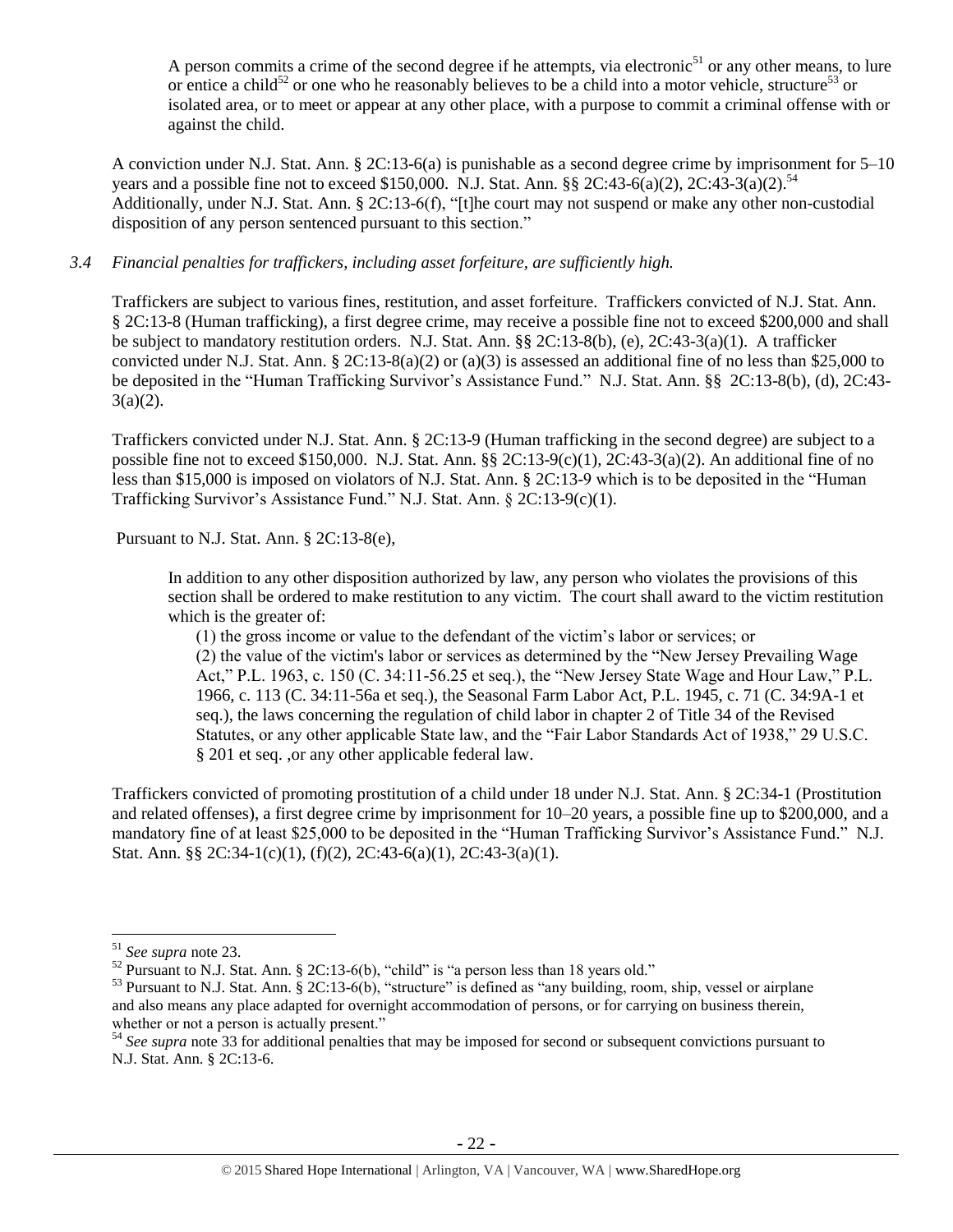Traffickers are also subject to mandatory asset forfeiture. Pursuant to N.J. Stat. Ann. § 2C:64-1(a) (Property subject to forfeiture),

Any interest in the following shall be subject to forfeiture and no property right shall exist in them:

. . . . (2) All property which has been, or is intended to be, utilized in furtherance of an unlawful activity, including, but not limited to, conveyances intended to facilitate the perpetration of illegal acts, or buildings or premises maintained for the purpose of committing offenses against the State. (3) Property which has become or is intended to become an integral part of illegal activity, including, but not limited to, money which is earmarked for use as financing for an illegal gambling enterprise. (4) Proceeds of illegal activities, including, but not limited to, property or money obtained as a result of the sale of prima facie contraband as defined by subsection a. (1), proceeds of illegal gambling, prostitution, bribery and extortion.

Property subject to forfeiture "may be seized by the State or any law enforcement officer as evidence pending a criminal prosecution pursuant to section 2C:64-4 or, when no criminal proceeding is instituted, upon process issued by any court of competent jurisdiction over the property, except that seizure without such process may be made when not inconsistent with the Constitution of this State or the United States, and when (1) The article is prima facie contraband; or, (2) The property subject to seizure poses an immediate threat to the public health, safety or welfare." N.J. Stat. Ann. §2C:64-1(b). Forfeiture proceedings are civil in nature (with the exception of *prima facie* contraband). Disposal of forfeited property is governed by N.J. Stat. Ann. §2C: 64-6, which states, in part,

The prosecutor or the Attorney General, whichever is prosecuting the case, shall divide the forfeited property, any proceeds resulting from the forfeiture or any money seized pursuant to this chapter with any other entity where the other entity's law enforcement agency participated in the surveillance, investigation, arrest or prosecution resulting in the forfeiture, in proportion to the other entity's contribution to the surveillance, investigation, arrest or prosecution resulting in the forfeiture, as determined in the discretion of the prosecutor or the Attorney General, whichever is prosecuting the case. Notwithstanding any other provision of law, such forfeited property and proceeds shall be used solely for law enforcement purposes, and shall be designated for the exclusive use of the law enforcement agency which contributed to the surveillance, investigation, arrest or prosecution resulting in the forfeiture.

Lastly, a trafficker is subject to forfeiture of business or professional licenses used in the commission of the crime if convicted under N.J. Stat. Ann. § 2C:13-9 (Human trafficking in the second degree). N.J. Stat. Ann. § 2C:13-9(c)(2) provides,

the court shall direct any issuing State, county, or municipal governmental agency to revoke any license, permit, certificate, approval, registration, charter, or similar form of business or professional authorization required by law concerning the operation of that person's business or profession, if that business or profession was used in the course of the crime.

# *3.5 Convicted traffickers are required to register as sex offenders.*

Pursuant to N.J. Stat. Ann. § 2C:7-2(a), (b) (Registration of sex offenders; definition; requirements; penalties),

a. (1) A person who has been convicted, adjudicated delinquent or found not guilty by reason of insanity for commission of a sex offense as defined in subsection b. of this section shall register as provided in subsections c. and d. of this section.

b. For the purposes of this act a sex offense shall include the following:

. . .

. . . .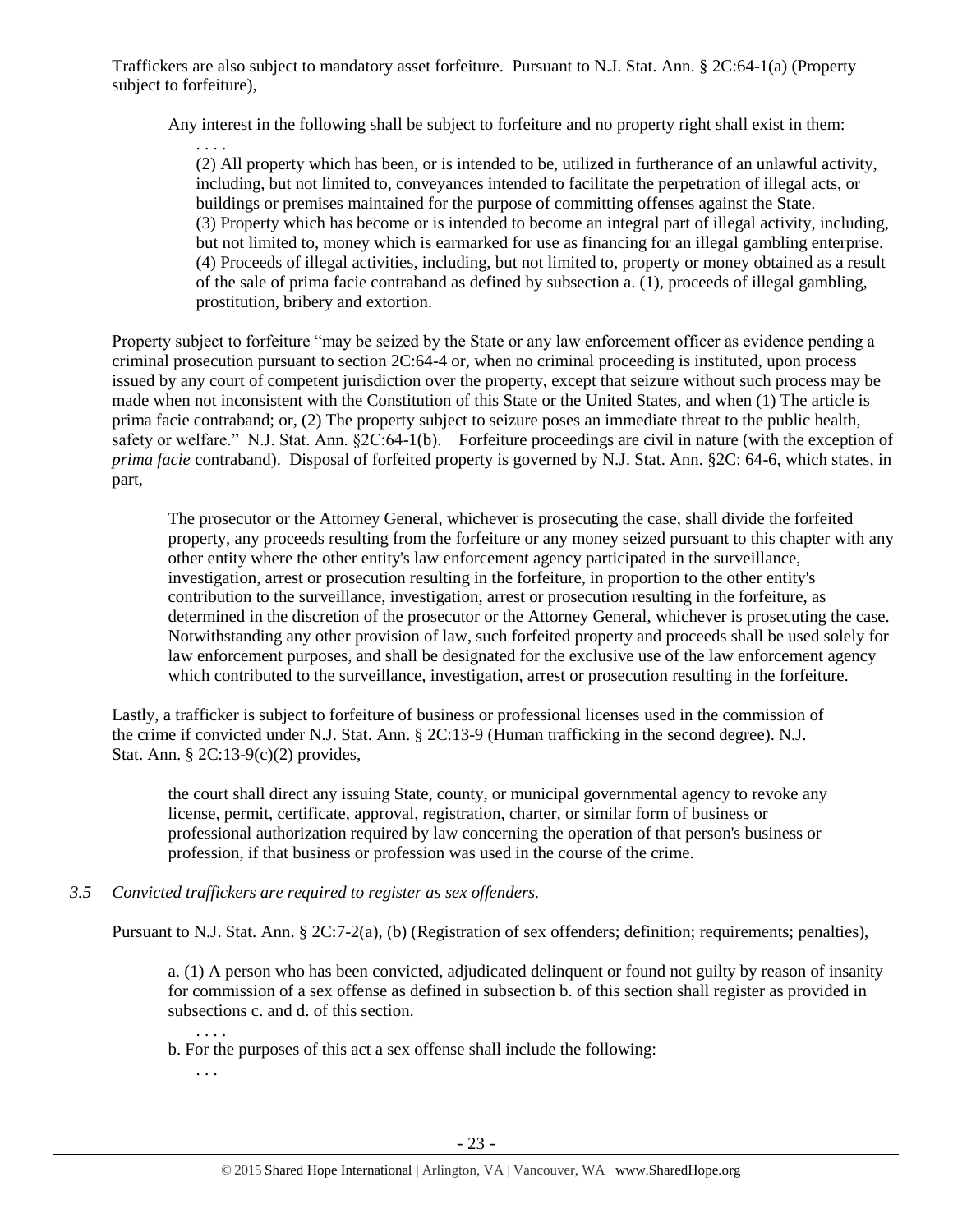(2) A conviction, adjudication of delinquency, or acquittal by reason of insanity for . . . endangering the welfare of a child pursuant to paragraph (3) or (4) or subparagraph (a) of paragraph (5) of subsection b. of N.J.S.2C:24-4; luring or enticing pursuant to section 1 of P.L.1993, c.291 (C.2C:13- 6); criminal sexual contact pursuant to N.J.S.2C:14-3 b. if the victim is a minor; knowingly promoting prostitution of a child pursuant to paragraph (3) or paragraph (4) of subsection b. of N.J.S.2C:34-1, or an attempt to commit any of these enumerated offenses if the conviction, adjudication of delinquency or acquittal by reason of insanity is entered on or after the effective date [Oct. 31, 1994] of this act or the offender is serving a sentence of incarceration, probation, parole or other form of community supervision as a result of the offense or is confined following acquittal by reason of insanity or as a result of civil commitment on the effective date [Oct. 31, 1994] of this act; (3) A conviction, adjudication of delinquency or acquittal by reason of insanity for an offense similar to any offense enumerated in paragraph (2) or a sentence on the basis of criteria similar to the criteria set forth in paragraph (1) of this subsection entered or imposed under the laws of the United States, this State or another state.

- 3.5.1 Recommendation: Amend N.J. Stat. Ann. § 2C:7-2(b) (Registration of sex offenders; definition; requirements; penalties) to include N.J. Stat. Ann. § 2C:13-8 (Human trafficking) as a sex offense for which a person convicted or pleading guilty to the crime would be required to register if the victim is a child.
- *3.6 Laws relating to termination of parental rights for certain offenses include sex trafficking or commercial sexual exploitation of children (CSEC) offenses in order to remove the children of traffickers from their control and potential exploitation.*

New Jersey's laws for terminating parental rights do not include convictions of N.J. Stat. Ann. § 2C:13-8 (Human trafficking), § 2C:34-1(b) (Prostitution and related offenses) (when a child is prostituted), or § 2C:24-4 (Endangering welfare of children). N.J. Stat. Ann. § 30:4C-15(f).

N.J. Stat. Ann. § 30:4C-15(f) (Petition to terminate parental rights, conditions) allows for termination when the parent is criminally convicted of

murder, aggravated manslaughter or manslaughter of another child of the parent; to have aided or abetted, attempted, conspired, or solicited to commit such murder, aggravated manslaughter or manslaughter of the child or another child of the parent; or to have committed, or attempted to commit, an assault that resulted, or could have resulted, in the significant bodily injury to the child or another child of the parent; or the parent has committed a similarly serious act which resulted, or could have resulted, in the death or significant bodily injury to the child or another child of the parent.

However, parental rights may be terminated wherever, pursuant to N.J. Stat. Ann. § 30:4C-15(a), "it appears that a court wherein a complaint has been proffered as provided in chapter 6 of Title 9 of the Revised Statutes, has entered a conviction against the parent or parents, guardian, or person having custody and control of any child because of abuse, abandonment, neglect of or cruelty to such child." Pursuant to N.J. Stat. Ann. § 9:6-8.9(c) ("Abused child" defined), an "abused child" is "a child under the age of 18 years whose parent, guardian, or other person having his custody and control . . . [c]ommits or allows to be committed an act of sexual abuse against the child." Under N.J. Stat. Ann. § 9:6-8.84(2) (Definitions relative to child abuse, neglect),

"Sexual abuse" means contacts or actions between a child and a parent or caretaker for the purpose of sexual stimulation of either that person or another person. Sexual abuse includes:

a. the employment, use, persuasion, inducement, enticement, or coercion of any child to engage in, or assist any other person to engage in, any sexually explicit conduct or simulation of such conduct; b. sexual conduct including molestation, prostitution, other forms of sexual exploitation of children, or incest; or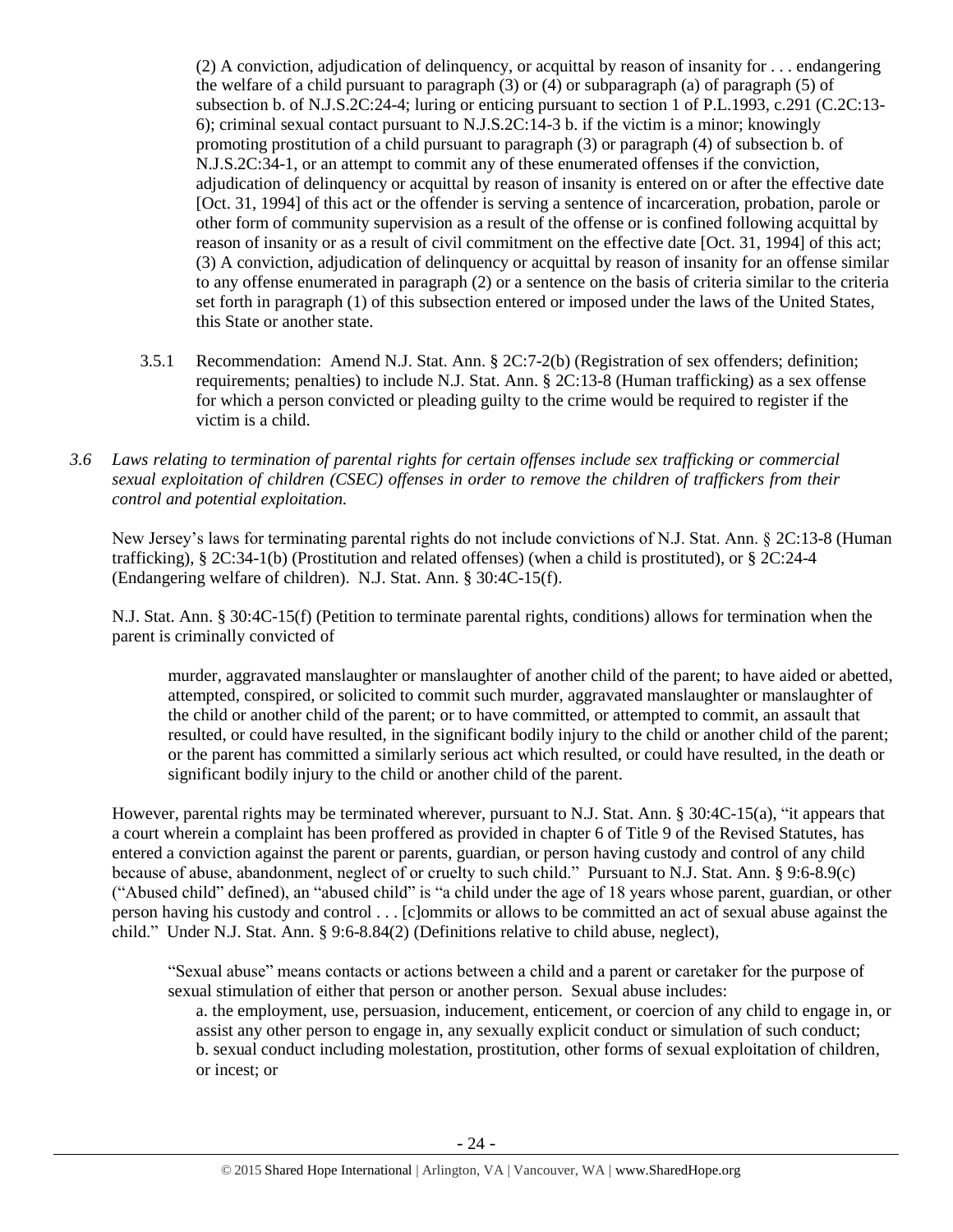c. sexual penetration<sup>55</sup> and sexual contact<sup>56</sup> as defined in N.J.S.2C:14-1 [Definitions] and a prohibited sexual act<sup>57</sup> as defined in N.J.S.2C:24-4 [Endangering welfare of children].

<sup>56</sup> *See supra* note [13.](#page-5-2)

 $\overline{a}$ <sup>55</sup> *See supra* note [12.](#page-5-1)

<sup>57</sup> *See supra* note [11.](#page-4-1)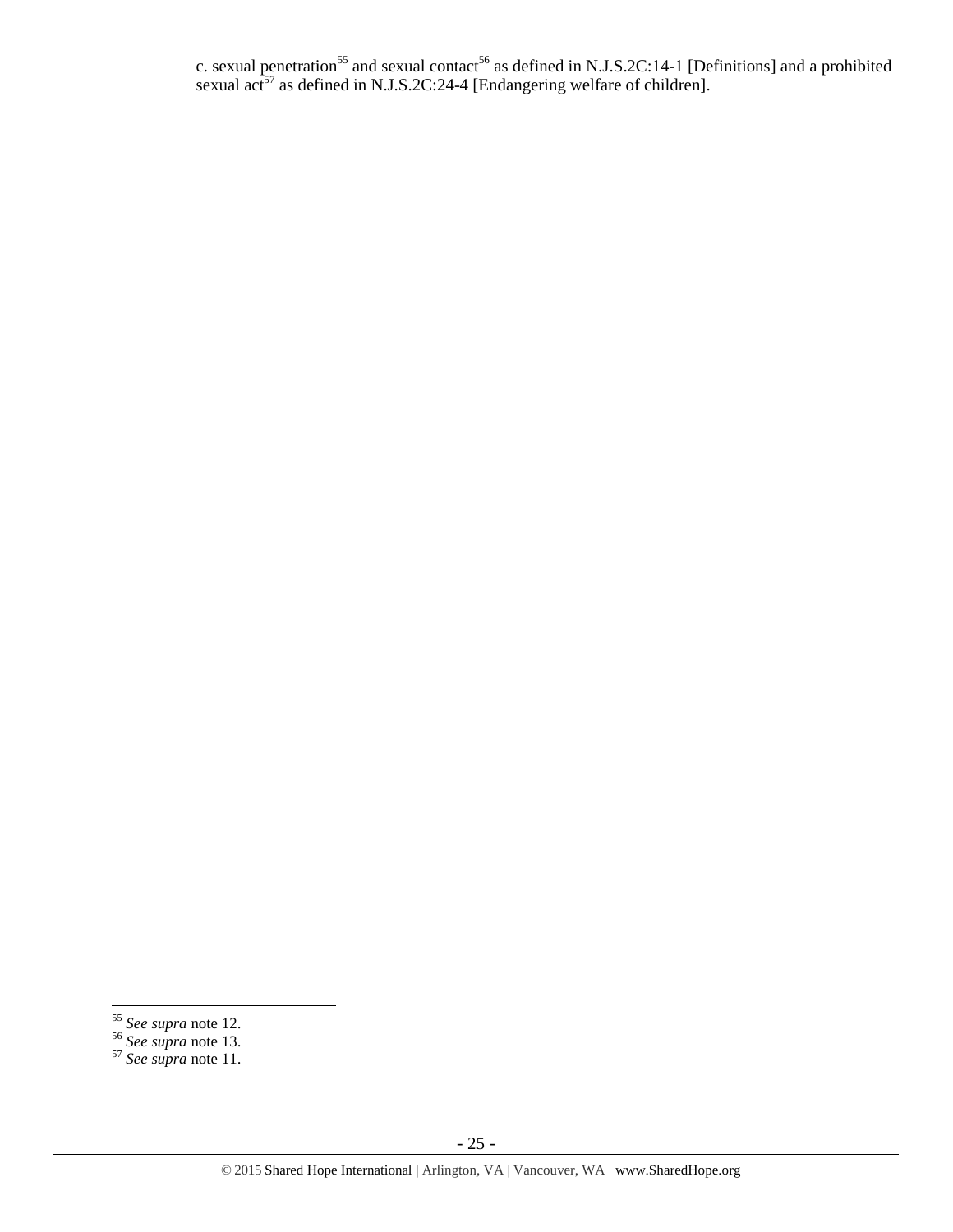## **FRAMEWORK ISSUE 4: CRIMINAL PROVISIONS FOR FACILITATORS**

### *Legal Components:*

- *4.1 The acts of assisting, enabling, or financially benefitting from child sex trafficking are included as criminal offenses in the state sex trafficking statute.*
- *4.2 Financial penalties, including asset forfeiture laws, are in place for those who benefit financially from or aid and assist in committing domestic minor sex trafficking.*

*\_\_\_\_\_\_\_\_\_\_\_\_\_\_\_\_\_\_\_\_\_\_\_\_\_\_\_\_\_\_\_\_\_\_\_\_\_\_\_\_\_\_\_\_\_\_\_\_\_\_\_\_\_\_\_\_\_\_\_\_\_\_\_\_\_\_\_\_\_\_\_\_\_\_\_\_\_\_\_\_\_\_\_\_\_\_\_\_\_\_\_\_\_\_*

- *4.3 Promoting and selling child sex tourism is illegal.*
- *4.4 Promoting and selling child pornography is illegal.*

## *Legal Analysis:*

 $\overline{a}$ 

*4.1 The acts of assisting, enabling, or financially benefitting from child sex trafficking are included as criminal offenses in the state sex trafficking statute.*

A facilitator could be in violation of N.J Stat. Ann. § 2C:13-9(a) (Human trafficking in the second degree) if he

(1) provides services, resources, or assistance<sup>58</sup> with the knowledge that the services, resources, or assistance are intended to be used in furtherance of the commission of the crime of human trafficking in violation of section 1 of P.L.2005, c. 77 (C.2C:13–8).

A conviction under N.J. Stat. Ann. § 2C:13-9 is punishable as a second degree crime by imprisonment for 5–10 years and a possible fine not to exceed \$150,000. N.J. Stat. Ann. §§ 2C:13-9(c)(1), 2C:43-6(a)(2), 2C:43-3(a)(2). An additional fine of no less than \$15,000 is imposed on violators of N.J. Stat. Ann. § 2C:13-9 which is to be deposited in the "Human Trafficking Survivor's Assistance Fund." N.J. Stat. Ann. § 2C:13-9(c)(1).

N.J Stat. Ann. § 2C:13-8(a)(2) (Human trafficking) reaches a smaller subset of facilitators by including a facilitator who "receives anything of value from participation as an organizer, supervisor, financier or manager in a scheme or course of conduct which violates paragraph (1) of this subsection." A conviction under N.J. Stat. Ann. § 2C:13-8 is punishable as a first degree crime by imprisonment for 10–20 years. N.J. Stat. Ann. §§ 2C:13- 8(b), 2C:43-6(a)(1). If, however, the facilitator is convicted under N.J. Stat. Ann. § 2C:13-8(a)(2) or (a)(3), the facilitator shall be sentenced to imprisonment for 20 years to life, and shall not be eligible for parole until 20 years have been served. N.J. Stat. Ann. § 2C:13-8(d).

As a first degree crime, a conviction is also punishable by a possible fine not to exceed \$200,000. N.J. Stat. Ann. § 2C:43-3(a)(1). Further, a facilitator convicted under N.J. Stat. Ann. § 2C:13-8(a)(2) or (3) shall pay "a fine in an amount of not less than \$25,000 to be deposited in the "Human Trafficking Survivor's Assistance Fund." N.J. Stat. Ann. § 2C:13-8(d).

Additionally, a facilitator could be in violation of N.J. Stat. Ann. § 2C:34-1(b)(3) (Prostitution and related offenses) for promoting prostitution of a child. Pursuant to N.J. Stat. Ann.  $\S 2C:34-1(a)(4)$ , "promoting prostitution" is defined as,

(a) Owning, controlling, managing, supervising or otherwise keeping, alone or in association with another, a house of prostitution or a prostitution business;

<sup>&</sup>lt;sup>58</sup> See supra note [4](#page-2-1) for the definition of "services, resources, or assistance."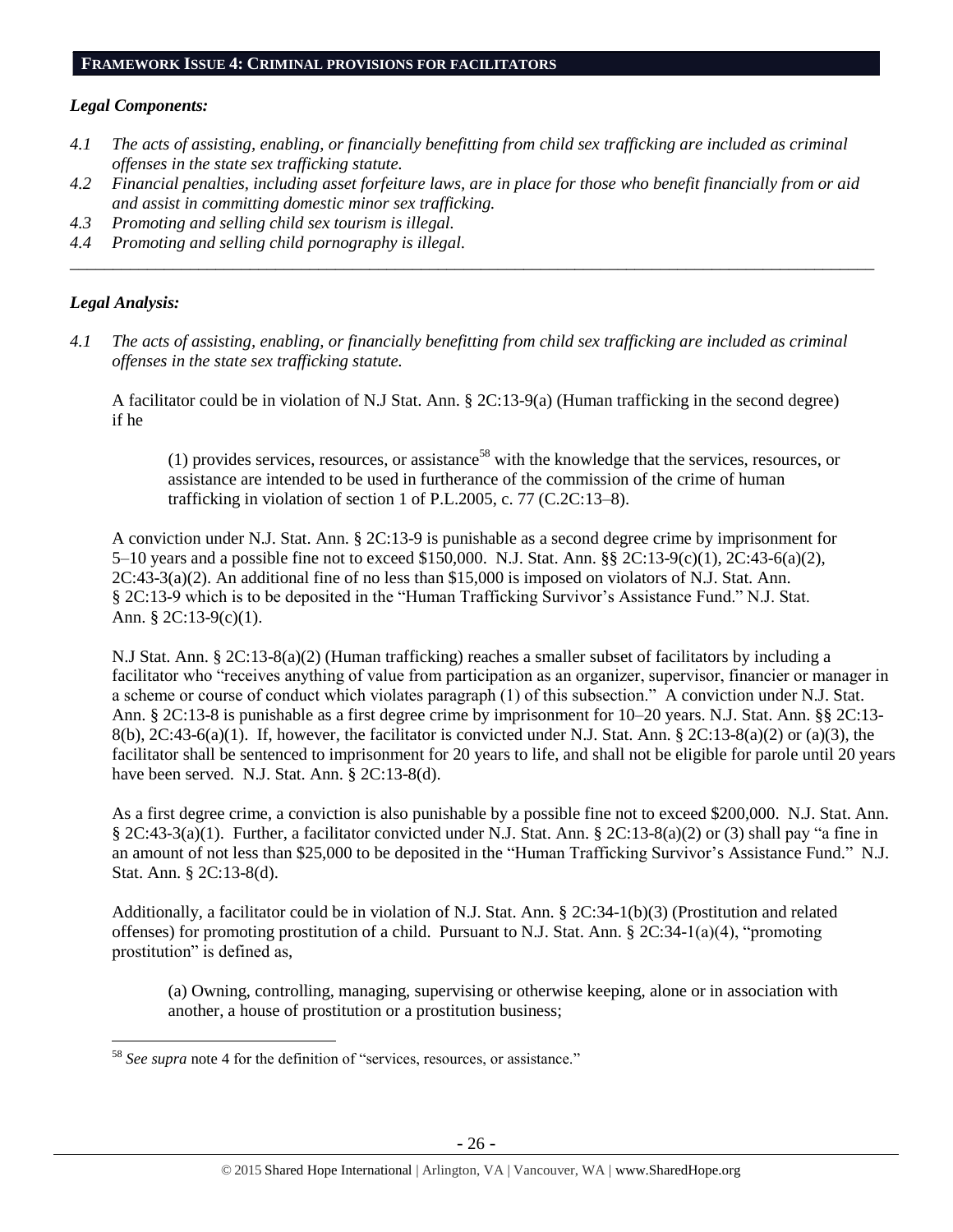. . . (f) Transporting a person into or within this State with purpose to promote that person's engaging in prostitution, or procuring or paying for transportation with that purpose; or

(g) Knowingly leasing or otherwise permitting a place controlled by the actor, alone or in association with others, to be regularly used for prostitution or promotion of prostitution, or failure to make a reasonable effort to abate such use by ejecting the tenant, notifying law enforcement authorities, or other legally available means.

A conviction under N.J. Stat. Ann. § 2C:34-1(b)(3) is punishable as a first degree crime by imprisonment for 10– 20 years, a possible fine up to \$200,000, and a mandatory fine of at least \$25,000 to be deposited in the "Human Trafficking Survivor's Assistance Fund." N.J. Stat. Ann. §§ 2C:34-1(b)(3), (c)(1), (f)(2), 2C:43-6(a)(1), 2C:43-  $3(a)(1)$ .

Facilitators who knowingly advertise the sale of minors for commercial sex acts are subject to criminal liability. Pursuant to N.J. Stat. Ann. § 2C:13-10(b) (Advertising commercial sexual abuse of a minor as a crime), a person commits the offense of advertising commercial sexual abuse of a minor if

(1) the person knowingly published, disseminates, or displays, or causes directly or indirectly to be published, disseminated, or displayed, any advertisement for a commercial sex act, which is to take place in this State and which includes the depiction of a minor; or

(2) the person knowingly purchases advertising in this State for a commercial sex act which includes the depiction of a minor.

A conviction under N.J. Stat. Ann. § 2C:13-10 is punishable as a first degree crime by imprisonment for 10–20 years, a possible fine up to \$200,000, and a mandatory fine of \$25,000 to be deposited in the "Human Trafficking Survivor's Assistance Fund." N.J. Stat. Ann. §§ 2C:13-10(c), 2C:43-6(a)(1), 2C:43-3(a)(1).

# *4.2 Financial penalties, including asset forfeiture laws, are in place for those who benefit financially from or aid and assist in committing domestic minor sex trafficking.*

Facilitators are subject to fines, asset forfeiture, and restitution. As a first degree crime, a conviction under N.J. Stat. Ann. § 2C:13-8(a)(2) or (a)(3) (Human trafficking) carries a possible fine not to exceed \$200,000. N.J. Stat. Ann. §§ 2C:13-8(a)(2), (a)(3), 2C:43-3(a)(1). Additionally, for a conviction of promoting prostitution of a child under N.J. Stat. Ann. § 2C:34-1(b)(3) (Prostitution and related offenses), a facilitator could receive a possible fine not to exceed \$200,000 and a possible sentence to pay restitution, and a mandatory fine of \$25,000 to be deposited in the "Human Trafficking Survivor's Assistance Fund." N.J. Stat. Ann. §§ 2C:34-1(b)(3), (c)(1),  $(f)(2)$ , 2C:43-3(a)(1).

Additionally, a fine of not less than \$25,000 shall be imposed on violators of N.J. Stat. Ann. § 2C:13-8(a) and the fine is to be deposited in the "Human Trafficking Survivor's Assistance Fund." N.J. Stat. Ann. § 2C:13-8(d).

Persons convicted of trafficking shall also pay restitution pursuant to N.J. Stat. Ann. § 2C:13-8(e), which states,

In addition to any other disposition authorized by law, any person who violates the provisions of this section shall be ordered to make restitution to any victim. The court shall award to the victim restitution which is the greater of:

(1) the gross income or value to the defendant of the victim's labor or services; or (2) the value of the victim's labor or services as determined by the "New Jersey Prevailing Wage Act," P.L. 1963, c. 150 (C. 34:11-56.25 et seq.), the "New Jersey State Wage and Hour Law," P.L. 1966, c. 113 (C. 34:11-56a et seq.), the Seasonal Farm Labor Act, P.L. 1945, c. 71 (C. 34:9A-1 et seq.), the laws concerning the regulation of child labor in chapter 2 of Title 34 of the Revised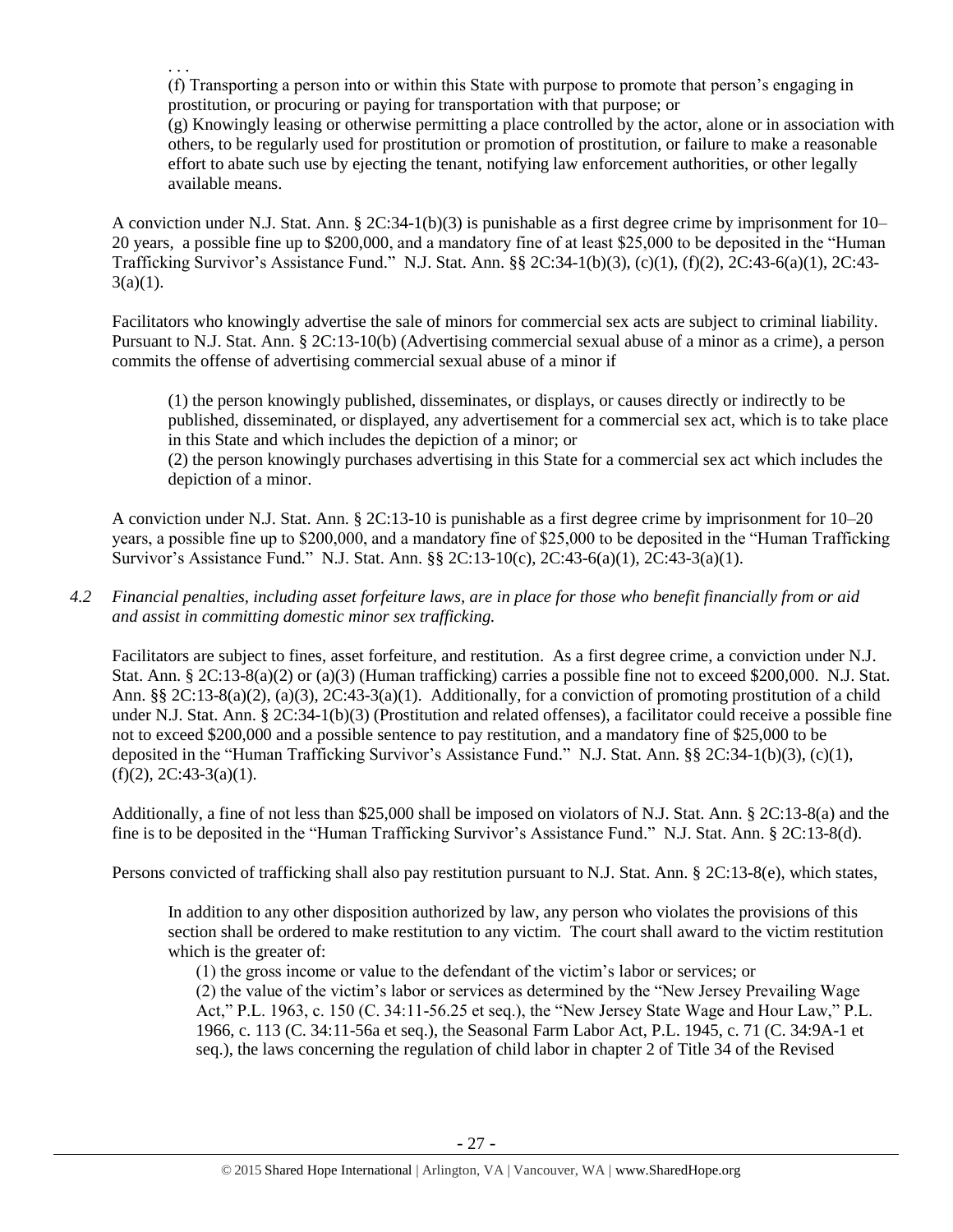Statutes, or any other applicable State law, and the "Fair Labor Standards Act of 1938," 29 U.S.C. § 201 et seq., or any other applicable federal law.

Facilitators may be subject to asset forfeiture. Pursuant to N.J. Stat. Ann. § 2C:64-1(a) (Property subject to forfeiture),

Any interest in the following shall be subject to forfeiture and no property right shall exist in them:

. . . . (2) All property which has been, or is intended to be, utilized in furtherance of an unlawful activity, including, but not limited to, conveyances intended to facilitate the perpetration of illegal acts, or buildings or premises maintained for the purpose of committing offenses against the State. (3) Property which has become or is intended to become an integral part of illegal activity, including, but not limited to, money which is earmarked for use as financing for an illegal gambling enterprise. (4) Proceeds of illegal activities, including, but not limited to, property or money obtained as a result of the sale of prima facie contraband as defined by subsection a. (1), proceeds of illegal gambling, prostitution, bribery and extortion.

Property subject to forfeiture "may be seized by the State or any law enforcement officer as evidence pending a criminal prosecution pursuant to section 2C:64-4 or, when no criminal proceeding is instituted, upon process issued by any court of competent jurisdiction over the property, except that seizure without such process may be made when not inconsistent with the Constitution of this State or the United States, and when (1) The article is prima facie contraband; or, (2) The property subject to seizure poses an immediate threat to the public health, safety or welfare." N.J. Stat. Ann. §2C:64-1(b). Disposal of forfeited property is governed by N.J. Stat. Ann. §2C: 64-6, which states, in part,

The prosecutor or the Attorney General, whichever is prosecuting the case, shall divide the forfeited property, any proceeds resulting from the forfeiture or any money seized pursuant to this chapter with any other entity where the other entity's law enforcement agency participated in the surveillance, investigation, arrest or prosecution resulting in the forfeiture, in proportion to the other entity's contribution to the surveillance, investigation, arrest or prosecution resulting in the forfeiture, as determined in the discretion of the prosecutor or the Attorney General, whichever is prosecuting the case. Notwithstanding any other provision of law, such forfeited property and proceeds shall be used solely for law enforcement purposes, and shall be designated for the exclusive use of the law enforcement agency which contributed to the surveillance, investigation, arrest or prosecution resulting in the forfeiture.

Lastly, a facilitator is subject to forfeiture of business or professional licenses used in the commission of the crime if convicted under N.J. Stat. Ann. § 2C:13-9 (Human trafficking in the second degree). N.J. Stat. Ann. § 2C:13-9(c)(2) provides,

the court shall direct any issuing State, county, or municipal governmental agency to revoke any license, permit, certificate, approval, registration, charter, or similar form of business or professional authorization required by law concerning the operation of that person's business or profession, if that business or profession was used in the course of the crime.

#### *4.3 Promoting and selling child sex tourism is illegal.*

There is no specific provision in the New Jersey code prohibiting child sex tourism.

4.3.1 Recommendation: Enact a law that prohibits selling or offering to sell travel services that include or facilitate travel for the purpose of engaging in commercial sexual exploitation of a minor or prostitution of a minor, if the travel is sold or occurs in New Jersey.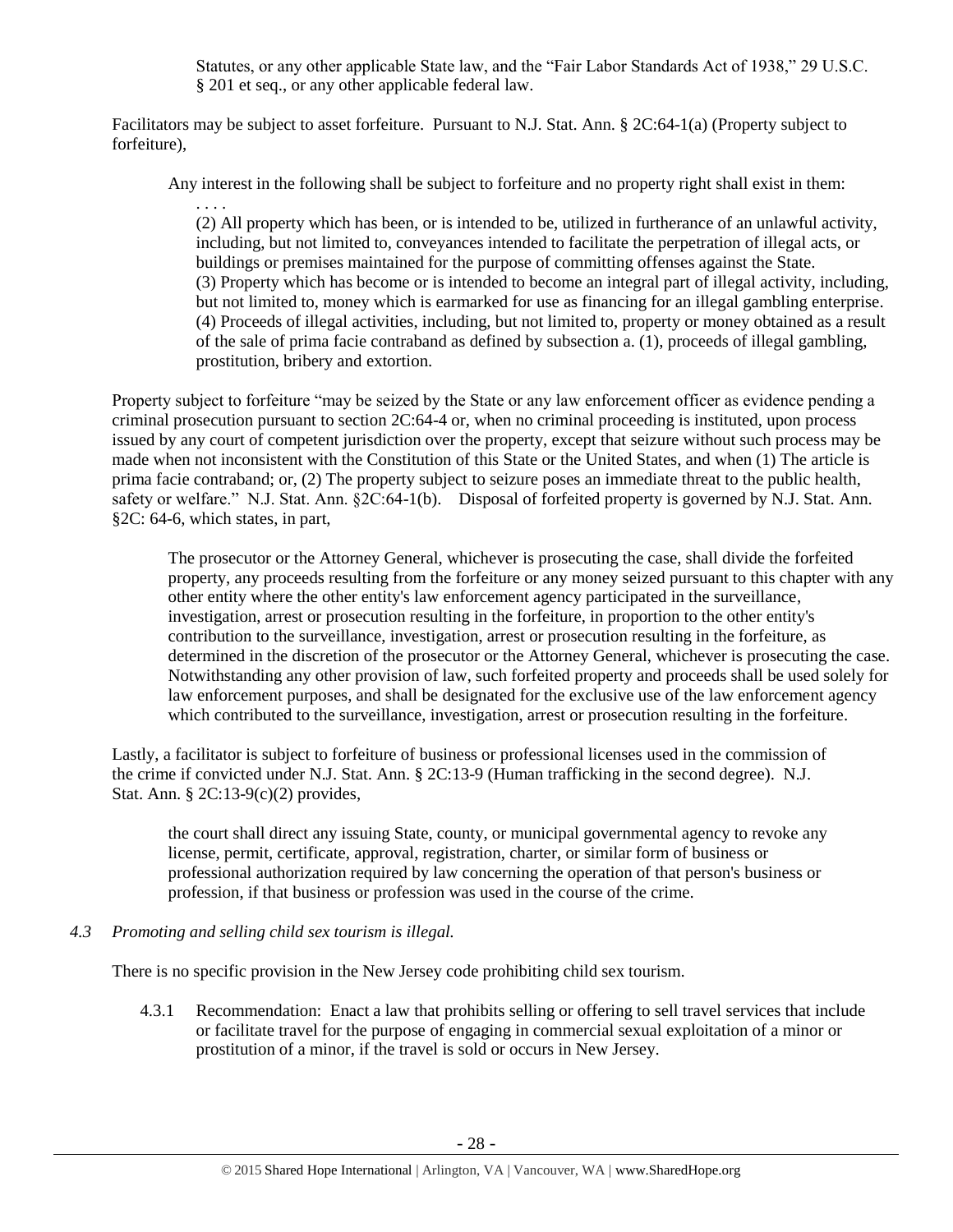*4.4 Promoting and selling child pornography is illegal.*

N.J. Stat. Ann. § 2C:24-4(b)(5)(a) (Endangering welfare of children) includes the crime of selling pornography involving children. N.J. Stat. Ann. § 2C:24-4(b)(5) specifically states,

(a) A person commits a crime of the second degree if, by any means, including but not limited to the Internet, he:

(i) knowingly distributes an item depicting the sexual exploitation or abuse of a child; (ii) knowingly possesses an item depicting the sexual exploitation or abuse of a child with the intent to distribute that item; or

(iii) knowingly stores or maintains an item depicting the sexual exploitation or abuse of a child using a file-sharing program which is designated as available for searching by or copying to one or more other computers.

The crime is punishable by imprisonment for 5–10 years and a possible fine not to exceed \$150,000. N.J. Stat. Ann. §§ 2C:24-4(b)(5)(a), 2C:43-6(a)(2), 2C:43-3(a)(2).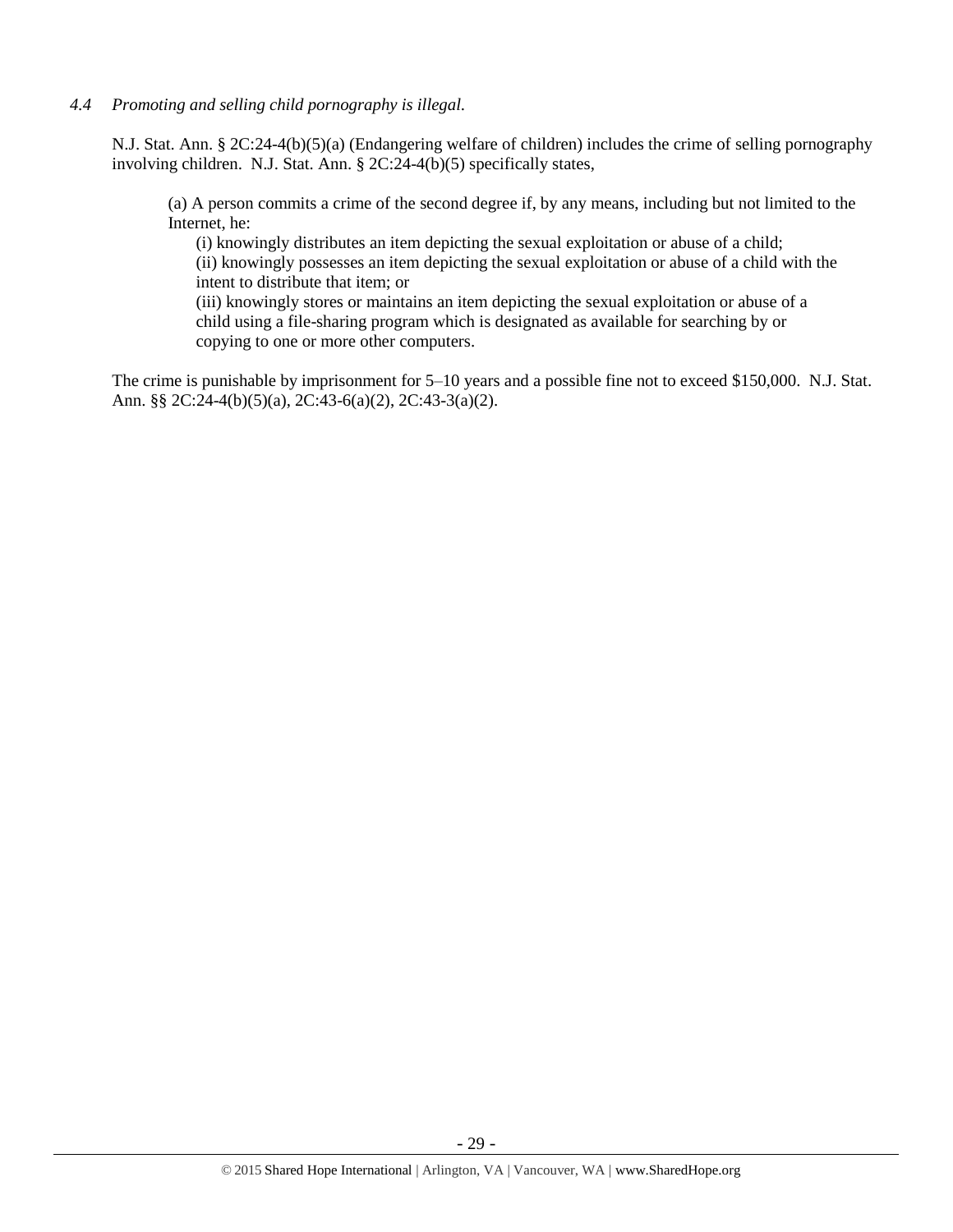#### **FRAMEWORK ISSUE 5: PROTECTIVE PROVISIONS FOR THE CHILD VICTIMS**

## *Legal Components:*

- *5.1 Statutorily-mandated victim services define "victim" to specifically include victims of domestic minor sex trafficking or commercial sexual exploitation of children (CSEC) to ensure prompt identification and access to victims' rights and services.*
- *5.2 The state sex trafficking statute expressly prohibits a defendant from raising consent of the minor to the commercial sex acts as a defense.*
- *5.3 Prostitution laws apply only to adults, preventing criminalization of minors under 18 for prostitution offenses*
- *5.4 State law provides a non-punitive avenue to specialized services through one or more points of entry.*
- *5.5 Commercial sexual exploitation is identified as a type of abuse and neglect within child protection statutes.*
- *5.6 The definition of "caregiver" or another related term in the child welfare statutes is not a barrier to a sex trafficked child accessing the protection of child welfare.*
- *5.7 Crime victims' compensation is specifically available to a child victim of sex trafficking or commercial sexual exploitation of children (CSEC) without regard to ineligibility factors.*
- *5.8 Victim-friendly procedures and protections are provided in the trial process for minors under 18.*
- *5.9 Expungement or sealing of juvenile delinquency records resulting from arrests or adjudications for prostitution-related offenses committed as a result of, or in the course of, the commercial sexual exploitation of a minor is available within a reasonable time after turning 18.*
- *5.10 Victim restitution and civil remedies for victims of domestic minor sex trafficking or commercial sexual exploitation of children (CSEC) are authorized by law.*
- *5.11 Statutes of limitations for civil and criminal actions for child sex trafficking or commercial sexual exploitation of children (CSEC) offenses are eliminated or lengthened sufficiently to allow prosecutors and victims a realistic opportunity to pursue criminal action and legal remedies.*

*\_\_\_\_\_\_\_\_\_\_\_\_\_\_\_\_\_\_\_\_\_\_\_\_\_\_\_\_\_\_\_\_\_\_\_\_\_\_\_\_\_\_\_\_\_\_\_\_\_\_\_\_\_\_\_\_\_\_\_\_\_\_\_\_\_\_\_\_\_\_\_\_\_\_\_\_\_\_\_\_\_\_\_\_\_\_\_\_\_\_\_\_\_\_*

## *Legal Analysis:*

*5.1 Statutorily-mandated victim services define "victim" to specifically include victims of domestic minor sex trafficking or commercial sexual exploitation of children (CSEC) to ensure prompt identification and access to victims' rights and services.*

New Jersey has a broad definition of "victim" within its statutes, which could include domestic minor sex trafficking victims. For the purpose of the Criminal Injuries Compensation Act of  $1971<sup>59</sup>$  N.J. Stat. Ann. § 52:4B-2 (Definitions) defines "victim" as "a person who is injured or killed by any act or omission of any other person which is within the description of any of the offenses specified in [N.J. Stat. Ann. § 52:4B-11]."

The offenses listed in N.J. Stat. Ann. § 52:4B-11 include human trafficking; lewd, indecent, or obscene acts; indecent acts with children; sexual assault and aggravated sexual assault; and criminal sexual contact and aggravated criminal sexual contact. N.J. Stat. Ann. § 52:4B-11(b).

For the purpose of other victim services, "victim" is defined in N.J. Stat. Ann. § 52:4B-39(a) (Definitions) as "a person who suffers personal physical or psychological injury or death or incurs loss of or injury to personal or real property as a result of a crime committed against that person."

 $\overline{a}$ <sup>59</sup> N.J. Stat. Ann. §§ 52:4B-1 to 4B-25.1.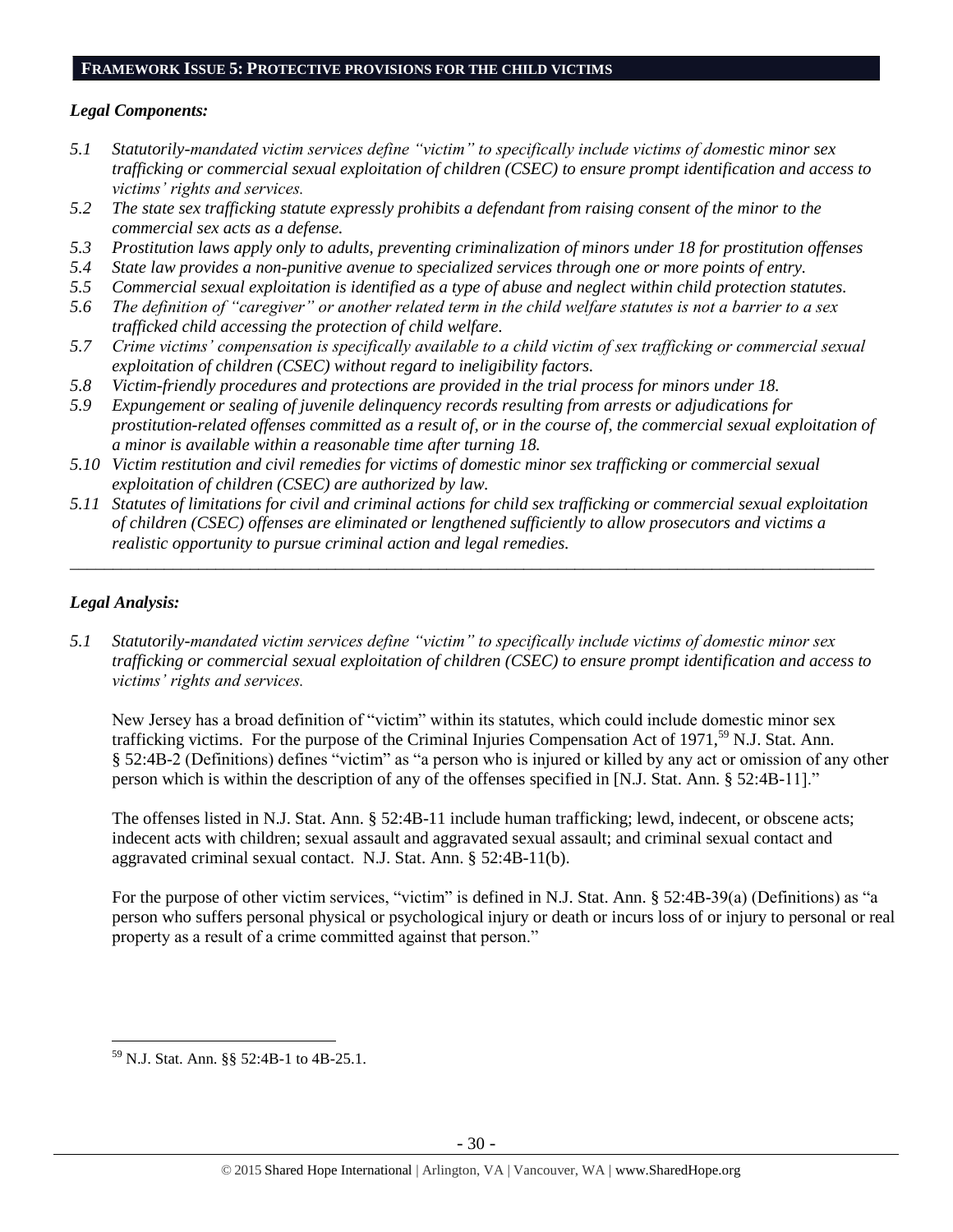*5.2 The state sex trafficking statute expressly prohibits a defendant from raising consent of the minor to the commercial sex acts as a defense.*

The statutory language of New Jersey's CSEC laws does not expressly prohibit a defense based upon consent.

However, N.J. Stat. Ann. § 2C:2-10 (Consent) states,

a. In general. The consent of the victim to conduct charged to constitute an offense or to the result thereof is a defense if such consent negatives an element of the offense or precludes the infliction of the harm or evil sought to be prevented by the law defining the offense.

. . . .

c. Ineffective consent. Unless otherwise provided by the code or by the law defining the offense, assent does not constitute consent if:

(1) It is given by a person who is legally incompetent to authorize the conduct charged to constitute the offense; or

(2) It is given by a person who by reason of youth, mental disease or defect or intoxication is manifestly unable or known by the actor to be unable to make a reasonable judgment as to the nature of harmfulness of the conduct charged to constitute an offense; or

(3) It is induced by force, duress or deception of a kind sought to be prevented by the law defining the offense.

5.2.1 Recommendation: Amend N.J. Stat. Ann. § 2C:13-8 (Human trafficking), § 2C:34-1 (Prostitution and related offenses) (when the victim is a child), and  $\S 2C:24-4$  (Endangering welfare of children) to expressly prohibit a defense based upon the consent of the victim.

## *5.3 Prostitution laws apply only to adults, preventing criminalization of minors under 18 for prostitution offenses*

Neither N.J. Stat. Ann. § 2C:34-1(b)(1), (8) (Prostitution and related offenses) nor § 2C:34-1.1 (Loitering for the purpose of engaging in prostitution) prevents the prosecution of children for prostitution-related offenses. However, N.J. Stat. Ann. § 2C:34-1(e) provides an affirmative defense to prostitution charges for human trafficking victims and minors under 18, stating,

It is an affirmative defense to prosecution for a violation of this section that, during the time of the alleged commission of the offense, the defendant was a victim of human trafficking pursuant to [N.J. Stat. Ann. § 2C:13-8] or compelled by another to engage in sexual activity, regardless of the defendant's age.

- 5.3.1 Recommendation: Amend N.J. Stat. Ann. § 2C:34-1(b)(1) (Prostitution and related offenses) and § 2C:34-1.1 (Loitering for the purpose of engaging in prostitution) to eliminate liability for prostitution offenses for all minors under 18.
- *5.4 State law provides a non-punitive avenue to specialized services through one or more points of entry.*

# **Child Identified as Abused/Neglected**

Pursuant to N.J. Stat. Ann. § 9:6-1 (Abuse, abandonment, cruelty and neglect of child; what constitutes),

Abuse of a child shall consist in any of the following acts: . . . (b) employing or permitting a child to be employed in any vocation or employment injurious to its health or dangerous to its life or limb, or contrary to the laws of this State; (c) employing or permitting a child to be employed in any occupation, employment or vocation dangerous to the morals of such child; (d) the habitual use by the parent or by a person having the custody and control of a child, in the hearing of such child, of profane, indecent or obscene language; (e) the performing of any indecent, immoral or unlawful act or deed, in the presence of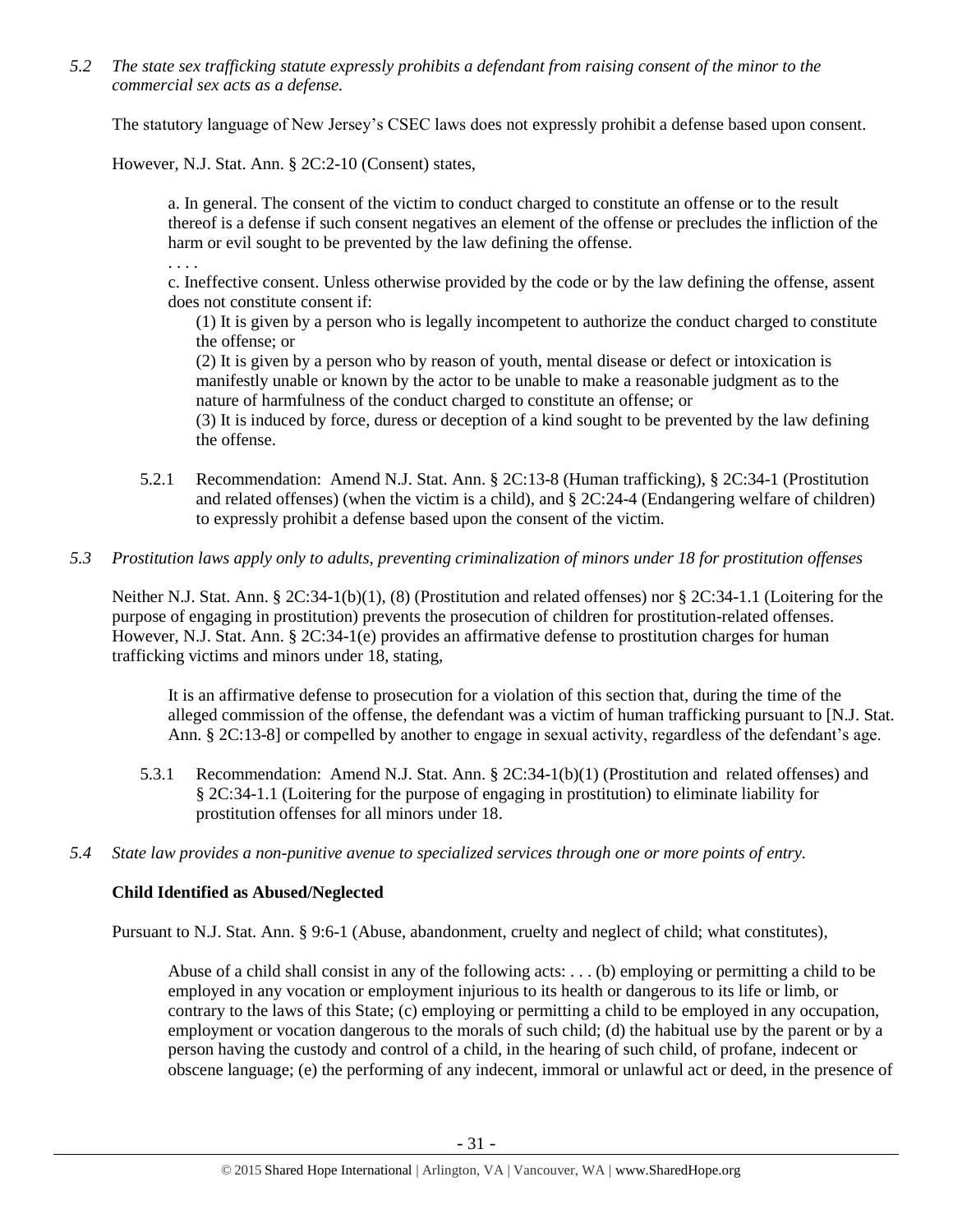a child, that may tend to debauch or endanger or degrade the morals of the child; (f) permitting or allowing any other person to perform any indecent, immoral or unlawful act in the presence of the child that may tend to debauch or endanger the morals of such child; (g) using excessive physical restraint on the child under circumstances which do not indicate that the child's behavior is harmful to himself, others or property . . . .

. . . .

Neglect of a child shall consist in any of the following acts, by anyone having the custody or control of the child: (a) willfully failing to provide proper and sufficient food, clothing, maintenance, regular school education as required by law, medical attendance or surgical treatment, and a clean and proper home, or (b) failure to do or permit to be done any act necessary for the child's physical or moral well-being. Neglect also means the continued inappropriate placement of a child in an institution, as defined in section 1 of P.L.1974, c. 119 (C. 9:6-8.21 [Definitions]), with the knowledge that the placement has resulted and may continue to result in harm to the child's mental or physical well-being.

Additionally, pursuant to N.J. Stat. Ann. § 9:6-8.9(c) ("Abused child" defined), an "abused child" is "a child under the age of 18 years whose parent, guardian, or other person having his custody and control . . . [c]ommits or allows to be committed an act of sexual abuse against the child."<sup>60</sup>

Under N.J. Stat. Ann. § 9:6-8.84(2) (Definitions relative to child abuse, neglect),

"Sexual abuse" means contacts or actions between a child and a parent or caretaker for the purpose of sexual stimulation of either that person or another person. Sexual abuse includes:

a. the employment, use, persuasion, inducement, enticement, or coercion of any child to engage in, or assist any other person to engage in, any sexually explicit conduct or simulation of such conduct; b. sexual conduct including molestation, prostitution, other forms of sexual exploitation of children, or incest; or

c. sexual penetration<sup>61</sup> and sexual contact<sup>62</sup> as defined in N.J.S.2C:14-1 [Definitions] and a prohibited sexual act<sup>63</sup> as defined in N.J.S.2C:24-4 [Endangering welfare of children].

#### *I. Initial Custody*

# a. Authority for initial custody

Pursuant to N.J. Stat. Ann. § 9:6-8.27 (Temporary removal with consent),

A police officer or an agency or institution or individual may temporarily remove a child from the place where he is residing with the consent of his parent or other person legally responsible for his care, if, there is reasonable cause to suspect that the child's life or health is in imminent danger. If the child is not returned within 3 working days from the date of removal, the procedure required pursuant to this act shall be applied immediately.

Additionally, pursuant to N.J. Stat. Ann. § 9:6-8.29 (Removal of child without court order), a law enforcement officer or a designated person may remove a child from their home without a court order and

 $60$  Pursuant to N.J. Stat. Ann. § 9:6-1, a sexually exploited child is likely to be identified as abused or neglected. If a child is identified as abused or neglected under N.J. Stat. Ann. § 9:6-1, the definition of "caregiver" under N.J. Stat. Ann. § 9:6-2 is sufficiently broad to involve Child Protective Services in investigations where the child is in the custody or control of a non-family trafficker.

<sup>61</sup> *See supra* note [12.](#page-5-1)

<sup>62</sup> *See supra* note [13.](#page-5-2)

<sup>63</sup> *See supra* note [11.](#page-4-1)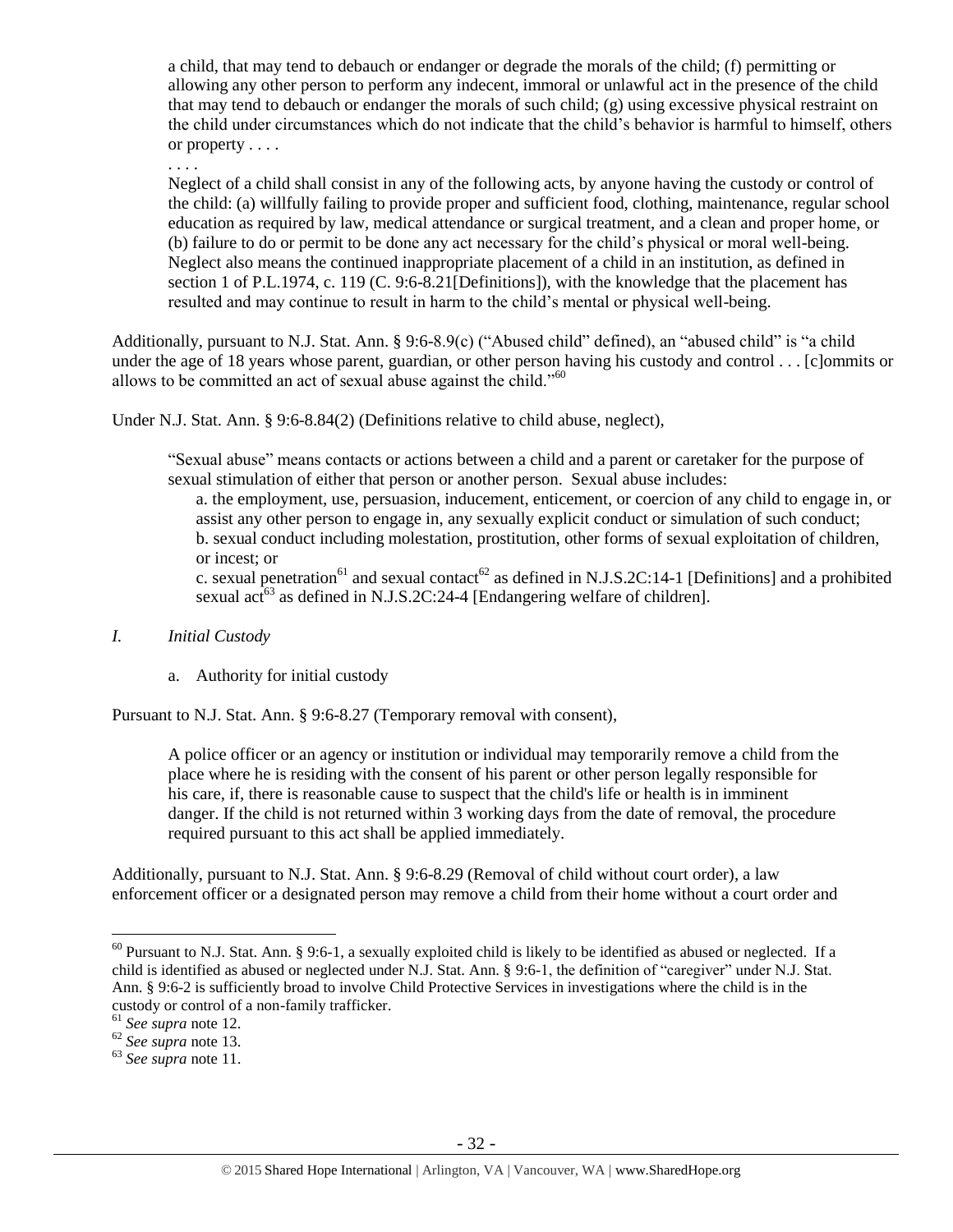without consent of the child's parent or guardian, "if the child is in such condition that the child's continuance in the place or residence or in the care and custody of the parent or guardian presents an imminent danger to the child's life, safety, or health, and there is insufficient time to apply for a court order. . . ." This is further codified in N.J. Stat. Ann. 9:6-8.33(c) (Originating proceeding to determine abuse or neglect), which states that "[i]n cases of emergency, in addition to the removal of one child, any other child residing in the home may also be removed if his immediate removal is necessary to avoid imminent danger to his life or health."

Lastly, under N.J. Stat. Ann. 9:6-8.28 (Preliminary order of court before preliminary hearing held), a court may order a child be temporarily removed from their home before a hearing,

[I]f (1) the parent or other person legally responsible for the child's care was informed of an intent to apply for any order under this section; and (2) the child appears so to suffer from the abuse or neglect of his parent or guardian that his immediate removal is necessary to avoid imminent danger to the child's life, safety or health; and (3) there is not enough time to hold a preliminary hearing.

b. Placement

There is no statute that dictates the locations where a child may be placed immediately upon detention. However, N.J. Stat. Ann. § 9:6-8.30 (Action by the division upon emergency removal)(10)(a) states that

The division when informed that there has been an emergency removal of a child from his home without court order shall make every reasonable effort to communicate immediately with the child's parent or guardian that such emergency removal has been made and the location of the facility . . . For the purposes of this section, "facility" means a hospital, shelter or child care institution in which a child may be placed for temporary care, but does not include a resource family home.

# *II. Process Following Initial Custody*

Pursuant to N.J. Stat. Ann. § 9:6-8.31(a) (Preliminary orders after filing of complaint), a hearing must be held on the next court day when a child has been taken into custody without a warrant, "whereby the safety of the child shall be of paramount concern, to determine whether the child's interests require protection pending a final order of disposition." Additionally, "any person who may originate a proceeding may apply for, or the court, on its own motion, may order a hearing at any time after the complaint is filed to determine, with the safety of the child of paramount concern, whether the child's interests require protection pending a final order of disposition." N.J. Stat. Ann. § 9:6-8.31(a).

Further, under N.J. Stat. Ann. § 9:6-8.32 (Hearing to determine if child to be returned), a hearing may be held to determine whether a child should be returned to their home, upon application of the parent or guardian in the following circumstances:

a. if there has not been a hearing on the removal of the child at which the parent or guardian was present or had an adequate opportunity to be present; or

b. upon good cause shown.

Except for good cause shown, such hearing shall be held within three court days of the application. Upon such hearing, the court shall grant the application, unless it finds that such return presents an imminent risk to the child's life, safety or health.

At this stage, a complaint may be filed to originate proceedings, pursuant to N.J. Stat. Ann. § 9:6-8.33(a) (Originating proceeding to determine abuse or neglect). Under N.J. Stat. Ann. § 9:6-8.34 (Persons who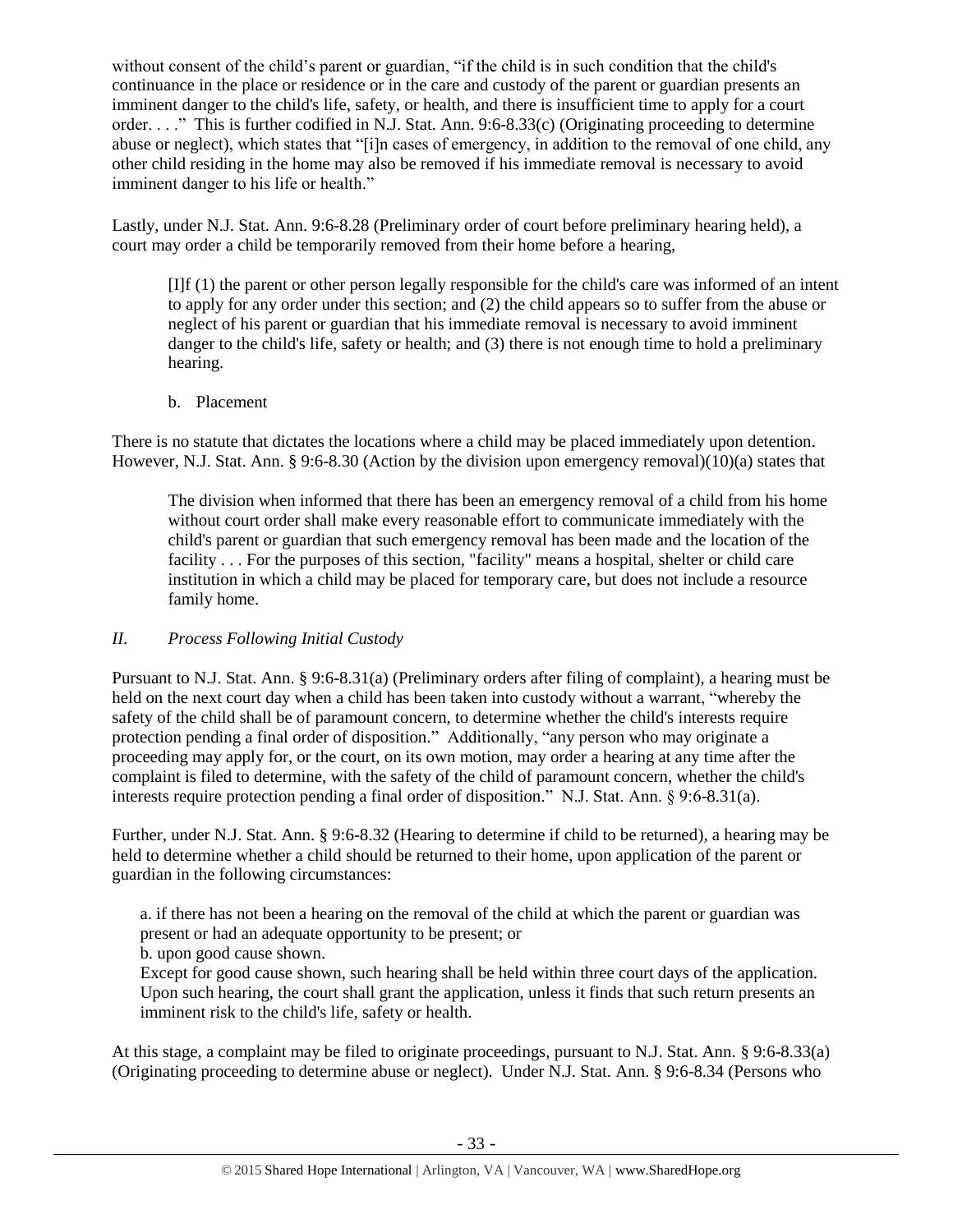may originate proceedings), the proceedings may begin on the complaint of any of the following people:

a. A parent or other person interested in the child.

b. A duly authorized agency, association, society, institution or the division.

c. A police officer.

d. Any person having knowledge or information of a nature which convinces him that a child is abused or neglected.

e. A person on the court's direction.

f. The county prosecutor.

## *III. Placement Process Pending Adjudication/Investigation*

There is no New Jersey statute that specifically designates where a child may be placed pending adjudication of the complaint, but N.J. Stat. Ann. § 9:6-8.31 (Preliminary orders after filing of complaint) does allow for two possible placement outcomes to a preliminary hearing. These outcomes include

b. Upon such hearing, if the court finds that continued removal is necessary to avoid an ongoing risk to the child's life, safety, or health, it shall affirm the removal of the child to an appropriate place or place him in the custody of a suitable person.

. . . .

d. Upon such hearing, the court may, for good cause shown, release the child to the custody of his parent or guardian from whose custody or care the child was removed, pending a final order of disposition, in accord with section 33 of P.L.1974, c.119 (C.9:6-8.53).

*. . . .*

## *IV. Adjudication or Referral to Alternate Process*

Pursuant to N.J. Stat. Ann. § 9:6-8.50 (Sustaining or dismissing complaint), there are several possible outcomes to an adjudication hearing. The facts of the case may be sustained, under subsection (a), if the court finds the child is abused or neglected. If the facts are not sustained, the complaint is dismissed. N.J. Stat. Ann. § 9:6-8.50(c). The court may also amend the allegations to conform them to the proof provided at the hearing. N.J. Stat. Ann. § 9:6-8.50(b).

Prior to disposition, the court, upon a finding of abuse or neglect, must decide, "whether a preliminary order pursuant to section 11 hereof is required to protect the child's interests pending a final order of disposition." N.J. Stat. Ann. § 9:6-8.50(d). Additionally, if necessary, the court may also have the child, "removed and remanded to a place designated by the court or . . . placed in the custody of a suitable person, pending a final order of disposition." N.J. Stat. Ann. § 9:6-8.50(d).

#### *V. Outcomes*

Pursuant to N.J. Stat. Ann. § 9:6-8.51(a) (Disposition of adjudication), the following dispositions are possible after a child is found to be abused or neglected:

(1) [S]uspending judgment in accord with section 32 hereof; (2) releasing the child to the custody of his parents or guardian in accord with section 33 hereof; (3) placing the child in accord with section 34 hereof; (4) making an order of protection in accord with section 35 hereof; (5) placing the respondent on probation in accord with section 36 hereof; (6) requiring that an individual found to have abused or neglected a child accept therapeutic services, and this order may be carried out in conjunction with any other order of disposition.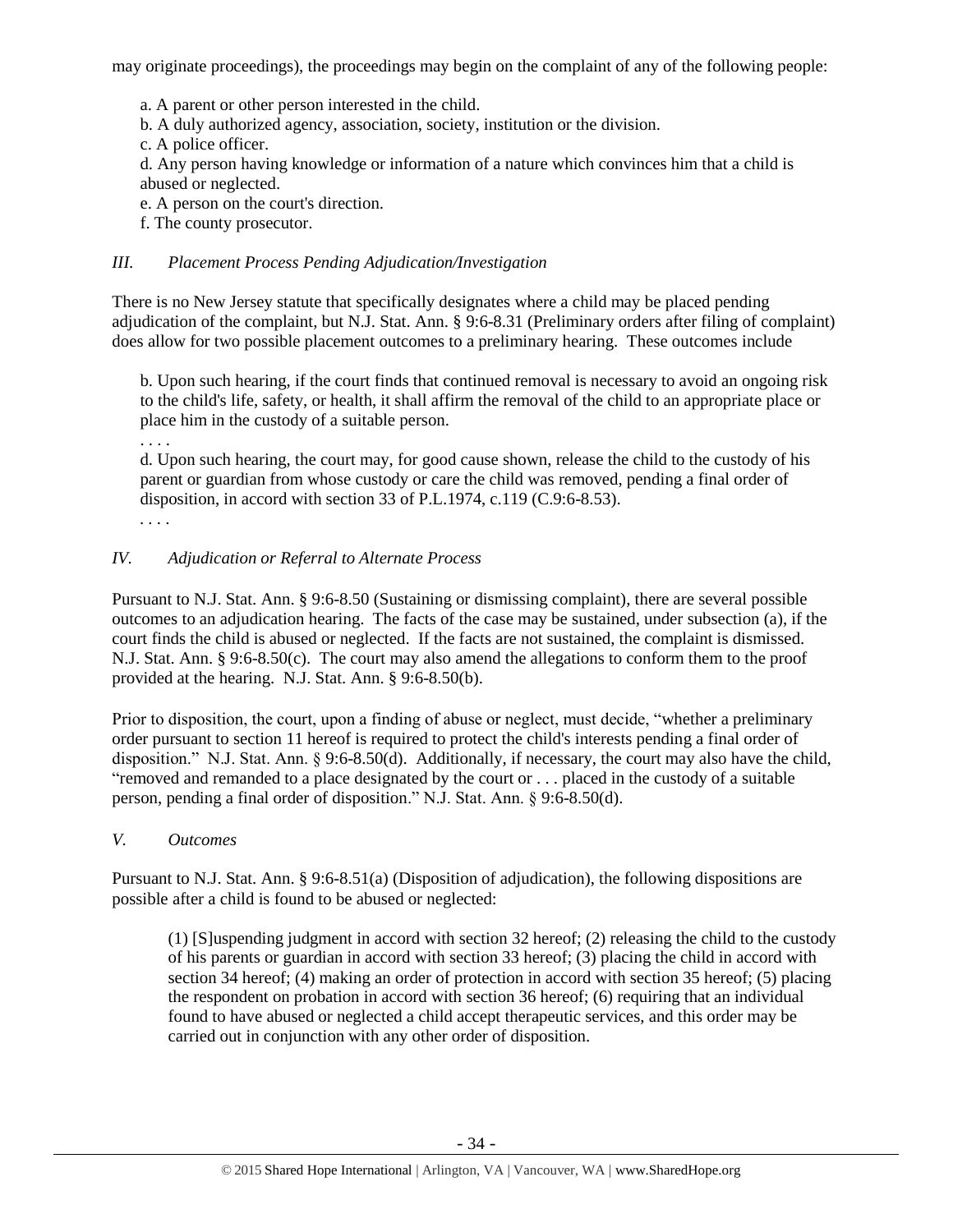### **Child Identified as in a Juvenile-Family Crisis**

A child engaging in "an act which if committed by an adult would constitute prostitution in violation of N.J.S.2C:34-1 or any offense which the juvenile alleges is related to the juvenile being a victim of human trafficking," constitutes a juvenile-family crisis<sup>64</sup> under N.J. Stat. Ann.  $\S$  2A:4A-22(g), potentially allowing the child to be referred to a juvenile family crisis intervention unit.

- *VI. Initial Custody*
	- a. Authority for initial custody

Pursuant to N.J. Stat. Ann. § 2A:4A-80 (Law enforcement referral),

A law enforcement officer taking a juvenile into short-term custody pursuant to section 12 of P.L. 1982, c. 77 [C. 2A:4A-31] shall immediately notify the juvenile-family crisis intervention unit and shall promptly bring the juvenile to the unit or place designated by the unit when:

a. The officer has reason to believe that it is not in the best interests of the juvenile or the family for the officer to return the juvenile to his home;

. . . .

 $\overline{a}$ 

d. The juvenile has run away from a placement and the juvenile refuses to return home or the juvenile, through his past behavior, has demonstrated an inability to remain at home;

e. The law enforcement officer is unable, by all reasonable efforts to identify or locate a parent, relative or other such appropriate person;

f. The juvenile requires immediate emergency services, such as medical or psychiatric care; or g. No identification can be obtained from the juvenile.

In addition to law enforcement referrals, a juvenile may be referred to the juvenile-family crisis unit under N.J. Stat. Ann. § 2A:4A-81(a) (Other referrals), which states,

The juvenile-family crisis intervention unit shall also receive referrals on a continuous basis in situations where a juvenile-family crisis exists and there has been either:

(1) A request by a parent or juvenile for intervention; or

(2) A referral by a public or private agency, educational institution, or any other organization serving children, which has contact with the juvenile or family, and has reasonable cause to believe that a family crisis exists.

Also, a minor sex trafficking victim may also be temporarily removed from their place of residence under N.J. Stat. Ann. § 9:6-8.27(a) (Temporary removal with consent), which states, in part,

A police officer or an agency or institution or individual may temporarily remove a child from the place where he is residing with the consent of his parent or other person legally responsible for his care,<sup>65</sup> if, there is reasonable cause to suspect that the child's life or health is in imminent danger. . . .

 $64$  N.J. Stat. Ann. § 2A:4A-22(g)(5) defines "[j]uvenile family crisis" to include "behavior, conduct or a condition of a juvenile, parent or guardian or other family member which presents or results in . . . an act which if committed by an adult would constitute prostitution in violation of N.J.S.2C:34-1 or any offense which the juvenile alleges is related to the juvenile being a victim of human trafficking."

 $<sup>65</sup>$  Pursuant to N.J. Stat. Ann. § 2A:4A-82 (Juvenile-family crisis stabilized), "When the juvenile-family crisis has</sup> been stabilized and the juvenile is residing in the home, the crisis intervention unit shall arrange a second interview session with the family as soon as practicable and preferably the day following the initial intervention, for the purpose of monitoring the family situation. The crisis intervention unit may, in appropriate cases, continue to work with the family on a short-term basis in order to stabilize the family situation."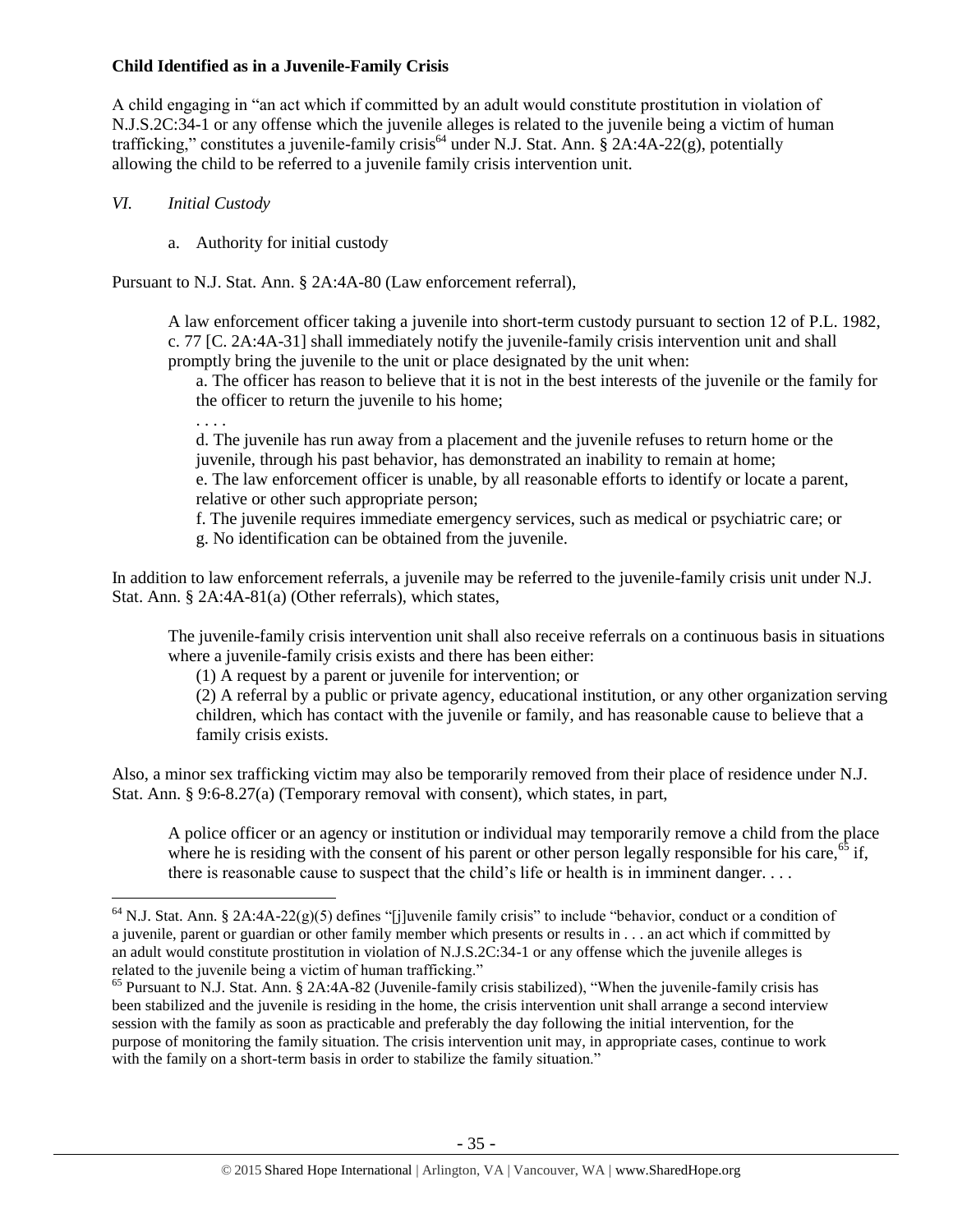Alternatively, a court may hold a hearing to determine whether to remove the child for reasons of abuse or neglect.<sup>66</sup> N.J. Stat. Ann. § 9:6-8.28(a). The court may also place an abused or neglected child "in the custody of a relative or other suitable person or the division for the placement of a child after a finding that the division has made reasonable efforts to prevent placement" or that such reasonable efforts were not required. N.J. Stat. Ann.  $§ 9:6-8.54(a).^{67}$ 

 $\overline{a}$ 

The Attorney General shall, in consultation with the Commissioner of the Department of Health and Senior Services, the Commissioner of Children and Families, the Superintendent of State Police and representatives of providers of services to victims of human trafficking and sexually exploited minors, coordinate the establishment of standard protocols for the provision of information and services to victims of human trafficking and to minors under the age of 18 who are charged with prostitution, including coordination of efforts with the appropriate federal authorities pursuant to the "Trafficking Victims Protection Reauthorization Act of 2003," 22 U.S.C. § 7101 et seq. and shall make such protocols available upon request.

Additionally, although not codified, the New Jersey Office of the Attorney General issued Law Enforcement Directive No. 2012-2 (Investigation of Human Trafficking). Pursuant to the General Policy of the Directive, "[a]ll law enforcement agencies and officers shall be required: . . . to protect the immediate safety and security of human trafficking victims; and to respect and safeguard the rights of these victims." The Directive outlines special responsibilities of law enforcement agencies in both investigating prostitution offenses and when interacting with possible victims of human trafficking. The Directive subsection  $\overline{IV}(C)$  (Special responsibilities: when interacting with possible victims) states, in relevant part:

1. All law enforcement officers shall take appropriate actions as are necessary to protect the immediate safety and security of persons who may be the victims of human trafficking.

2. If a person reports to a law enforcement officer that he or she is a victim of human trafficking, or relates to a law enforcement officer facts that, if true, would make the person a victim of human trafficking, the law enforcement officer . . . shall treat the person making the report . . . as a human trafficking victim . . not withstanding that the person may have committed an offense (*e.g.* prostitution) . . .

3. . . .[A] law enforcement officer . . . shall notify the County Prosecutor's Human Trafficking Liaison as soon as practicable after receiving the report or information from the possible human trafficking victim so that the County Prosecutor's Office can arrange for any appropriate referrals for victim services.

4. . . .[T]he Division of Criminal Justice, working in conjunction with the County Prosecutors, and in consultation with the Commissioner of the Department of Health and Senior Services, the Commissioner of the Department of Children and Families, the Superintendent of State Police, and representatives of providers of services to victims of human trafficking and sexually exploited minors, shall develop standards and protocols for providing information and services to these persons. Such standards and protocols shall include coordination of efforts with appropriate federal authorities pursuant to the "Trafficking Victims Protection reauthorization Act of 2003," 22 U.S.C. Sec. 7101 *et seq.*

*See* http://www.nj.gov/oag/newsreleases12/AG-Human-Trafficking-Directive.pdf.

<sup>65</sup> *See infra* Section 5.6.

<sup>66</sup> *See infra* Section 5.5.

 $67$  While access to specialized services for juvenile sex trafficking victims is not statutorily mandated, N.J.Stat. Ann. § 52:4B-44.1 (Establishment of standard protocols for provision of information and services to victims of human trafficking, minors charged with prostitution) states,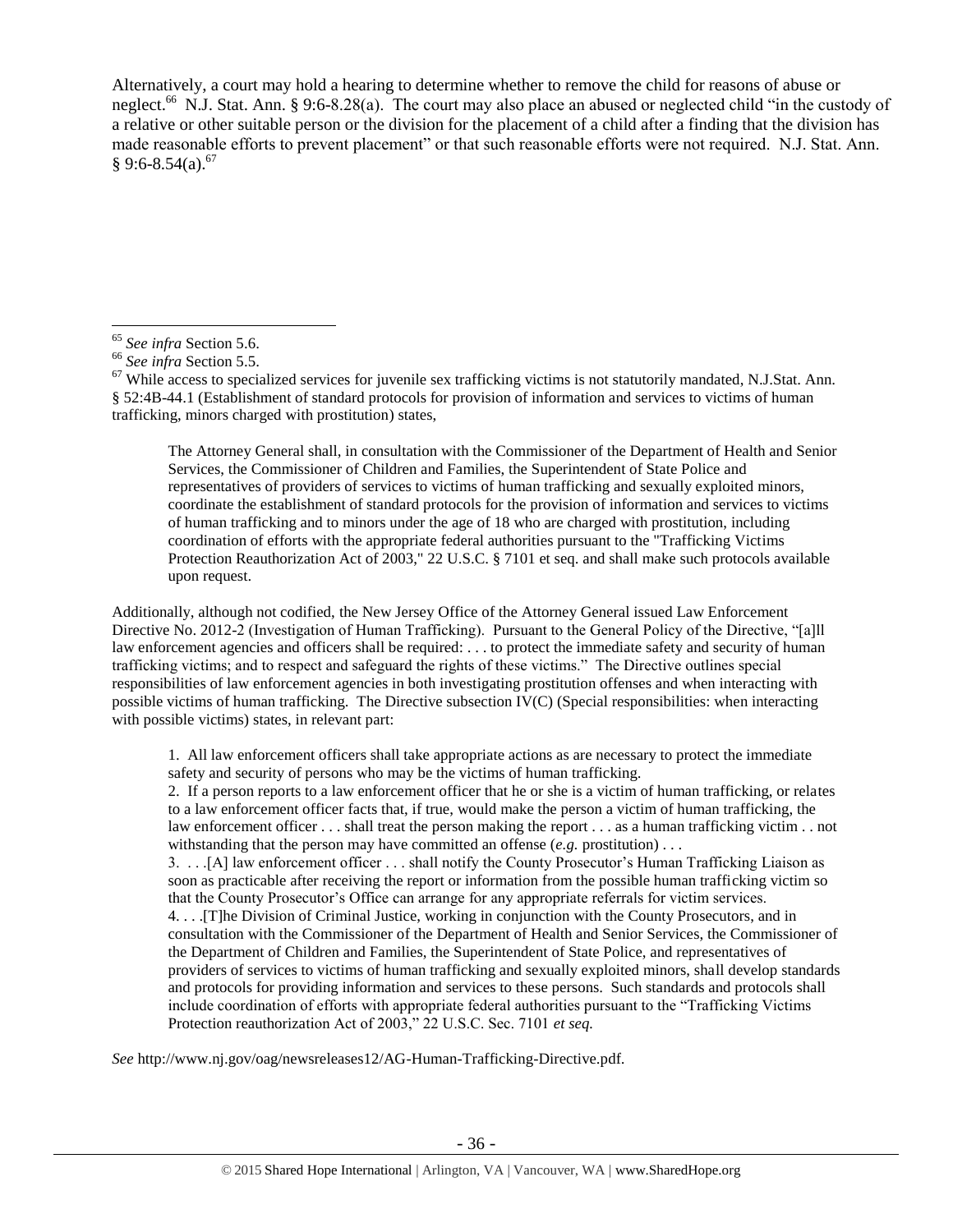b. Placement

After taking the child into short-term custody, the child may not be detained in a juvenile facility or jail. N.J. Stat. Ann. § 2A:4A-32(a). Pursuant to N.J. Stat. Ann. § 2A:4A-32(b), (c) (Short-term custody),

b. An officer taking a juvenile into short-term custody shall inform the juvenile of the reason for custody and shall where possible transport, or arrange to have the juvenile transported to his home. The officer releasing a juvenile from such custody shall inform the juvenile's parents or guardian and the juvenilefamily crisis intervention unit<sup>68</sup> of the reason for taking the juvenile into custody and may, if he believes further services are needed, inform the juvenile and his parents of the nature and location of appropriate services.

c. A law enforcement officer taking a juvenile into short-term custody may transport the juvenile to the home of a relative of the juvenile or to the home of another responsible adult or make arrangement for such transportation where the officer reasonably believes that the child will be provided with adequate care and supervision and that the child will remain in custody of the adult until such time as the juvenilefamily crisis intervention unit can bring about the child's return home or an alternative living arrangement or out of home placement. A law enforcement officer placing a juvenile with a relative or responsible adult shall immediately notify the juvenile-family crisis intervention unit of this fact and the reason for taking the juvenile into custody.

#### *VII. Process Following Initial Custody*

 $\overline{a}$ 

Pursuant to N.J. Stat. Ann. § 2A:4A-78 (Intervention unit response), "A crisis intervention response shall consist of immediate interviews with the parents and juvenile involved by one or more crisis intervention workers. Where the juvenile is not in the home, or in the custody of the police, the intervention workers shall attempt to interview the juvenile wherever the juvenile may be found. The juvenile and family shall be advised of the purpose of the unit and of the emphasis upon the voluntary exhaustion of community services prior to court involvement. The unit shall make all reasonable efforts to keep the family intact consistent with the physical safety and mental wellbeing of the juvenile by obtaining, where possible, written agreement of the family to accept recommendations which may include, but are not limited to, referral to appropriate services and agencies." "When, in the judgment of the crisis intervention unit, a juvenile-family crisis continues to exist despite the provision of crisis intervention services and the exhaustion of appropriate community services, court intake services shall, by filing a petition, refer the case to the court." N.J. Stat. § 2A:4A-83 (Juvenile-family crisis referral to the court; continuing crisis). The court will hold a hearing on the juvenile-family crisis if the crisis is not stabilized.<sup>69</sup> N.J. Stat. Ann. § 2A:4A-86.

<sup>&</sup>lt;sup>68</sup> Pursuant to N.J. Stat. Ann. § 2A:4A-76 (Juvenile-family crisis intervention units established),

There shall be established in each county one or more juvenile-family crisis intervention units. Each unit shall operate either as a part of the court intake service, or where provided for by the county, through any other appropriate office or private service pursuant to an agreement with the Administrative Office of the Courts, provided that all such units shall be subject to the Rules of Court. In any county where a crisis intervention service system, designed to attend and stabilize juvenile and family problems on a county-wide basis, is in operation as of the effective date of this act, such service shall satisfy all the provisions of this act, and may continue in its present form and under its present procedures, provided that it is operating in substantial compliance with the specific requirements and goals set forth in this act.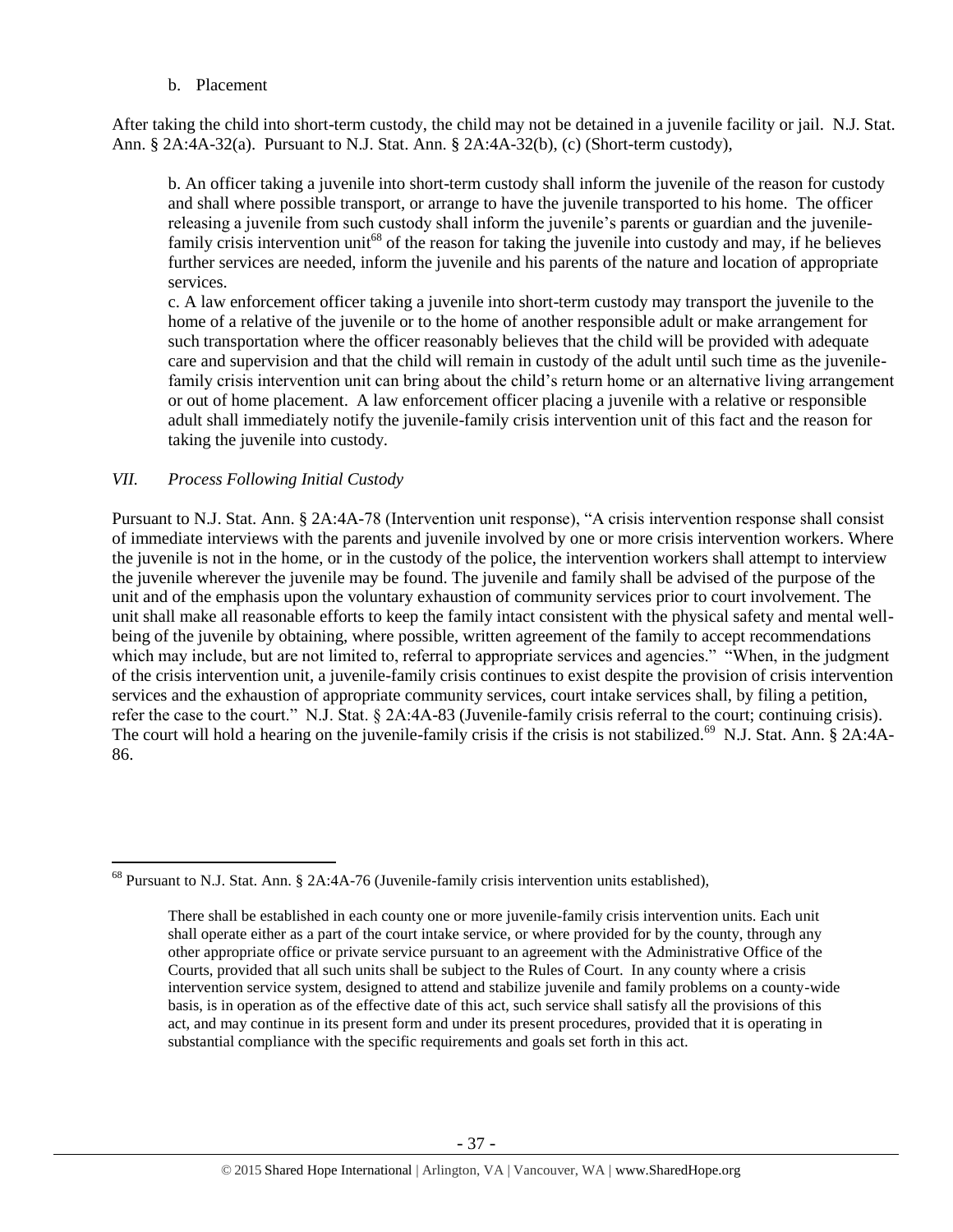### *VIII. Placement Process Pending Adjudication/Investigation*

N.J. Stat. Ann. § 2A:4A-88 (Temporary placement) states that a child may be temporarily placed pending adjudication, "in a host shelter, resource family or group home, a county shelter care facility as defined by law, or other suitable family setting." Further, the statute specifically prohibits, "placement be arranged in a secure detention or other facility or in a secure correctional institution for the detention or treatment of juveniles accused of crimes or adjudged delinquent."

Additionally, under N.J. Stat. Ann. § 2A:4A-87 (Juvenile-family crisis referral to courts; out of home placement),

When, despite provision of crisis intervention services and the exhaustion of all alternative services, there is a refusal on the part of the juvenile to stay in or return to the home or a refusal on the part of the parents to allow the juvenile to stay in or return home, or the physical safety of the juvenile is threatened, or the juvenile is in need of immediate care such that it is necessary to make an out of home placement of the juvenile, court intake services shall:

a. Arrange, when agreed to by the parent or guardian and juvenile, alternate living arrangement for the juvenile with a relative, neighbor, or other suitable family setting. It shall not be necessary for a court hearing to approve the living arrangement and the arrangement may continue as long as there is agreement; or

b. Arrange, when no alternate living arrangement can be agreed to and when all possible resources for alternate living arrangements as set forth in subsection a. of this section have been exhausted, temporary out of home placement prior to the placement hearing. Court intake services shall immediately file a petition for out of home placement which shall include documentation of the attempts made to provide alternate living arrangements including, but not limited to, the names of persons contacted, their responses and the lack of agreement by the juvenile or the juvenile's parents if the persons contacted are willing to take the juvenile with the court. The crisis intervention unit shall inform the juvenile and parent or guardian that an out of home placement determination may be made by the court where an alternate living arrangement cannot be agreed to.

And, under N.J. Stat. Ann. § 2A:4A-46(b) (Disposition of juvenile-family crisis),

No juvenile involved in a juvenile-family crisis shall be committed to or placed in any institution or facility established for the care of delinquent children or in any facility, other than an institution for persons with intellectual disabilities, a mental hospital or facility for the care of persons addicted to controlled dangerous substances, which physically restricts such juvenile committed to or placed in it.

#### *IX. Adjudication*

Pursuant to N.J. Stat. Ann. § 2A:4A-86 (Juvenile-family crisis hearing; disposition)

Whenever the court receives a petition from court intake services stating that a juvenile-family crisis may exist the court shall hold a hearing and consider the facts and recommendations submitted by intake services in order to determine the appropriate disposition to be made. The court shall notify the juvenile, his parent or guardian or other family member alleged in the petition as contributing to the family crisis that a juvenile-family crisis may exist. The juvenile, parent, guardian, or other family member may present witnesses and evidence to rebut the determination. If the court finds that there is not enough information to make a disposition it may continue the matter and hold one or more additional hearings. . . .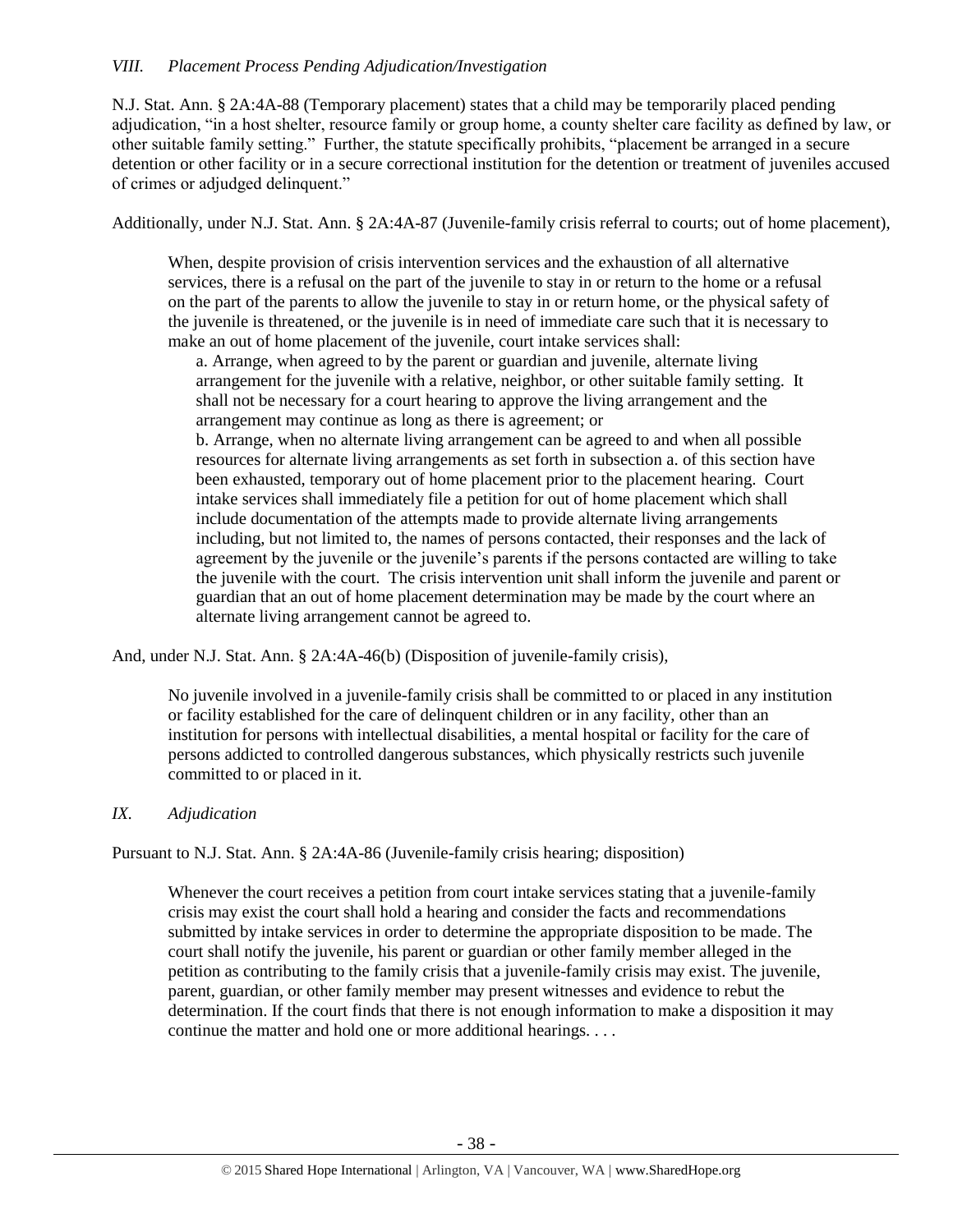### *X. Outcomes*

. . . .

. . .

A number of outcomes are possible as a result of a juvenile-family crisis hearing. Pursuant to N.J. Stat. Ann. § 2A:4A-46 (Disposition of juvenile-family crisis), "[t]he court may order any disposition in a juvenile-family crisis provided for in paragraphs (2), (4), (5), (6), (7) and (13) of subsection b. of section 24 of P.L[.1982, c.77](http://njlaw.rutgers.edu/cgi-bin/njstats/getnjstat.cgi?yr=1982&chap=77) (C.2A:4A-43) or other disposition specifically provided for in P.L[.1982, c.80](http://njlaw.rutgers.edu/cgi-bin/njstats/getnjstat.cgi?yr=1982&chap=80) (C.2A:4A-76 et seq.)."

The pertinent sections of N.J. Stat. Ann. § 2A:4A-43 (Disposition of delinquency cases) allow for the following dispositions:

(2) Release the juvenile to the supervision of the juvenile's parent or guardian;

(4) Transfer custody of the juvenile to any relative or other person determined by the court to be qualified to care for the juvenile;

(5) Place the juvenile under the care and responsibility of the Department of Children and Families so that the commissioner may designate a division or organizational unit in the department pursuant to P.L[.1951, c.138](http://njlaw.rutgers.edu/cgi-bin/njstats/getnjstat.cgi?yr=1951&chap=138) (C.30:4C-1 et seq.) for the purpose of providing services in or out of the home. Within 14 days, unless for good cause shown, but not later than 30 days, the Department of Children and Families shall submit to the court a service plan, which shall be presumed valid, detailing the specifics of any disposition order. The plan shall be developed within the limits of fiscal and other resources available to the department. If the court determines that the service plan is inappropriate, given existing resources, the department may request a hearing on that determination;

(6) Place the juvenile under the care and custody of the Commissioner of Children and Families for the purpose of receiving the services of the Division of Children's System of Care of that department, provided that the juvenile has been determined to be eligible for those services under P.L[.1965, c.59,](http://njlaw.rutgers.edu/cgi-bin/njstats/getnjstat.cgi?yr=1965&chap=59) s.16 (C.30:4-25.4);

(7) Commit the juvenile, pursuant to applicable laws and the Rules of Court governing civil commitment, to the Department of Children and Families under the responsibility of the Division of Children's System of Care for the purpose of placement in a suitable public or private hospital or other residential facility for the treatment of persons who are mentally ill, on the ground that the juvenile is in need of involuntary commitment;

. . . (13) Order that the juvenile participate in a program of academic or vocational education or counseling, such as a youth service bureau, requiring attendance at sessions designed to afford access to opportunities for normal growth and development. This may require attendance after school, evenings, and weekends;

The child may also be placed out of the home, pursuant to N.J. Stat. Ann. § 2A:4A-87 (Juvenile-family crisis referral to courts; out of home placement). Pursuant to subsection (a), the placement may include an, "alternate living arrangement for the juvenile with a relative, neighbor, or other suitable family setting."

# **Child Identified as Delinquent**

Pursuant to N.J. Stat. Ann. § 2A:4A-23 (Definition of delinquency), delinquency is defined as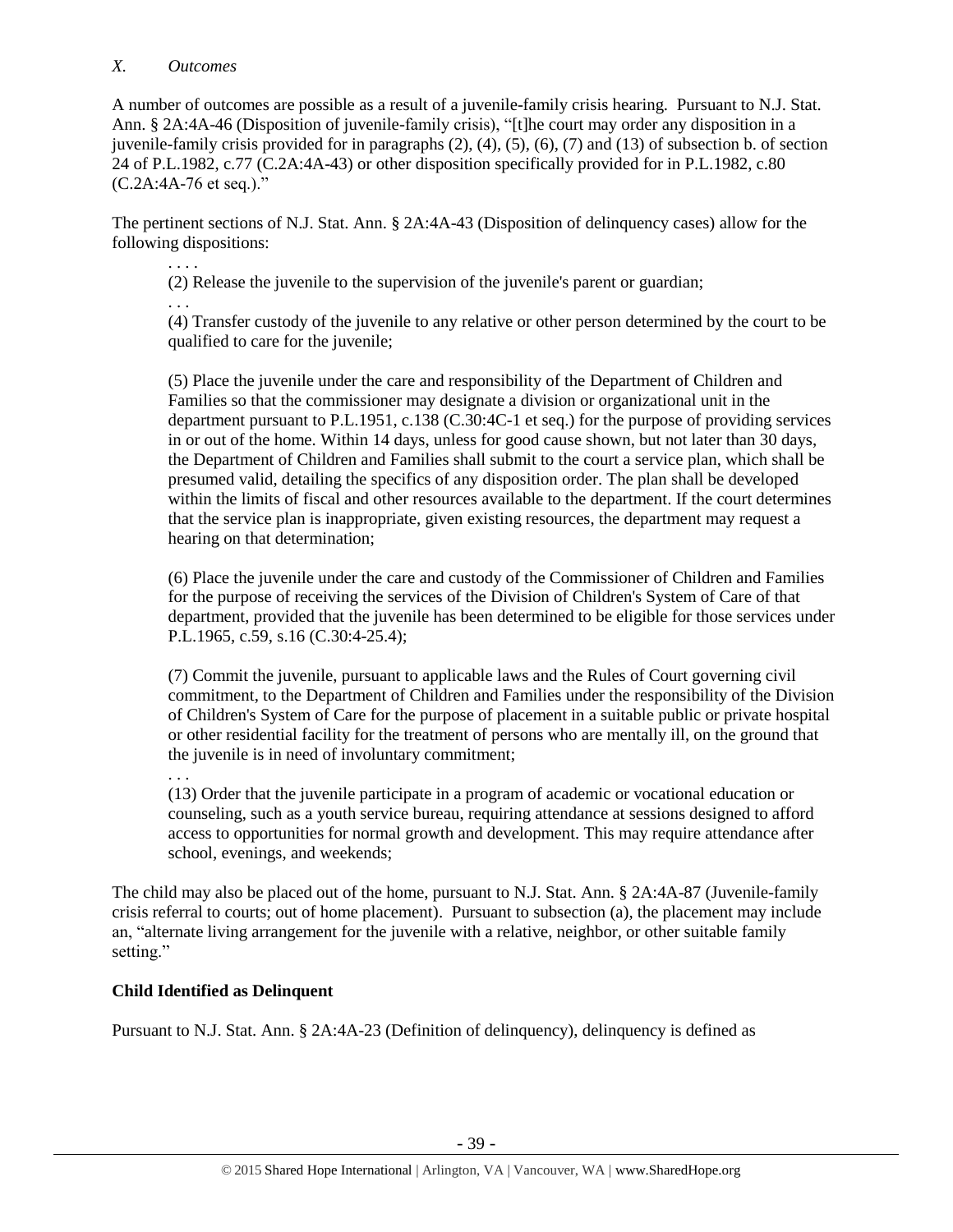[T]he commission of an act by a juvenile which if committed by an adult would constitute:

a. A crime;

b. A disorderly persons offense or petty disorderly persons offense; or

c. A violation of any other penal statute, ordinance or regulation.

Therefore, a victim of domestic minor sex trafficking could be alleged to be delinquent if the child was found to violate N.J. Stat. Ann. § N.J.S.2C:34-1.

## *I. Initial Custody*

a. Authority for initial custody

Under N.J. Stat. Ann. § 2A:4A-31 (Taking into custody),

a. A juvenile may be taken into custody:

(1) Pursuant to an order or warrant of any court having jurisdiction; or

(2) For delinquency, when there has been no process issued by a court, by a law enforcement officer, pursuant to the laws of arrest and the Rules of Court.

. . . .

c. The taking of a juvenile into custody shall not be construed as an arrest, but shall be deemed a measure to protect the health, morals and well being of the juvenile.

b. Placement

After taking the child into short-term custody, the child may not be detained in a juvenile facility or jail. N.J. Stat. Ann. § 2A:4A-32(a). Pursuant to N.J. Stat. Ann. § 2A:4A-32(b), (c) (Short-term custody),

b. An officer taking a juvenile into short-term custody shall inform the juvenile of the reason for custody and shall where possible transport, or arrange to have the juvenile transported to his home. The officer releasing a juvenile from such custody shall inform the juvenile's parents or guardian and the juvenilefamily crisis intervention unit<sup>70</sup> of the reason for taking the juvenile into custody and may, if he believes further services are needed, inform the juvenile and his parents of the nature and location of appropriate services.

c. A law enforcement officer taking a juvenile into short-term custody may transport the juvenile to the home of a relative of the juvenile or to the home of another responsible adult or make arrangement for such transportation where the officer reasonably believes that the child will be provided with adequate care and supervision and that the child will remain in custody of the adult until such time as the juvenilefamily crisis intervention unit can bring about the child's return home or an alternative living arrangement or out of home placement. A law enforcement officer placing a juvenile with a relative or responsible

 $\overline{a}$ <sup>70</sup> Pursuant to N.J. Stat. Ann. § 2A:4A-76 (Juvenile-family crisis intervention units established),

There shall be established in each county one or more juvenile-family crisis intervention units. Each unit shall operate either as a part of the court intake service, or where provided for by the county, through any other appropriate office or private service pursuant to an agreement with the Administrative Office of the Courts, provided that all such units shall be subject to the Rules of Court. In any county where a crisis intervention service system, designed to attend and stabilize juvenile and family problems on a county-wide basis, is in operation as of the effective date of this act, such service shall satisfy all the provisions of this act, and may continue in its present form and under its present procedures, provided that it is operating in substantial compliance with the specific requirements and goals set forth in this act.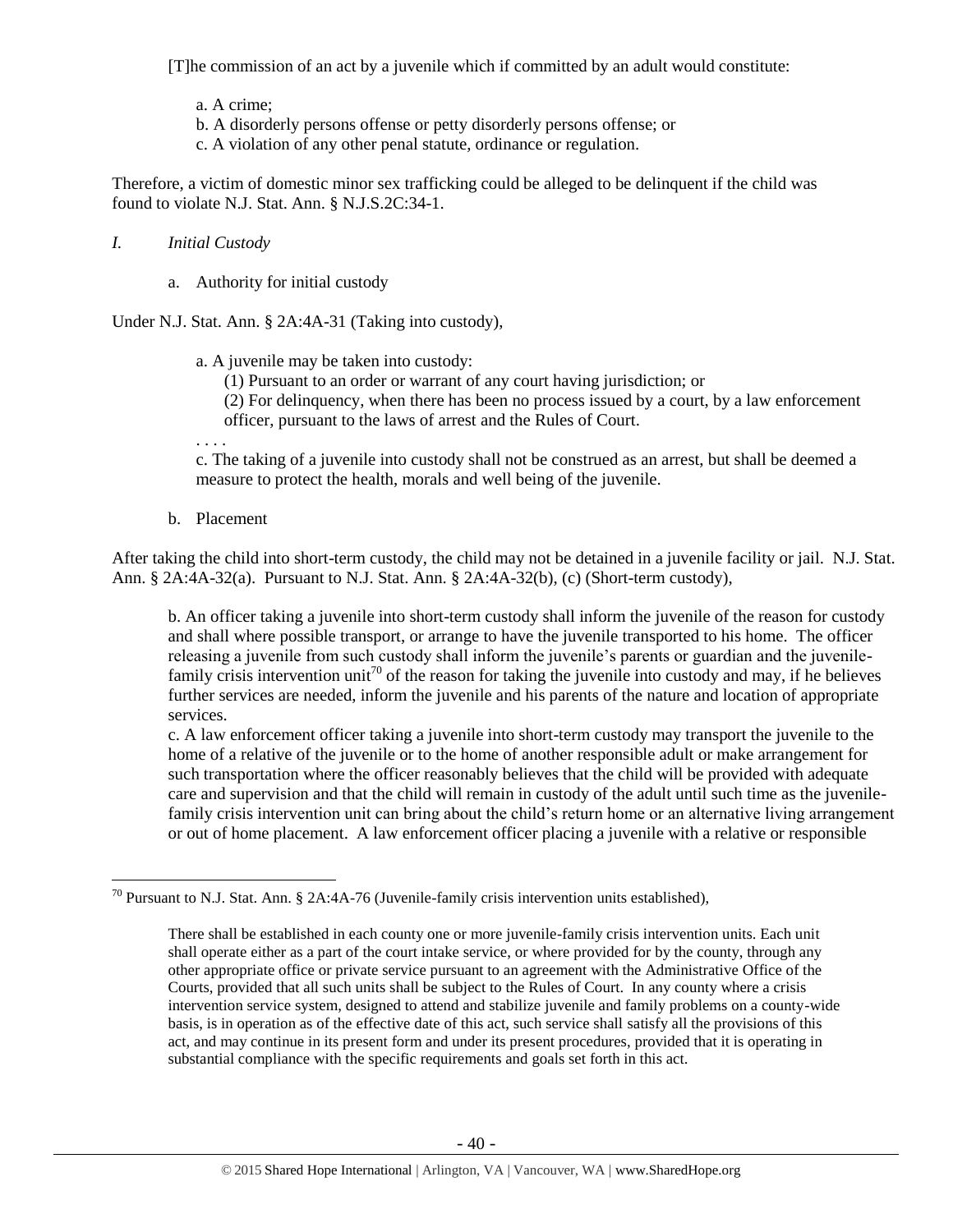adult shall immediately notify the juvenile-family crisis intervention unit of this fact and the reason for taking the juvenile into custody.

# *II. Process Following Initial Custody*

. . . .

A juvenile cannot be "placed in detention without the permission of a judge or the court intake service." N.J. Stat. Ann. § 2A:4A-34(b). The court will hold a hearing to determine if detention is necessary. N.J. Stat. Ann. § 2A:4A-38(a). Pursuant to N.J. Stat. Ann. § 2A:4A-34(c), a juvenile may be detained prior to disposition, except as otherwise provided, only if:

(1) Detention is necessary to secure the presence of the juvenile at the next hearing as evidenced by a demonstrable record of recent willful failure to appear at juvenile court proceedings or to remain where placed by the court or the court intake service or the juvenile is subject to a current warrant for failure to appear at court proceedings which is active at the time of arrest; or

(3) With respect to a juvenile charged with an offense which, if committed by an adult, would constitute a crime of the fourth degree other than those enumerated in paragraph (2) of this subsection, or a disorderly persons or petty disorderly persons offense, and with respect to a juvenile charged with an offense enumerated in subsection c. when the criteria for detention are not met, the juvenile may be temporarily placed in a shelter or other non-secure placement if a parent or guardian cannot be located or will not accept custody of the juvenile. Police and court intake personnel shall make all reasonable efforts to locate a parent or guardian to accept custody of the juvenile prior to requesting or approving the juvenile's placement in a shelter or other non-secure placement. If, after the initial detention hearing, continued placement is necessary, the juvenile shall be returned to a shelter or other non-secure placement.

Specifically, however, a juvenile 11 years old or younger may not be placed in detention "unless he is charged with an offense which, if committed by an adult, would be a crime of the first or second degree or arson." N.J. Stat. Ann. § 2A:4A-34(f).

# *III. Placement Process Pending Adjudication/Investigation*

If arrested for a delinquent act, a juvenile charged with delinquency shall be released to any person or agency enumerated in the section, such as the juvenile's parent or guardian, provided there is assurance that the person or agency accepts responsibility to ensure the juvenile is brought before the court and there is not a need for detention.<sup>71</sup> N.J. Stat. Ann. § 2A:4A-34(a), (d).

 $\overline{a}$ 

(5) Release with imposition of restrictions on activities, associations, movements and residence reasonably related to securing the appearance of the juvenile at the next hearing;

(7) Placement in a shelter care facility; or

 $71$  N.J. Stat. Ann. § 2A:4A-34(d) states that the judge or intake officer must consider the following placement alternatives before deciding whether detention is necessary:

<sup>(1)</sup> Release to parents;

<sup>(2)</sup> Release on juvenile's promise to appear at next hearing;

<sup>(3)</sup> Release to parents, guardian or custodian upon written assurance to secure the juvenile's presence at the next hearing;

<sup>(4)</sup> Release into care of a custodian or public or private agency reasonably capable of assisting the juvenile to appear at the next hearing;

<sup>(6)</sup> Release with required participation in a home detention program;

<sup>(8)</sup> Imposition of any other restrictions other than detention or shelter care reasonably related to securing the appearance of the juvenile.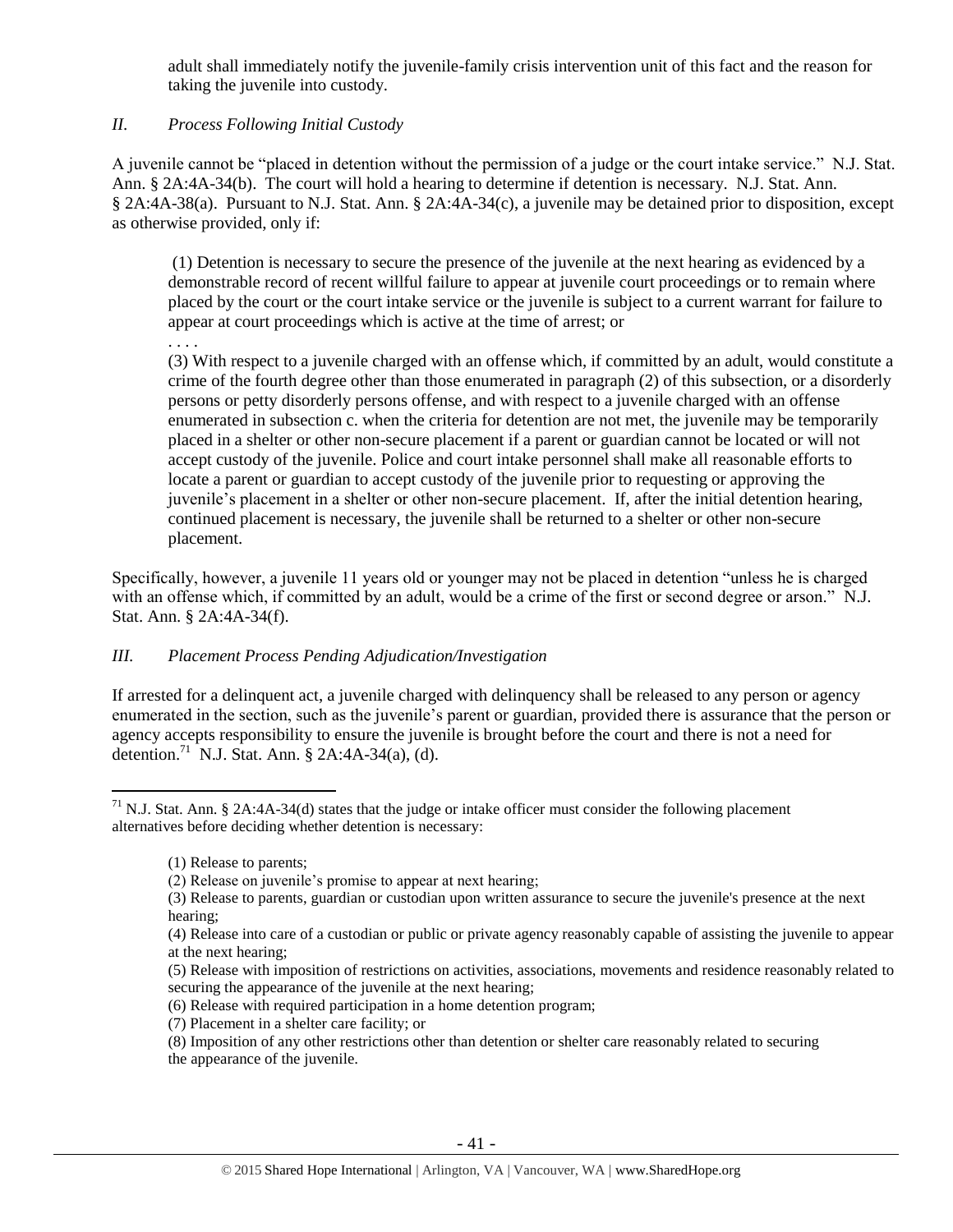In addition, the court has the following options of placement pending adjudication, pursuant to N.J. Stat. Ann. 2A:4A-34(d),

(4) Release into care of a custodian or public or private agency reasonably capable of assisting the juvenile to appear at the next hearing;

(5) Release with imposition of restrictions on activities, associations, movements and residence

reasonably related to securing the appearance of the juvenile at the next hearing;

(6) Release with required participation in a home detention program;

(7) Placement in a shelter care facility; or

(8) Imposition of any other restrictions other than detention or shelter care reasonably related to securing the appearance of the juvenile.

# *IV. Adjudication or Referral to Alternate Process*

If a child is detained pending adjudication, the adjudication must be heard within 30 days of the detention hearing. N.J. Stat. Ann. § 2A:4A-38(k) (Adjudication hearing). There is no required timeframe for children that are not detained pending the adjudication hearing.

Additionally, A minor victim of sex trafficking may have an informal adjustment of a delinquency petition. Specifically, when a complaint is filed against a juvenile N.J. Stat. Ann. § 2A:4A-71(2)(b) requires that the complaint be reviewed by court intake services to determine whether it "should be dismissed, diverted, or referred for court action." It also states that

Court intake services shall consider the following factors in determining whether to recommend diversion:

. . . .

(11) Any information relevant to the offense in any case where the juvenile is charged with an act which if committed by an adult would constitute prostitution in violation of N.J.S.2C:34-1 or any offense which the juvenile alleges is related to the juvenile being a victim of human trafficking.<sup>72</sup>

# *V. Outcomes*

 $\overline{a}$ 

If a child is alleged to be delinquent, a dispositional hearing must occur under N.J. Stat. Ann. § 2A:4A-41 (Dispositional hearing). Prior to this hearing a predispositional evaluation may be conducted under N.J. Stat. Ann. § 2A:4A-42 (Predispositional evaluation). "In any case where the juvenile is charged with an act which if committed by an adult would constitute prostitution in violation of N.J.S.2C:34-1 or any offense which the juvenile alleges is related to the juvenile being a victim of human trafficking, the predisposition report may include any information relevant to the commission of the act." N.J. Stat. Ann. § 2A:4A-42(2)(h). Pursuant to N.J. Stat. Ann. § 2A:4A-43(b) (Disposition of delinquency cases), if a juvenile is adjudicated delinquent he may be incarcerated or sentenced to one of many dispositions, including release to the supervision of a parent or guardian or relative, placement with a state agency, placement on probation, or placement with a nonresidential work program.

Additionally, a child may be able to utilize defenses for the crime of prostitution that may lead to the child being found "not delinquent" by the court. Pursuant to N.J. Stat. Ann. § 2C:34-1(e) (Prostitution and related offenses), "It is an affirmative defense to prosecution for a violation of this section that, during the time of the alleged commission of the offense, the defendant was a victim of human trafficking. . . ."

<sup>72</sup> *See also* N.J. Stat. Ann. 2A:4A-74, listing prostitution and trafficking as relevant factors to be considered when the juvenile is diverted to a court intake services conference.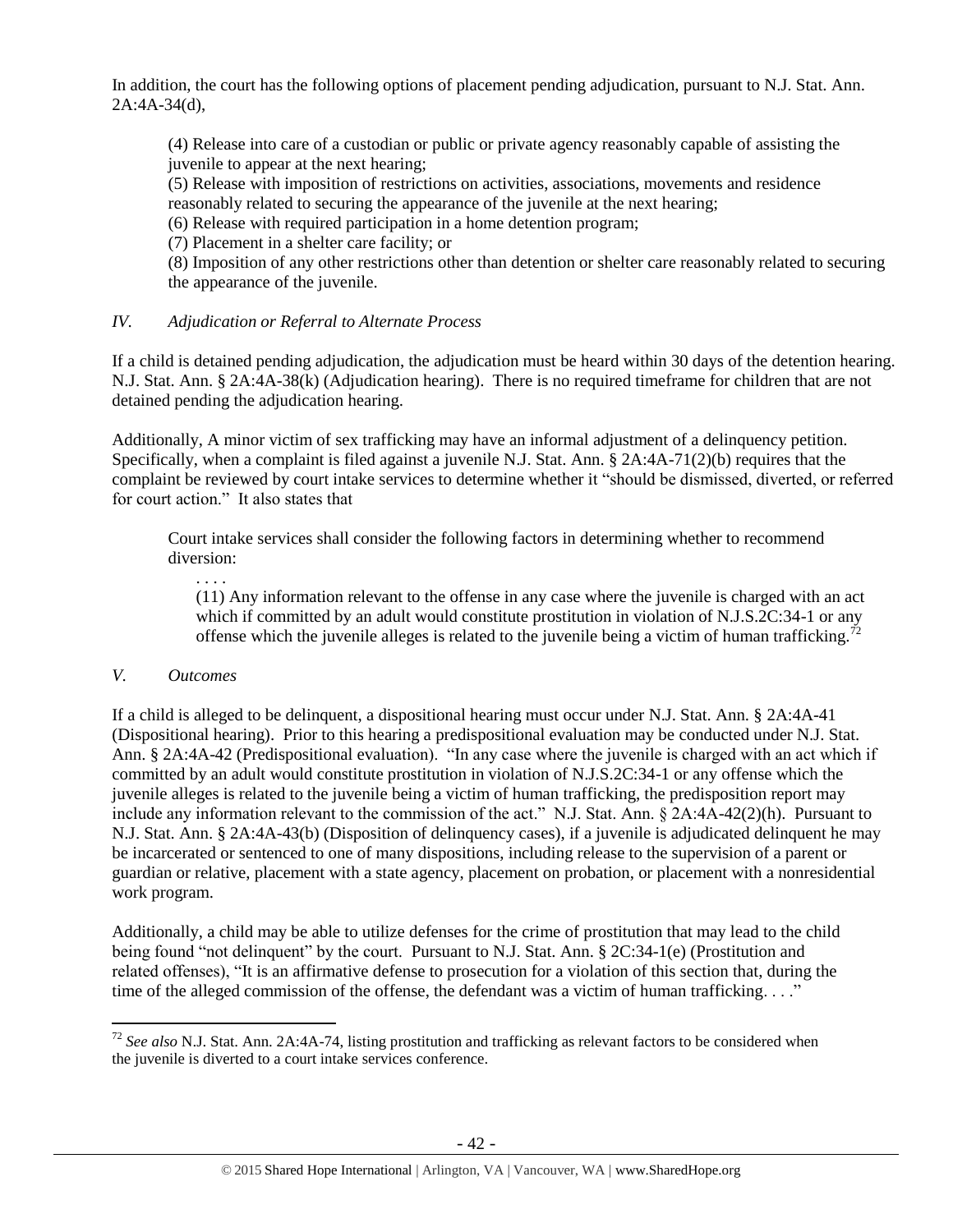If a minor sex trafficking victim is found delinquent, the child may have the opportunity to have that delinquency finding vacated. Specifically, N.J. Stat. Ann. § 2C:44-1.1(a) dictates that,

(1) A person convicted of N.J.S.2C:34–1, prostitution and related offenses, or section 3 of P.L.1997, c. 93 (C.2C:34–1.1), loitering for the purpose of engaging in prostitution, or a similar local ordinance, may file an application with the Superior Court in accordance with the Rules of Court to have the conviction vacated at any time following entry of a judgment of conviction, when the person's participation in the offense was a result of having been a victim of human trafficking pursuant to section 1 of P.L.2005, c. 77 (C.2C:13–8) or as defined in paragraph (14) of 22 U.S.C. s.7102 [Definitions].

. . . .

 $(2)(d)$  If the court finds, pursuant to subsection c. of this section,<sup>73</sup> that the person was a victim of human trafficking, it shall enter an order vacating the conviction and directing that all court records be revised accordingly. When the person's application also seeks an order for expungement, the court order shall require that any court, law enforcement and correctional agencies, and other noticed parties pursuant to subsection b. of this section expunge all references to the person's arrest, conviction, and related proceedings for the violation of N.J.S.2C:34–1, prostitution and related offenses, or section 3 of P.L.1997, c. 93 (C.2C:34–1.1), loitering for the purpose of engaging in prostitution, or a similar local ordinance from all records in their custody that relate to the vacated conviction.

- 5.4.1 Recommendation: Enact a mandatory protective response for juvenile sex trafficking victims that provides an avenue to specialized services outside detention.
- *5.5 Commercial sexual exploitation is identified as a type of abuse and neglect within child protection statutes.*

New Jersey does not expressly identify human trafficking as a form of abuse but does include commercial sexual exploitation as a type of abuse or neglect. Pursuant to N.J. Stat. Ann. § 9:6-8.9(c) ("Abused child" defined), an "abused child" is "a child under the age of 18 years whose parent, guardian, or other person having his custody and control . . . [c]ommits or allows to be committed an act of sexual abuse against the child."

Under N.J. Stat. Ann. § 9:6-8.84(2) (Definitions relative to child abuse, neglect),

"Sexual abuse" means contacts or actions between a child and a parent or caretaker for the purpose of sexual stimulation of either that person or another person. Sexual abuse includes:

a. the employment, use, persuasion, inducement, enticement, or coercion of any child to engage in, or assist any other person to engage in, any sexually explicit conduct or simulation of such conduct; b. sexual conduct including molestation, prostitution, other forms of sexual exploitation of children, or incest; or

c. sexual penetration<sup>74</sup> and sexual contact<sup>75</sup> as defined in N.J.S.2C:14-1 [Definitions] and a prohibited sexual  $\arctan{76}$  as defined in N.J.S.2C:24-4 [Endangering welfare of children].

The court may vacate a conviction pursuant to this section if it finds by a preponderance of the evidence that the person was a victim of human trafficking pursuant to section 1 of P.L.2005, c. 77 (C.2C:13–8) [Human trafficking] or as defined in paragraph (14) of 22 U.S.C. s.7102 [Definitions] at the time of the offense, and that the violation was a result of the person having been a victim of human trafficking.

<sup>73</sup> Under N.J. Stat. Ann. § 2C:44-1.1(c)(1),

<sup>74</sup> *See supra* note [12.](#page-5-1)

<sup>75</sup> *See supra* note [13.](#page-5-2)

<sup>76</sup> *See supra* note [11.](#page-4-1)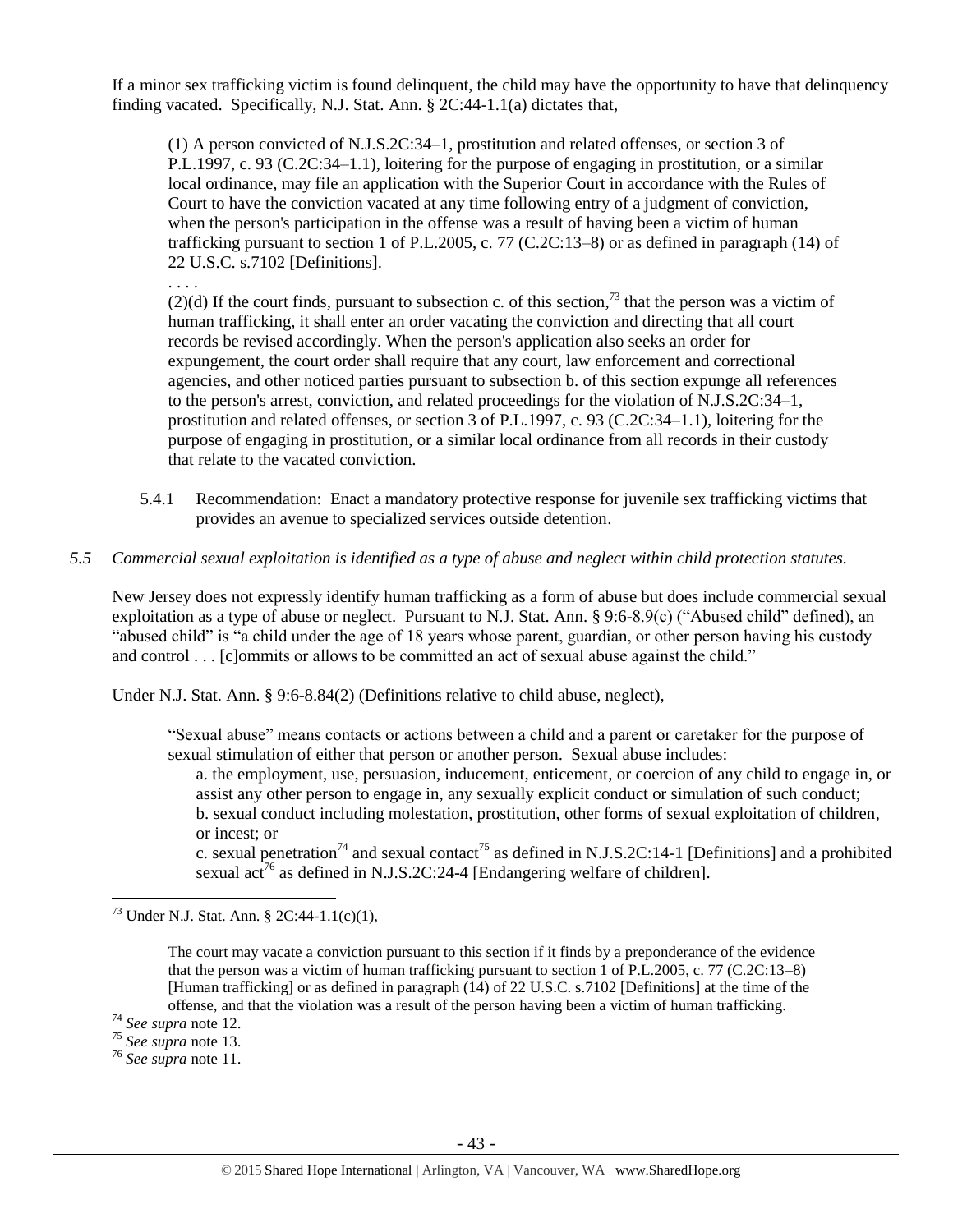Additionally, N.J. Stat. Ann. § 9:6-1 (Abuse, abandonment, cruelty and neglect of child; what constitutes) provides,

Abuse of a child shall consist in any of the following acts: . . . (b) employing or permitting a child to be employed in any vocation or employment injurious to its health or dangerous to its life or limb, or contrary to the laws of this State; (c) employing or permitting a child to be employed in any occupation, employment or vocation dangerous to the morals of such child; (d) the habitual use by the parent or by a person having the custody and control of a child, in the hearing of such child, of profane, indecent or obscene language; (e) the performing of any indecent, immoral or unlawful act or deed, in the presence of a child, that may tend to debauch or endanger or degrade the morals of the child; (f) permitting or allowing any other person to perform any indecent, immoral or unlawful act in the presence of the child that may tend to debauch or endanger the morals of such child; (g) using excessive physical restraint on the child under circumstances which do not indicate that the child's behavior is harmful to himself, others or property . . . .

. . . .

 $\overline{a}$ 

Neglect of a child shall consist in any of the following acts, by anyone having the custody or control of the child: (a) willfully failing to provide proper and sufficient food, clothing, maintenance, regular school education as required by law, medical attendance or surgical treatment, and a clean and proper home, or (b) failure to do or permit to be done any act necessary for the child's physical or moral well-being. Neglect also means the continued inappropriate placement of a child in an institution, as defined in section 1 of P.L.1974, c. 119 (C. 9:6-8.21[Definitions]), with the knowledge that the placement has resulted and may continue to result in harm to the child's mental or physical well-being.

- 5.5.1 Recommendation: Expand the definitions of abuse to expressly include when a child is victimized through N.J. Stat. Ann. § 2C:13-8 (Human trafficking).
- *5.6 The definition of "caregiver" or another related term in the child welfare statutes is not a barrier to a sex trafficked child accessing the protection of child welfare.*

For the purpose of protective child welfare laws, N.J. Stat. Ann. § 9:6-2 ("Parent" and "custodian" defined) defines "the person having care, custody and control of any child" as including,

any person who has assumed the care of a child, or any person with whom a child is living at the time the offense is committed, and shall include . . . a person who legally or voluntarily assumes the care, custody, maintenance or support of the child.

This definition is potentially broad enough to allow child welfare intervention in non-familial trafficking cases.

*5.7 Crime victims' compensation is specifically available to a child victim of sex trafficking or commercial sexual exploitation of children (CSEC) without regard to ineligibility factors.*

Crime victims' compensation is only allowed for certain crimes, but most crimes related to domestic minor sex trafficking are included. Under the Criminal Injuries Compensation Act of 1971, the Victims of Crime Compensation Agency may order payment for victims<sup>77</sup> who suffer personal injury or death resulting from the commission or attempt to commit specified offenses, including violations of N.J. Stat. Ann. § 2C:13-8 (Human trafficking), § 2C:14-2 (Sexual assault), § 2C:14-3 (Aggravated criminal sexual contact; criminal sexual contact),

 $^{77}$  Pursuant to N.J. Stat. Ann. § 52:4B-2 (Definitions), a "victim" is defined as "a person who is injured or killed by any act or omission of any other person which is within the description of any of the offenses specified in [N.J. Stat. Ann. § 52:4B-11]."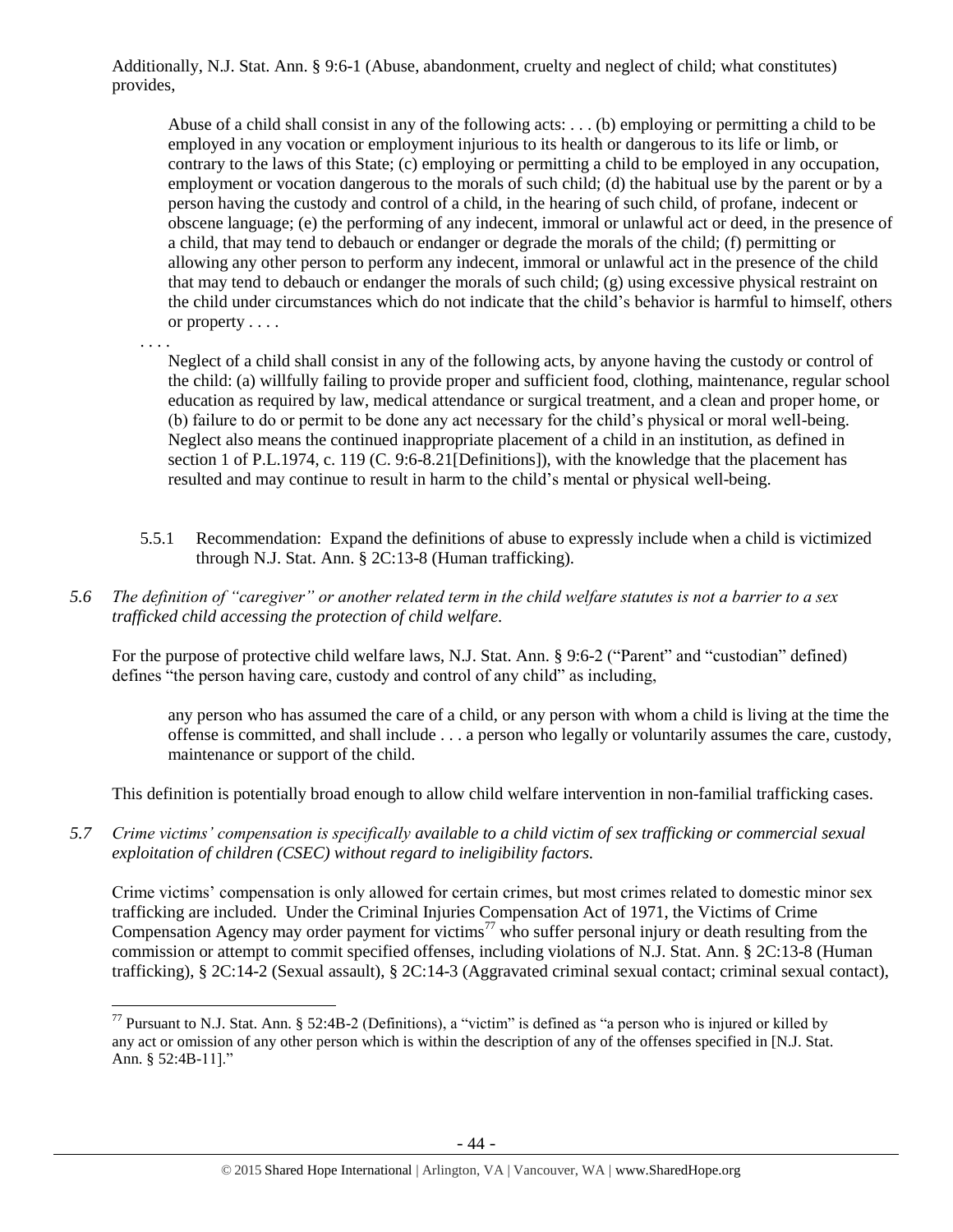or any other lewd, indecent, or obscene acts with children. N.J. Stat. Ann. § 52:4B-11. The Agency may make an order for compensation even if the buyer has not been prosecuted or convicted. N.J. Stat. Ann. § 52:4B-10. Applications shall be made within two years of the date of injury or death (unless good cause is found for delay) and reported to authorities "within three months after its occurrence or reasonable discovery." N.J. Stat. Ann. § 52:4B-18. Furthermore, pursuant to N.J. Stat. Ann. § 52:4B-18,

No compensation shall be awarded if:

a. . . . the victim did not cooperate with the reasonable requests of law enforcement authorities unless the victim demonstrates a compelling health or safety reason for not cooperating; or

. . . .

. . . .

c. The victim was guilty of a violation of . . . subtitle 2 of Title 2C [Specific Offenses] of the New Jersey Statutes, which caused or contributed to his injuries; or

f. The victim has been convicted of a crime and is still incarcerated; or

. . . . . . . .

Additionally, New Jersey has a "Sex Crime Victim Treatment Fund," which is only applicable to crimes that fall within the sexual assault chapter, such as sexual assault and lewdness, but not human trafficking. N.J. Stat. Ann. § 52:4B-43.2.

5.7.1 Recommendation: Provide exceptions to the listed ineligibility criteria for child sex trafficking victims to ensure that domestic minor sex trafficking victims may receive compensation.

## *5.8 Victim-friendly procedures and protections are provided in the trial process for minors under 18.*

Pursuant to N.J. Stat. Ann. § 2C:14-7 (Victim's previous sexual conduct; manner of dress),

a. In prosecutions for aggravated sexual assault, sexual assault, aggravated criminal sexual contact, criminal sexual contact, human trafficking involving sexual activity, endangering the welfare of a child in violation of N.J.S. 2C:24-4 or the fourth degree crime of lewdness in violation of subsection b. of N.J.S. 2C:14-4, evidence of the victim's previous sexual conduct shall not be admitted nor reference made to it in the presence of the jury except as provided in this section. . . .

b. In the absence of clear and convincing proof to the contrary, evidence of the victim's sexual conduct occurring more than one year before the date of the offense charged is presumed to be inadmissible under this section.

c. Evidence of previous sexual conduct with persons other than the defendant which is offered by any lay or expert witness shall not be considered relevant unless it is material to proving the source of semen, pregnancy or disease.

d. Evidence of the victim's previous sexual conduct with the defendant shall be considered relevant if it is probative of whether a reasonable person, knowing what the defendant knew at the time of the alleged offense, would have believed that the alleged victim freely and affirmatively permitted the sexual behavior complained of.

e. Evidence of the manner in which the victim was dressed at the time an offense was committed shall not be admitted unless such evidence is determined by the court to be relevant and admissible in the interest of justice, after an offer of proof by the proponent of such evidence outside the hearing of the jury or at such hearing as the court may require, and a statement by the court of its findings of fact essential to its determination. A statement by the court of its findings shall also be included in the record.

f. For the purposes of this section, "sexual conduct" shall mean any conduct or behavior relating to sexual activities of the victim, including but not limited to previous or subsequent experience of sexual penetration or sexual contact, use of contraceptives, sexual activities reflected in gynecological records, living arrangement and life style.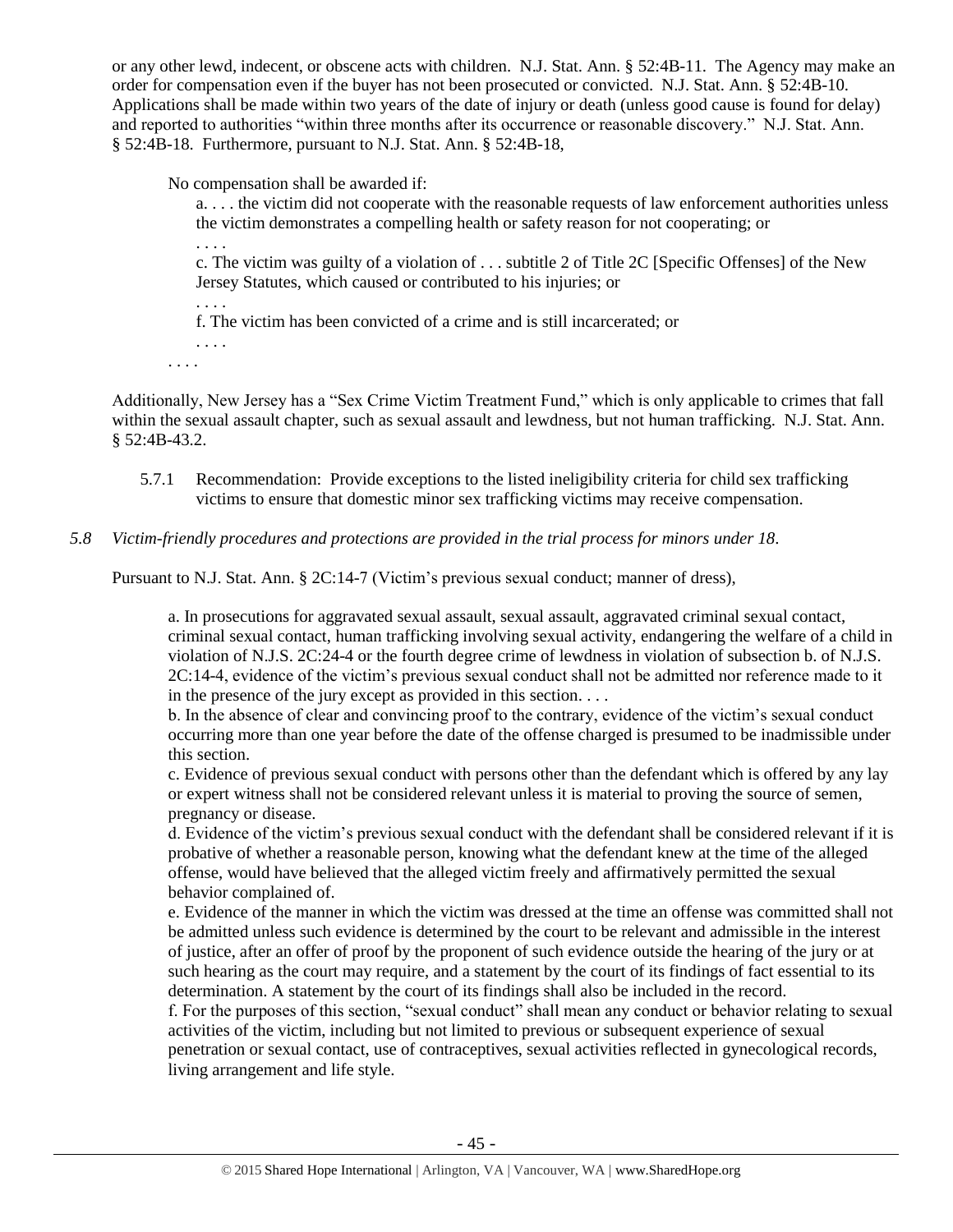N.J. Stat. Ann. § 2A:82-46(a) prevents the disclosure of the identity of child victims of certain sexual offense crimes including N.J. Stat. Ann. § 2C:24-4 (Endangering welfare of children) does not protect the child victims of N.J. Stat. Ann. § 2C:13-8 (Human trafficking) or § 2C:34-1 (Prostitution and related offenses).

New Jersey's law allowing a minor to testify via closed circuit television includes cases of human trafficking but does not include CSEC offenses as qualifying offenses. N.J. Stat. Ann. § 2A:84A-32.4(a). Only prosecutions for "aggravated sexual assault, sexual assault, aggravated criminal sexual contact, criminal sexual contact, human trafficking involving sexual activity, child abuse, or any action alleging abused or neglected children" can occur via closed circuit television under this statute. N.J. Stat. Ann. § 2A:84A-32.4(a). An order for such testimony of a witness 16 years of age or younger may be made when "there is a substantial likelihood that the witness would suffer severe emotional or mental distress if required to testify in open court." N.J. Stat. Ann. § 2A:84A-32.4(b).

*5.9 Expungement or sealing of juvenile delinquency records resulting from arrests or adjudications for prostitution-related offenses committed as a result of, or in the course of, the commercial sexual exploitation of a minor is available within a reasonable time after turning 18.*

Juvenile records may be sealed under N.J. Stat. Ann. § 2A:4A-62 (Sealing of records), which states in part,

a. On motion of a person who has been the subject of a complaint filed under this act or on its own motion, the court may vacate its order and findings and order the nondisclosure of social, medical, psychological, legal and other records of the court and probation services, and records of law enforcement agencies if it finds:

(1) Two years have elapsed since the final discharge of the person from legal custody or supervision, or two years have elapsed after the entry of any other court order not involving custody or supervision; and

(2) He has not been convicted of a crime, or a disorderly persons offense or adjudged delinquent, during the two years prior to the filing of the motion, and no proceeding or complaint is pending seeking such conviction or adjudication.

. . . . e. Any adjudication of delinquency or conviction of a crime subsequent to sealing shall have the effect of nullifying the sealing order.

f. Expungement of juvenile records shall be governed by the applicable provisions of chapter 52 of Title 2C of the New Jersey Statutes [Expungement].

A juvenile charged with prostitution or loitering for the purpose of prostitution can have their records vacated under N.J. Stat. Ann. § 2C:44-1.1 (Vacated sentence permitted for certain prostitution and related offenses). Pursuant to N.J. Stat. Ann. § 2C:44-1.1(a),

(1) A person convicted of N.J.S.2C:34–1, prostitution and related offenses, or section 3 of P.L.1997, c. 93 (C.2C:34–1.1), loitering for the purpose of engaging in prostitution, or a similar local ordinance, may file an application with the Superior Court in accordance with the Rules of Court to have the conviction vacated at any time following entry of a judgment of conviction, when the person's participation in the offense was a result of having been a victim of human trafficking pursuant to section 1 of P.L.2005, c. 77 (C.2C:13–8) or as defined in paragraph (14) of 22 U.S.C. s.7102 [Definitions].

. . . .

 $\overline{a}$ 

(2)(d) If the court finds, pursuant to subsection c. of this section<sup>78</sup>, that the person was a victim of human trafficking, it shall enter an order vacating the conviction and directing that all court

<sup>78</sup> Under N.J. Stat. Ann. § 2C:44-1.1(c)(1),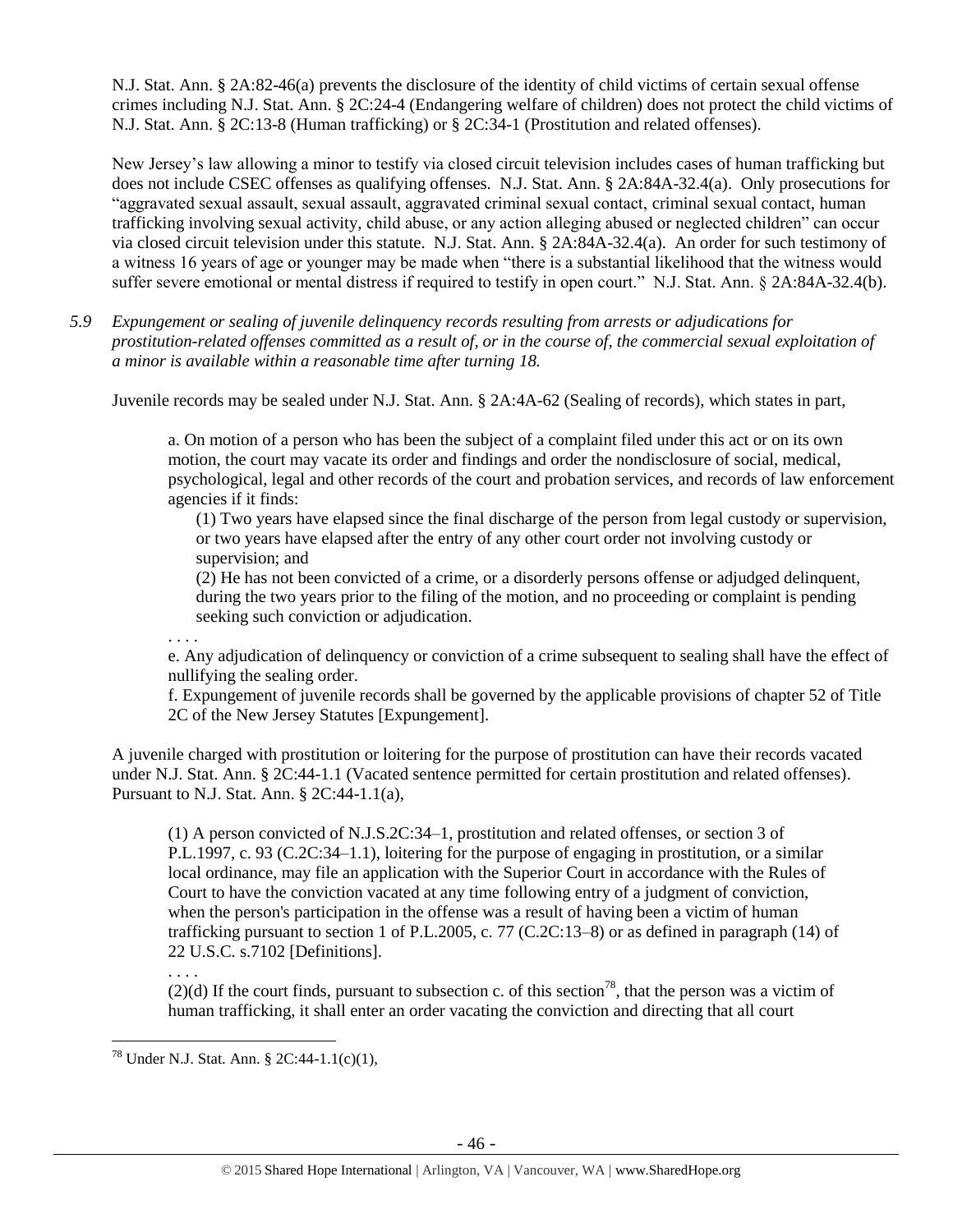records be revised accordingly. When the person's application also seeks an order for expungement, the court order shall require that any court, law enforcement and correctional agencies, and other noticed parties pursuant to subsection b. of this section expunge all references to the person's arrest, conviction, and related proceedings for the violation of N.J.S.2C:34–1, prostitution and related offenses, or section 3 of P.L.1997, c. 93 (C.2C:34–1.1), loitering for the purpose of engaging in prostitution, or a similar local ordinance from all records in their custody that relate to the vacated conviction.

These requirements mandate 10 years without conviction of a subsequent crime before the juvenile is eligible for expungement. N.J. Stat. Ann. § 2C:52-2(a).

*5.10 Victim restitution and civil remedies for victims of domestic minor sex trafficking or commercial sexual exploitation of children (CSEC) are authorized by law.* 

Offenders convicted under N.J. Stat. Ann. § 2C:13-8 (Human trafficking) must pay restitution to the victim. Specifically, under N.J. Stat. Ann. § 2C:13-8(e),

The court shall award to the victim restitution which is the greater of:

(1) the gross income or value to the defendant of the victim's labor or services; or (2) the value of the victim's labor or services as determined by the "New Jersey Prevailing Wage Act," the "New Jersey State Wage and Hour Law," "the Seasonal Farm Labor Act," the laws concerning the regulation of child labor…or any other applicable State law, and the "Fair Labor Standards Act of 1938" 29 U.S.C. s.201 et seq., or any other applicable federal law.

Similarly, other offenders may be ordered to pay restitution because the court is allowed to order the perpetrator to pay the victim restitution for any degree of crime. N.J. Stat. Ann. § 2C:43-3. However, except in state tax cases, "[t]he restitution ordered paid to the victim shall not exceed the victim's loss." N.J. Stat. Ann. § 2C:43-3.

Specific civil remedies are available to victims of human trafficking and they may seek a judgment against both the trafficker and persons acting in concert with the trafficker. Pursuant to N.J. Stat. Ann. § 2C:13-8.1,

Any person injured, including injury due to the loss of moneys or property, real or personal, by an actor and all those acting in concert with that actor who committed a human trafficking offense in violation of section 1 of P.L.2005,c. 77 (C.2C:13–8) [Human trafficking] or section 5 of P.L.2013, c. 51 (C.2C:13–9) [Human trafficking as a crime of the second degree] may bring a civil action in any court of competent jurisdiction against the actor and all those acting in concern [sic] with that actor. $79$ 

Under N.J. Stat. Ann. § 2C:13-8.1(c)(1), (2), (d), a prevailing victim in a civil action may recover attorney's fees and costs, and the court may "in addition to any other appropriate legal or equitable relief, including damages for pain and suffering, recovery of reasonable costs for necessary medical, dental, and psychological services and punitive damages, award damages in an amount that is the greater of:

The court may vacate a conviction pursuant to this section if it finds by a preponderance of the evidence that the person was a victim of human trafficking pursuant to section 1 of P.L.2005, c. 77 (C.2C:13–8) [Human trafficking] or as defined in paragraph (14) of 22 U.S.C. s.7102 [Definitions] at the time of the offense, and that the violation was a result of the person having been a victim of human trafficking.

 $79$  "A civil action brought under this section shall not preclude the application of any other civil, administrative, or criminal remedy under any other provision of law." N.J. Stat. Ann. § 2C:13-8.1(4).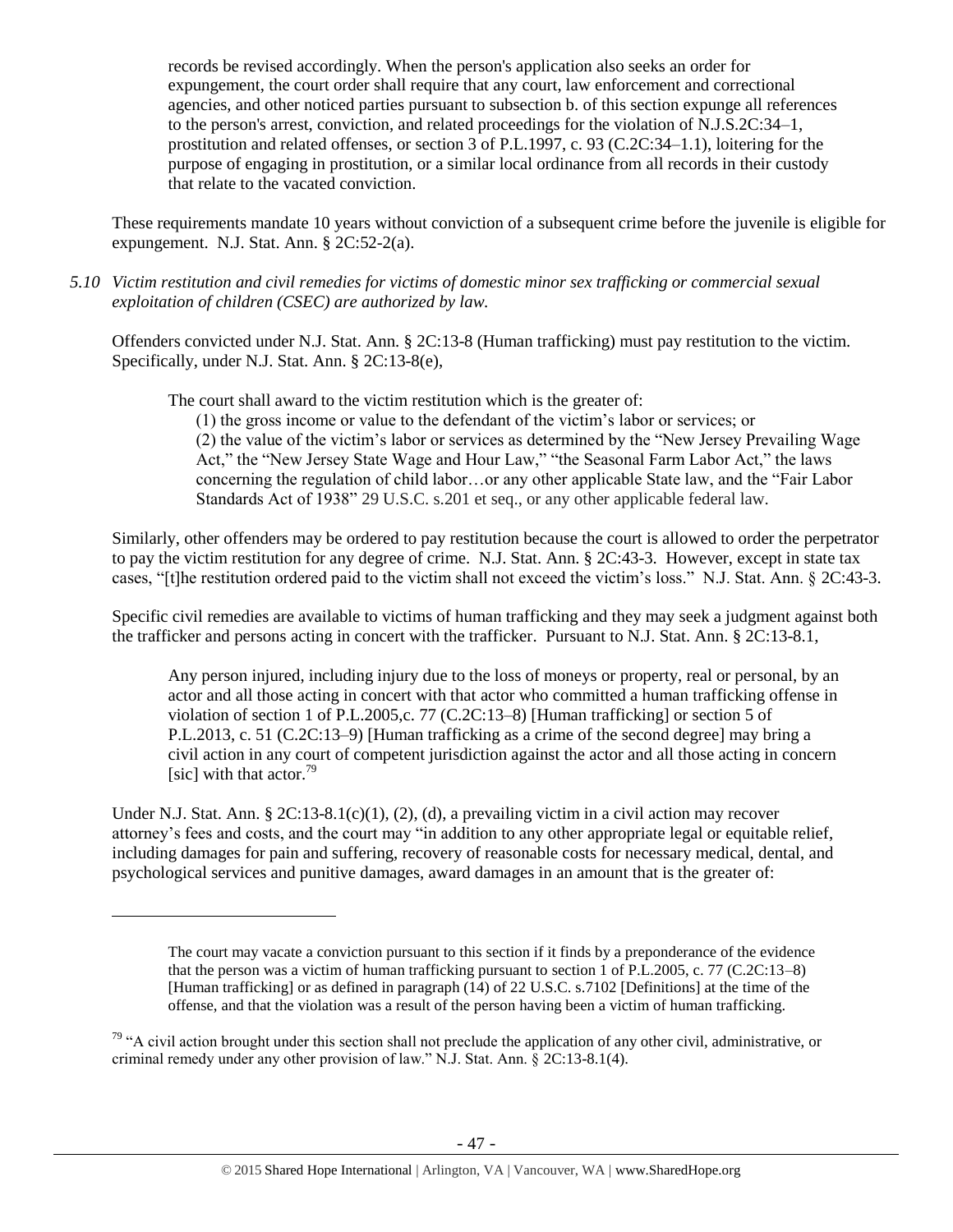(1) the gross income or value to the defendant of the injured party's labor or services; or (2) the value of the injured party's labor or services as determined by the "New Jersey Prevailing Wage Act," P.L.1963, c. 150 (C.34:11–56.25 et seq.), the "New Jersey State Wage and Hour Law," P.L.1966, c. 113 (C.34:11–56a et seq.), the Seasonal Farm Labor Act, P.L.1945, c. 71 (C.34:9A–1 et seq.), the laws concerning the regulation of child labor in chapter 2 of Title 34 of the Revised Statutes, or any other applicable State law, and the "Fair Labor Standards Act of 1938," 29 U.S.C. s.201 et seq., or any other applicable federal law.

Also, child sex trafficking and CSEC victim could bring a civil case under an action for sexual abuse. N.J. Stat. Ann. § 2A:61B-1. For purposes of this action, "sexual abuse" is defined in N.J. Stat. Ann. § 2A:61B-1(a)(1) as

an act of sexual contact or sexual penetration between a child under the age of 18 years and an adult. A parent, resource family parent, guardian or other person standing in loco parentis within the household who knowingly permits or acquiesces in sexual abuse by any other person also commits sexual abuse, except that it is an affirmative defense if the parent, resource family parent, guardian or other person standing in loco parentis was subjected to, or placed in, reasonable fear of physical or sexual abuse by the other person so as to undermine the person's ability to protect the child.

*5.11 Statutes of limitations for civil and criminal actions for child sex trafficking or commercial sexual exploitation of children (CSEC) offenses are eliminated or lengthened sufficiently to allow prosecutors and victims a realistic opportunity to pursue criminal action and legal remedies.*

Most prosecutions in New Jersey are subject to a 5-year statute of limitations pursuant to N.J. Stat. Ann. § 2C:1- 6(b)(1) (Time limitations). Prosecutions for sexual assault and aggravated sexual assault under N.J. Stat. Ann. § 2C:14-2 (Sexual assault) have no limitation and may be brought at any time. N.J. Stat. Ann. § 2C:1-6(a)(1). An extension is also available to victims of N.J. Stat. Ann. § 2C:14-3 (Aggravated criminal sexual contact; criminal sexual contact) and § 2C:24-4 (Endangering welfare of children) pursuant to N.J. Stat. Ann. § 2C:1-6(b)(4), which states,

A prosecution for an offense set forth in N.J.S.2C:14-3 or N.J.S.2C:24-4, when the victim at the time of the offense is below the age of 18 years, must be commenced within five years of the victim's attaining the age of 18 or within two years of the discovery of the offense by the victim, whichever is later.

A civil action brought under N.J. Stat. Ann. § 2A:61B-1 (Definitions; accrual of actions; proceedings) for sexual abuse must "be brought within two years after reasonable discovery." N.J. Stat. Ann. § 2A:61B-1(b).

5.11.1 Recommendation: Amend N.J. Stat. Ann. § 2C:1-6(a)(1) (Time limitations) to include § 2C:13-8 (Human trafficking) and § 2C:34-1 (Prostitution and related offenses) when a child is involved, in order to allow prosecutions for these offenses to be brought at any time.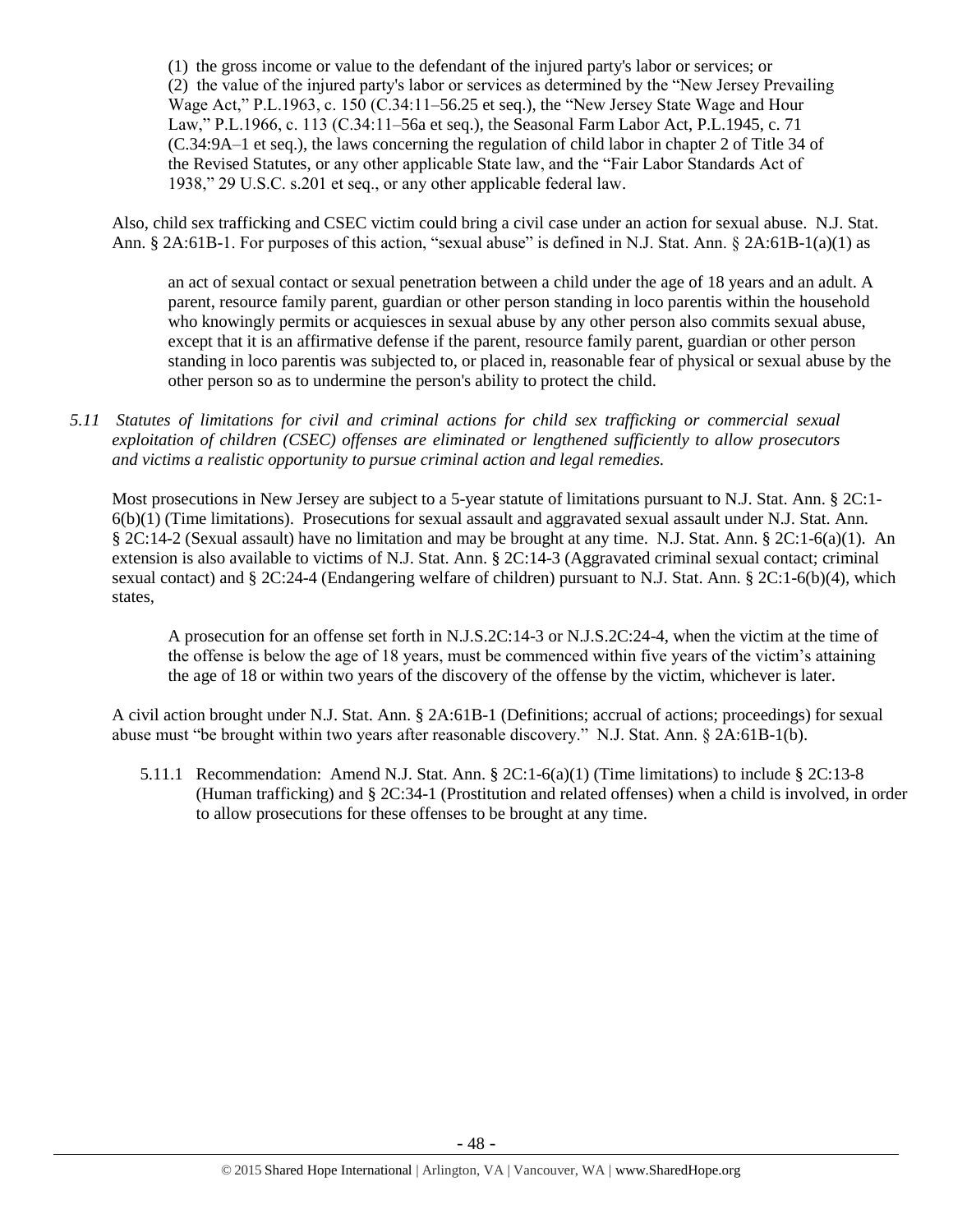#### **FRAMEWORK ISSUE 6: CRIMINAL JUSTICE TOOLS FOR INVESTIGATION AND PROSECUTIONS**

#### *Legal Components:*

- *6.1 Training on human trafficking and domestic minor sex trafficking for law enforcement is statutorily mandated or authorized.*
- *6.2 Single party consent to audio-taping is permitted in law enforcement investigations.*
- *6.3 Wiretapping is an available tool to investigate domestic minor sex trafficking.*
- *6.4 Using a law enforcement posing as a minor to investigate buying or selling of commercial sex acts is not a defense to soliciting, purchasing, or selling sex with a minor.*
- *6.5 Using the Internet or electronic communications to investigate buyers and traffickers is a permissible investigative technique.*
- *6.6 Law enforcement and child welfare agencies are mandated to promptly report missing and recovered children. \_\_\_\_\_\_\_\_\_\_\_\_\_\_\_\_\_\_\_\_\_\_\_\_\_\_\_\_\_\_\_\_\_\_\_\_\_\_\_\_\_\_\_\_\_\_\_\_\_\_\_\_\_\_\_\_\_\_\_\_\_\_\_\_\_\_\_\_\_\_\_\_\_\_\_\_\_\_\_\_\_\_\_\_\_\_\_\_\_\_\_\_\_\_*

## *Legal Analysis:*

6.1 *Training on human trafficking and domestic minor sex trafficking for law enforcement is statutorily mandated or authorized.*

New Jersey law mandates development of training on human trafficking. N.J. Stat. Ann. § 2C:13-  $12(19)(a)$  provides that

The Police Training Commission, in consultation with the Attorney General and the Director of the Division of Criminal Justice in the Department of Law and Public Safety, shall develop and approve, as part of the police training courses required pursuant to P.L.1961, c. 56 (C.52:17B–66 et seq.), courses of study on the handling, response procedures, investigation, and prosecution of human trafficking cases. These courses shall be reviewed at least every two years and modified from time to time as need may require.

Pursuant to N.J. Stat. Ann. § 52:4B-47 (Training courses for law enforcement personnel), the curriculum for police training shall include "specific training on responding to the needs of victims of human trafficking as defined in section 1 of P.L.2005, c. 77 (C.2C:13–8), and on services available to provide assistance, including information on federal, State, and local hotlines available to receive reports of and provide assistance to victims of human trafficking. N.J. Stat. Ann. § 52:4B-47(9)(a).

Additionally, New Jersey does require training on "substances which could be used to facilitate sexual assault," training on tracing missing persons, and training on technology used in the commission of sex offenses, all of which could include topics related to domestic minor sex trafficking. N.J. Stat. Ann. §§52:17B-4.5(a), 52:17B-9.8, 52:17B-77.11.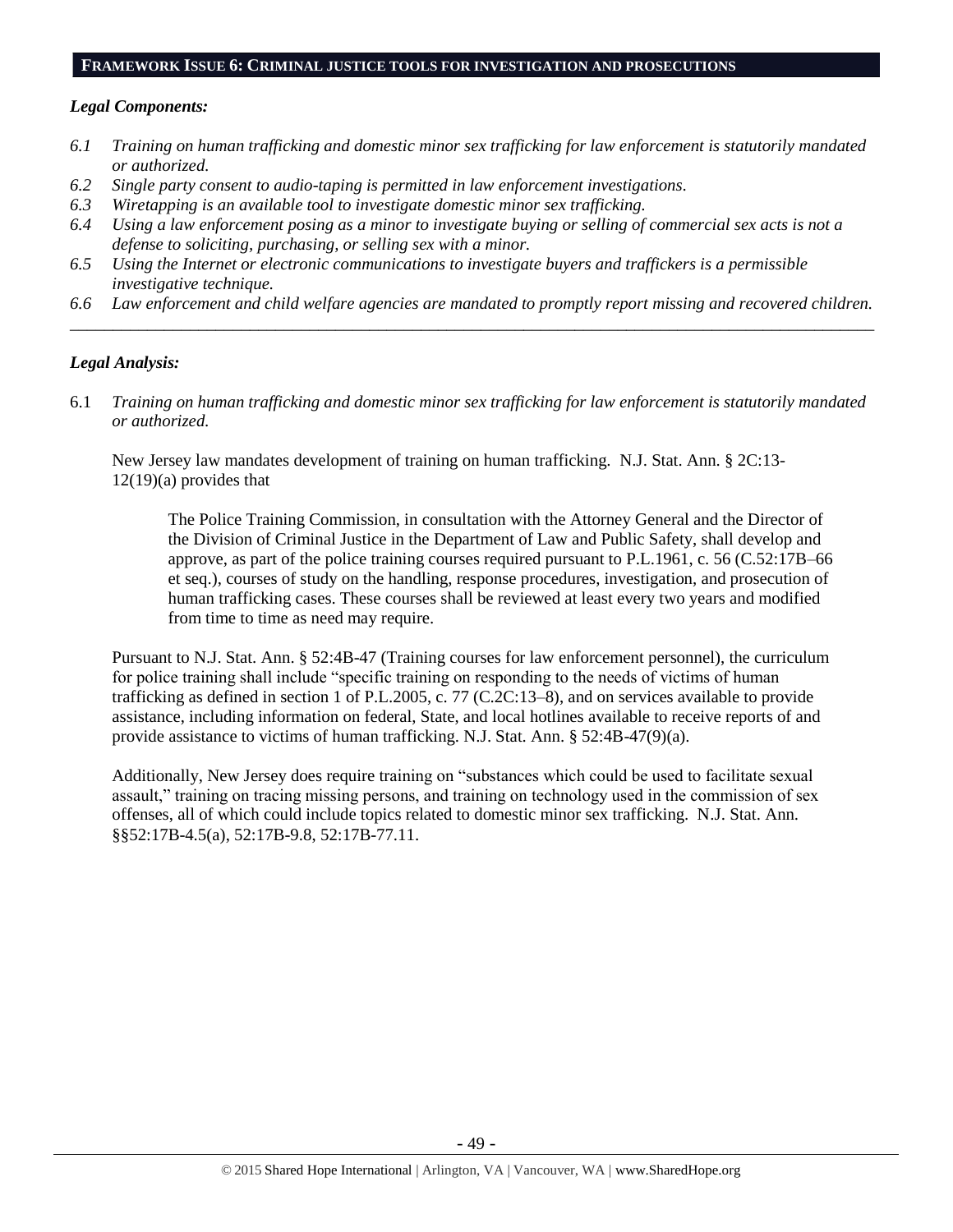#### *6.2 Single party consent to audiotaping is permitted in law enforcement investigations.*

New Jersey allows for single party consent to audiotaping. The following actions are lawful pursuant to N.J. Stat. Ann. § 2A:156A-4(b)–(d),

b. Any investigative or law enforcement officer to intercept a wire, electronic or oral communication, where such officer is a party to the communication or where another officer who is a party to the communication requests or requires him to make such interception; c. Any person acting at the direction of an investigative or law enforcement officer to intercept a wire, electronic or oral communication, where such person is a party to the communication or one of the parties to the communication has given prior consent to such interception; provided, however, that no such interception shall be made without the prior approval of the Attorney General or his designee or a county prosecutor or his designee; d. A person not acting under color of law to intercept a wire, electronic or oral communication, where such person is a party to the communication or one of the parties to the communication has given prior consent to such interception unless such communication is intercepted or used for the purpose of committing any criminal or tortious act in violation of the Constitution or laws of the United States or of this State or for the purpose of committing any other injurious act...

*6.3 Wiretapping is an available tool to investigate domestic minor sex trafficking.* 

New Jersey law allows wiretapping for investigations of N.J. Stat. Ann. § 2C:13-8 (Human trafficking), § 2C:34-1 (Prostitution and related offenses), § 2C:24-4 (Endangering welfare of children), or racketeering offenses under N.J. Stat. Ann. § 2C:41-2 (Prohibited activities). N.J. Stat. Ann. § 2A:156A-8.

Pursuant to N.J. Stat. Ann. § 2A:156A-8 (Authorization for application for order to intercept communications),

The Attorney General, county prosecutor or a person designated to act for such an official and to perform his duties in and during his actual absence or disability, may authorize, in writing, an ex parte application to a judge designated to receive the same for an order authorizing the interception of a wire, or electronic or oral communication by the investigative or law enforcement officers or agency having responsibility for an investigation when such interception may provide evidence of the commission of the offense of . . . section 1 of P.L. 2005, c. 77 (C.2C:13-8) [Human trafficking], a violation of N.J.S.C. 2C:34-1 [Prostitution and related offenses] punishably by imprisonment for more than one year, . . . endangering the welfare of a child pursuant to N.J.S. 2C:24-4, . . . racketeering or a violation of subsection g. of N.J.S. 2C:5-2, . . . or any conspiracy to commit any of the foregoing offenses or which may provide evidence aiding in the apprehension of the perpetrator or perpetrators of any of the foregoing offenses.

*6.4 Using a law enforcement posing as a minor to investigate buying or selling of commercial sex acts is not a defense to soliciting, purchasing, or selling sex with a minor.*

No trafficking or CSEC law expressly allows for the use of a decoy in the investigation of these offenses. However the non-CSEC offense under N.J. Stat. Ann. § 2C:13-6(a) (Luring, enticing child by various means, attempts; crime of second degree; subsequent offense, mandatory imprisonment; definitions) appears to permit the use of a decoy, by making it a crime to attempt to lure a person the offender "reasonably believes to be a child." N.J. Stat. Ann. § 2C:13-6(a) states,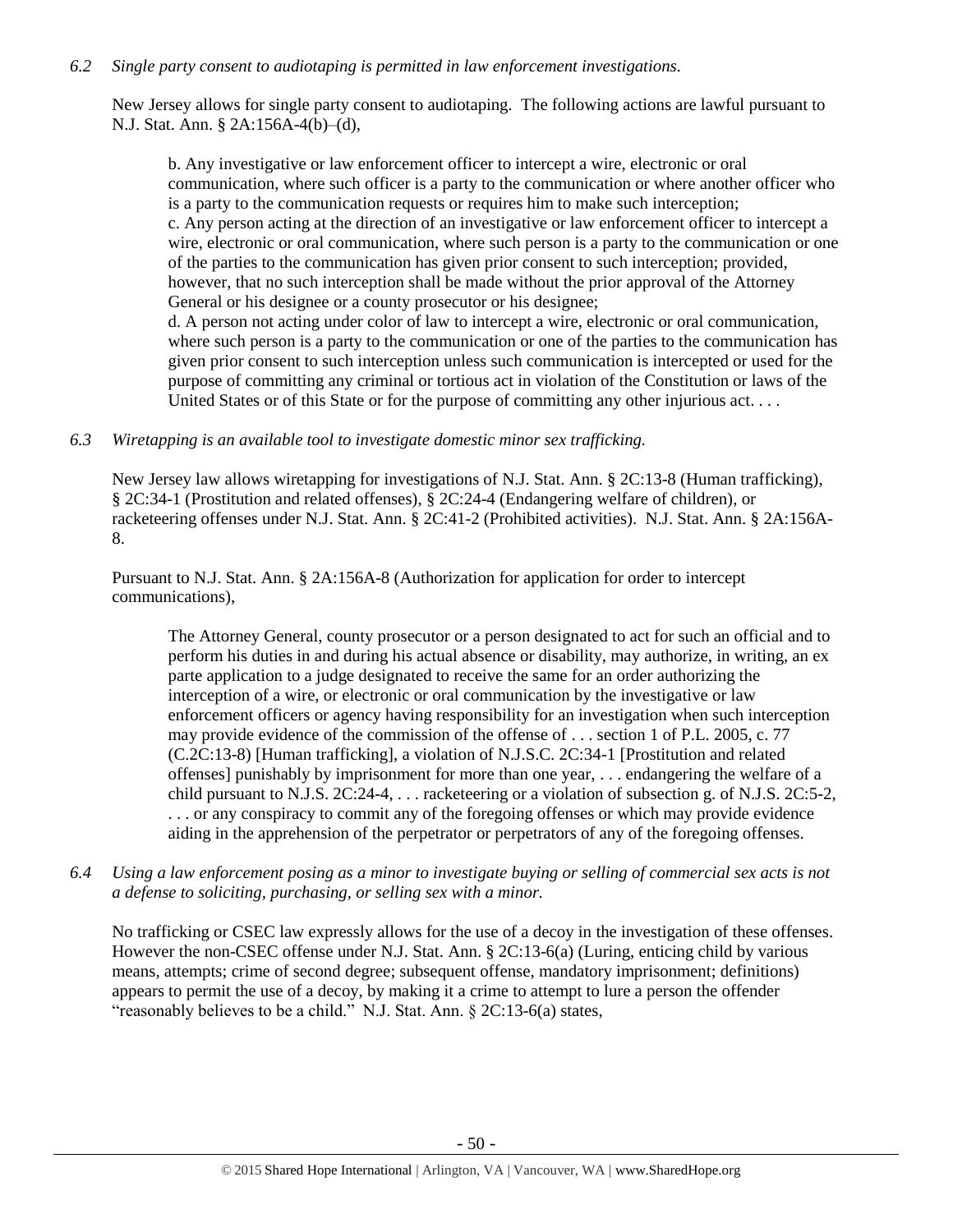A person commits a crime of the second degree if he attempts, via electronic or any other means, to lure or entice a child $80$  or one who he reasonably believes to be a child into a motor vehicle, structure<sup>81</sup> or isolated area, or to meet or appear at any other place, with a purpose to commit a criminal offense with or against the child.

- 6.4.1. Recommendation: Expand the ability of law enforcement to investigate commercial sexual exploitation crimes against children by amending N.J. Stat. Ann. § 2C:13-8[1] (Human trafficking), N.J. Stat. Ann. § 2C:13-9 (Human trafficking in the second degree), N.J. Stat. Ann. § 2C:34-1(b) (Prostitution and related offenses), and N.J. Stat. Ann. § 2C:24-4(b) (Endangering welfare of children) to eliminate any possible defense that the "victim" was actually a law enforcement agent or officer.
- *6.5 Using the Internet or electronic communications to investigate buyers and traffickers is a permissible investigative technique.*

While trafficking and CSEC laws do not expressly allow for investigation using the Internet or electronic communications, law enforcement can use electronic means for investigation under N.J. Stat. Ann. § 2C:13-6(a) (Luring, enticing child by various means, attempts; crime of second degree; subsequent offense, mandatory imprisonment; definitions).

*6.6 Law enforcement and child welfare agencies are mandated to promptly report missing and recovered children.* 

Law enforcement must report missing and recovered minors in New Jersey. Under N.J. Stat. Ann. § 52:17B-9.8 (Powers, duties of unit), the Department of Law and Public Safety shall,

a. Coordinate, file and investigate all missing persons cases in this State, and cooperate with local law enforcement officials and federal law enforcement officials in the creation of a centralized office on missing persons in this State;

. . . .

c. Collect and maintain data on missing persons and unidentified bodies in this State and throughout the United States;

d. Coordinate efforts with other states and with the federal government in the investigation of cases involving missing persons or unidentified bodies;

. . . .

Additionally, pursuant to N.J. Stat. Ann. § 52:17B-217 (Actions relative to high risk missing person or child), if the missing person is a child,

b. The lead law enforcement agency shall promptly notify all law enforcement agencies within the State and, if deemed appropriate, law enforcement agencies in adjacent states or jurisdictions of the information that may aid in the prompt location and safe return of the high risk missing person.

c. Local law enforcement agencies that receive notification from the lead law enforcement agency pursuant to subsection b. of this section shall forward that information immediately to their officers and members.

 $\overline{a}$  $80$  Pursuant to N.J. Stat. Ann. § 2C:13-6(b), a "child" is "a person less than 18 years old."

 $81$  Pursuant to N.J. Stat. Ann. § 2C:13-6(b), "structure" is defined as "any building, room, ship, vessel or airplane and also any place adapted for overnight accommodation of persons, or for carrying on business therein, whether or not a person is actually present."